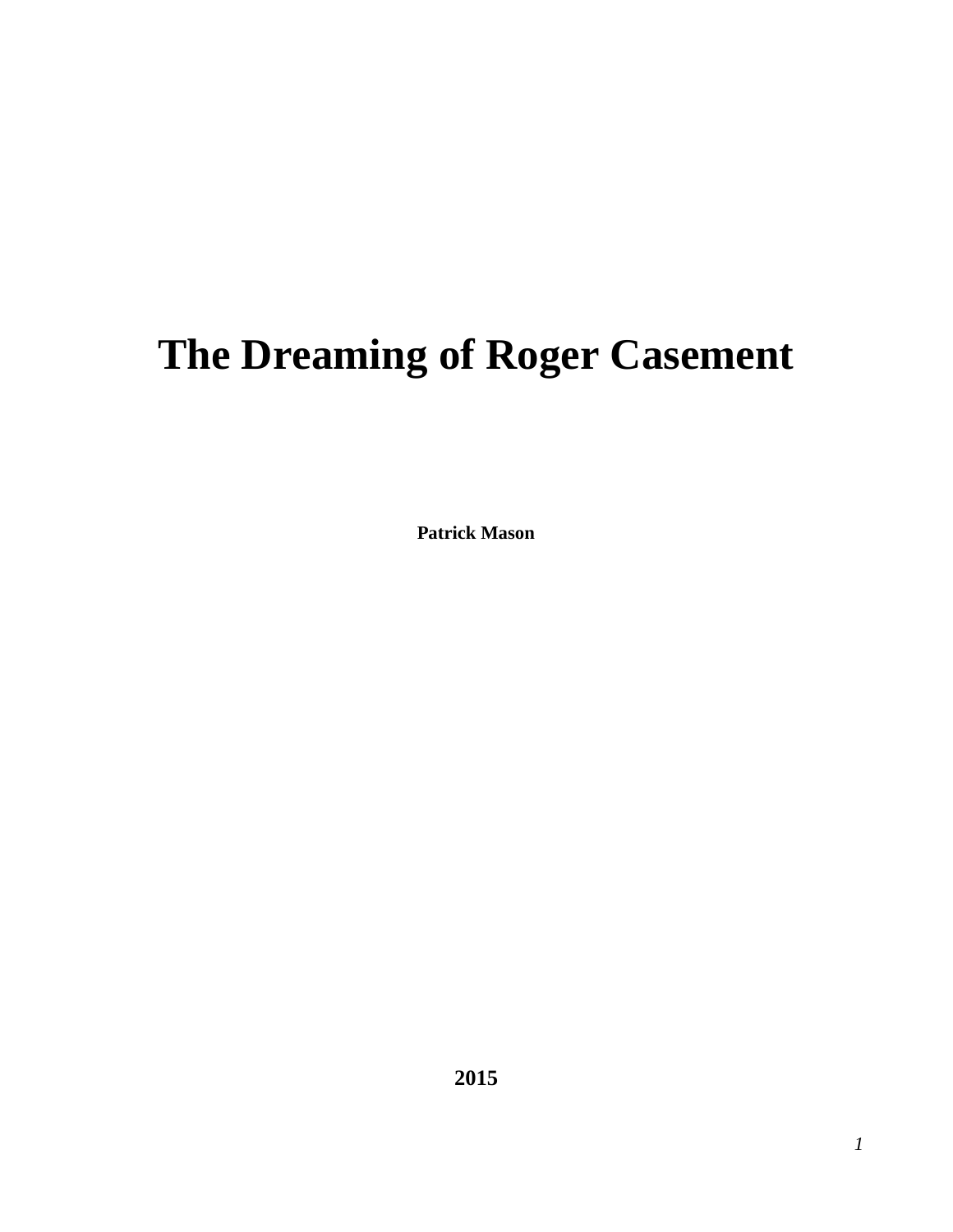*for my father*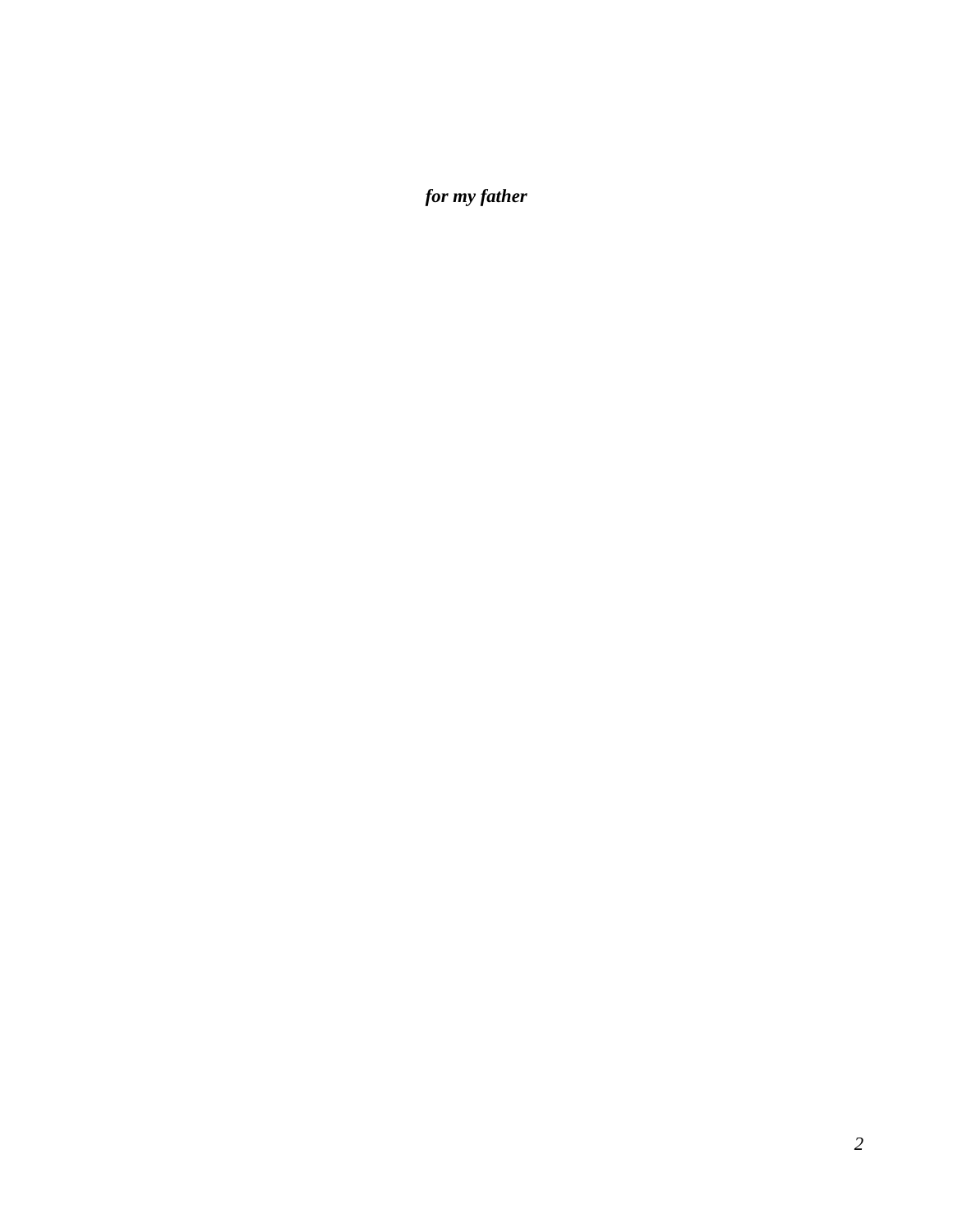# **Characters:**

*The play is written to be performed by a company of 11 actors (9 male/2 female). Some actors are allocated to single roles, others to a series of roles (both speaking and non-speaking). Roles might be allocated to actors on the basis of age group, gender, and availability, as suggested:*

- 1. Sir Roger Casement (fifty-two)
- 2. Sir Ernley Blackwell (forties)
- 3. Sir Basil Thomson (forties)
- 4. Sir Frederick Smith (fifties)
- 5. Gertrude Bannister (forties)
- 6. Aunt Charlotte/Mother\*(fifties)
- 7. Captain Monteith/Sgt. Turner/Kennett/Dr. Mander (actor thirties)
- 8. Bailey/Warder Benson/RC Chaplain (actor twenties)
- 9. Constable Riley/Germain/Baxter (actor twenties)
- 10. Sgt. Major Reece/Findlay/Mr. Ellis (actor forties)
- 11. Pte Evans\*/Stott

*\*indicates non-speaking role*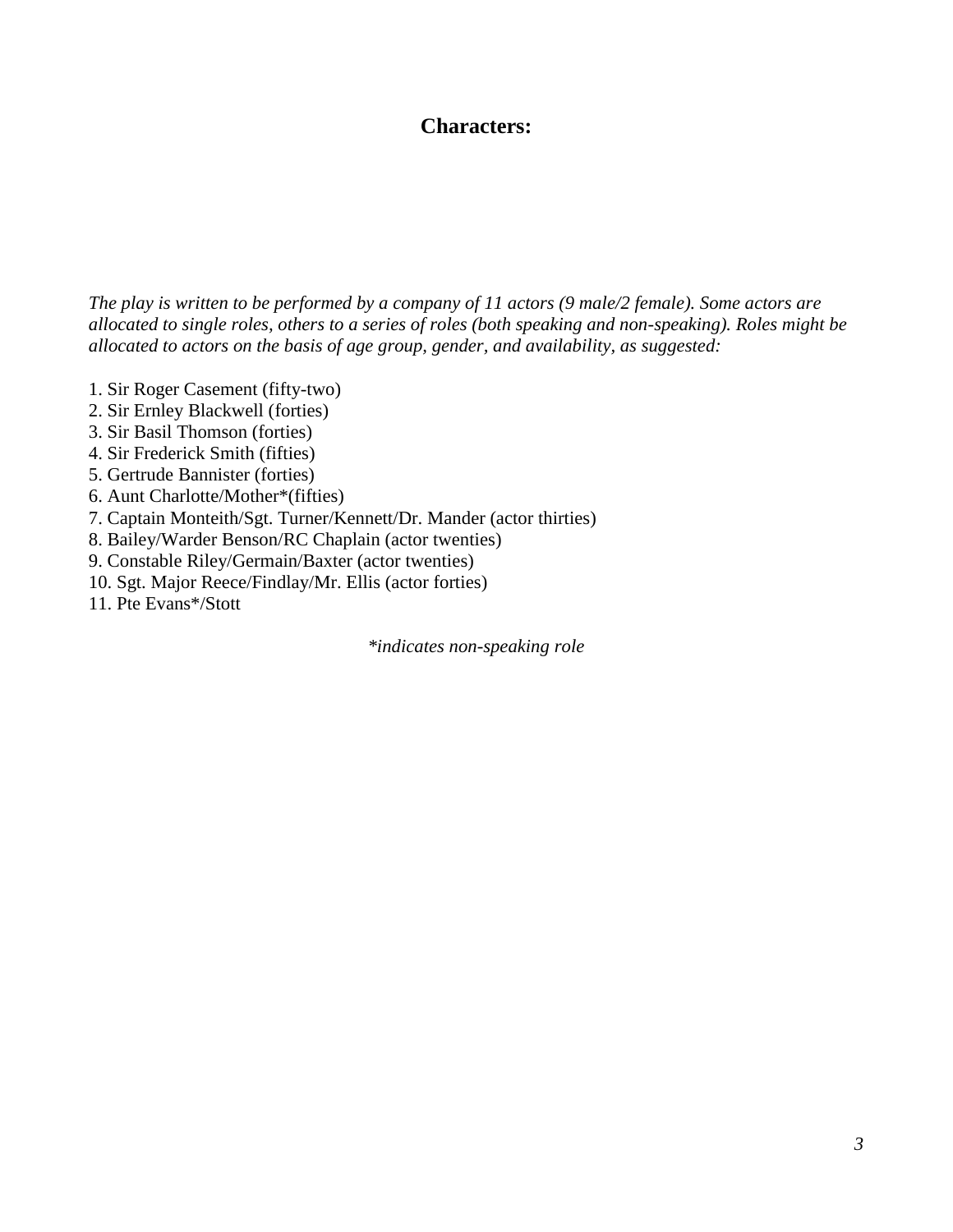#### **Summary of characters to be represented by the company:**

Sir Roger Casement Sir Frederick Smith—*Attorney General* Sir Ernley Blackwell—*Home Office* Sir Basil Thomson—*Scotland Yard* Gertrude Bannister—*Casement's cousin* Captain Monteith—*IRB* Bailey—*Casement's Irish Brigade* Constable Riley—*RIC* Aunt Charlotte—*Casement's aunt* Sgt Turner—*Scotland Yard* Mr. Findlay—*Home Office* Stott—*Home Office* Kennett—*Home Office* Warder Benson—*HM Prison Service*  Mr. Germain—*Casement's landlord* Sgt. Major Reece—*Welsh Fusiliers* Private Evans—*Welsh Fusiliers* Mr. Ellis—*the Hangman* Baxter—*Hangman's Assistant* Dr. Mander—*Home Office Doctor* Mother R.C. Chaplain—*HM Prison, Pentonville*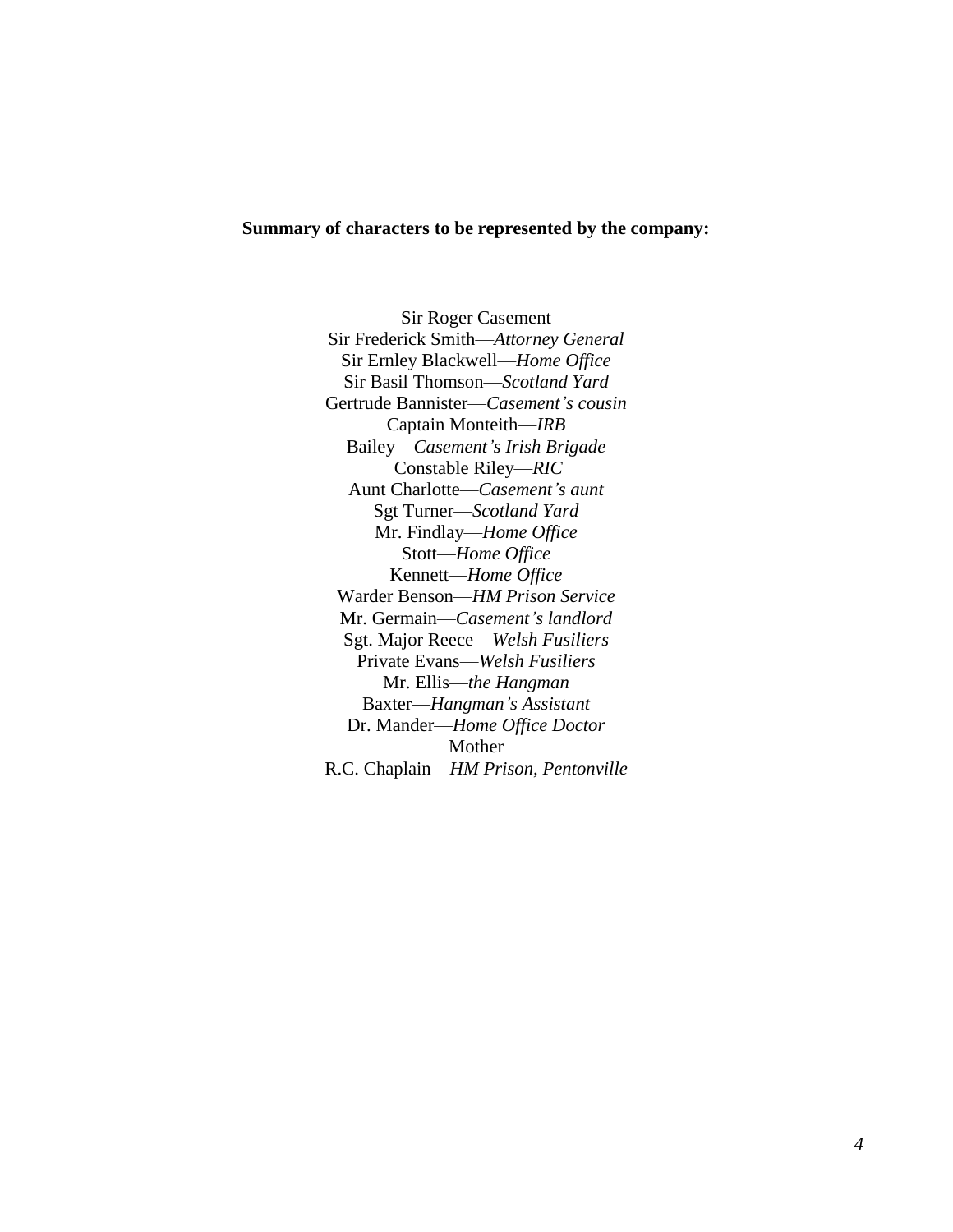# **The Dreaming of Roger Casement**

**Place:** *Ireland, England.*

**Time:** *April-August 1916. Real time & memory/dream time.*

**Stage:** *An open space which may, by lighting and projections, be changed and divided into at least three separate acting areas. Any furniture used should be minimal and institutional in character suggestive of 'The System.'*

*The action of the play should flow uninterrupted from scene to scene, and the secondary acting areas should never be completely lost to view. Casement himself is a constant presence: and the continuous presence of at least some members of the ensemble is also of significance.*

*Costuming, if used, could be redolent of the period, but should not be elaborate or over-literal. It should rather be simple, and emblematic of both role and character.*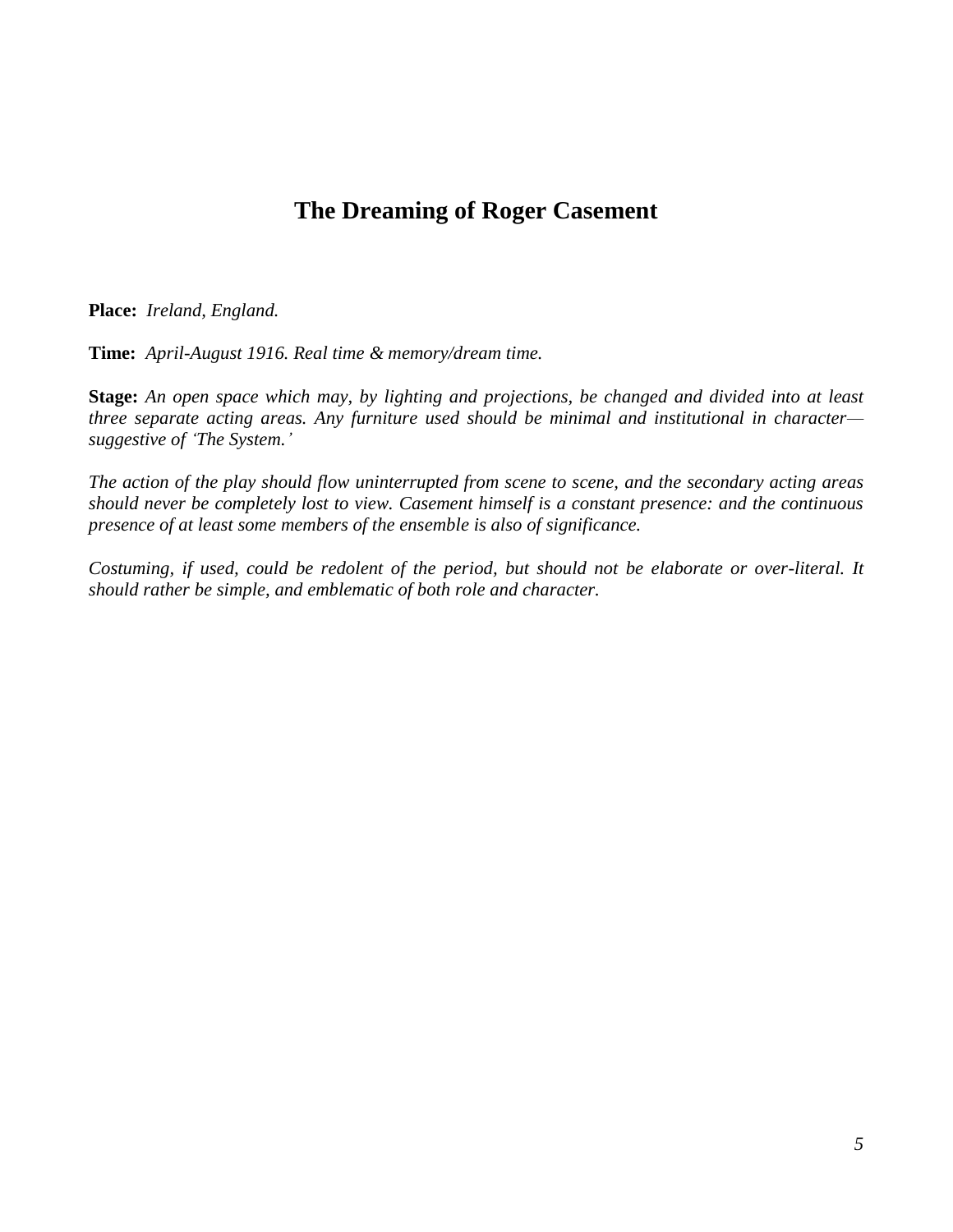#### *Part One. Scene 1.*

*Darkness. Drumming. Figures gather in the murk. A shaft of light reveals Casement, standing apart from the others.*

CASEMENT. The System. That's what he called it. The penal laws, the brutal clearances, the savage reprisals—all part of the System. Barely a week into my investigation, I could make no sense of the cruelty I had witnessed. I was bewildered by all I had seen and heard. But he was calm, measured—an old Africa hand, the German Consul General. "It's the only language they understand: regrettable, of course, but the most effective way for a colony to prosper. Belgian, British, French or German whatever Empire you serve, you'll find the System to be the same. Villages burned, land seized, crops and minerals plundered, the people displaced–their culture destroyed. The price of Civilization as we know it. And not without some benefit to the natives in the long run."

I bade him good night, and retired to my room to write up my notes. I lit the lamp, hung the ragged mosquito net over the table, opened my ledger, and wrote, and wrote—until my hand ached, and my head cleared. He was right, of course. The barbarity was deliberate—systemic. What I had been prepared to classify as an aberration—the evil consequence of corruption, the deeds of a few unscrupulous rogues—was, in truth, the method and machinery of Empire itself: its secret force—its shameful purpose. And as I read and re-read my record of every ravaged field and mutilated corpse, of every ruined hut and starving beggar I had met on my way through the Congo—it came to me that I was reading the history of my own country. And I sat alone in that stifling room, and wept—pitiful, angry tears. That such a System should prevail.

*The roar of the sea. The figures surge forward to create a tumult of waves. Casement is hoisted aloft, and tumbled through the surf. Men cry out after him.* 

CASEMENT. Ireland!

MONTEITH.Casement!

CASEMENT. Ireland!

BAILEY. Casement!

*Casement crawls ashore and lies in the shallows, exhausted. Light on Bailey and Monteith.* 

BAILEY. I made a grab for him as the boat went over—lost him again in the surf.

MONTEITH. Search the strand—the water's edge. Quick, man. Help me find him!

*They run off to search the strand. The man in the shallows raises an arm to the sky.*

CASEMENT. Home! God's will. I'm home.

*He passes out. A wave breaks, and figures appear on the strand: Sir Ernley Blackwell and Sir Frederick Smith. Smith smokes a cigar, Blackwell is reading a report.*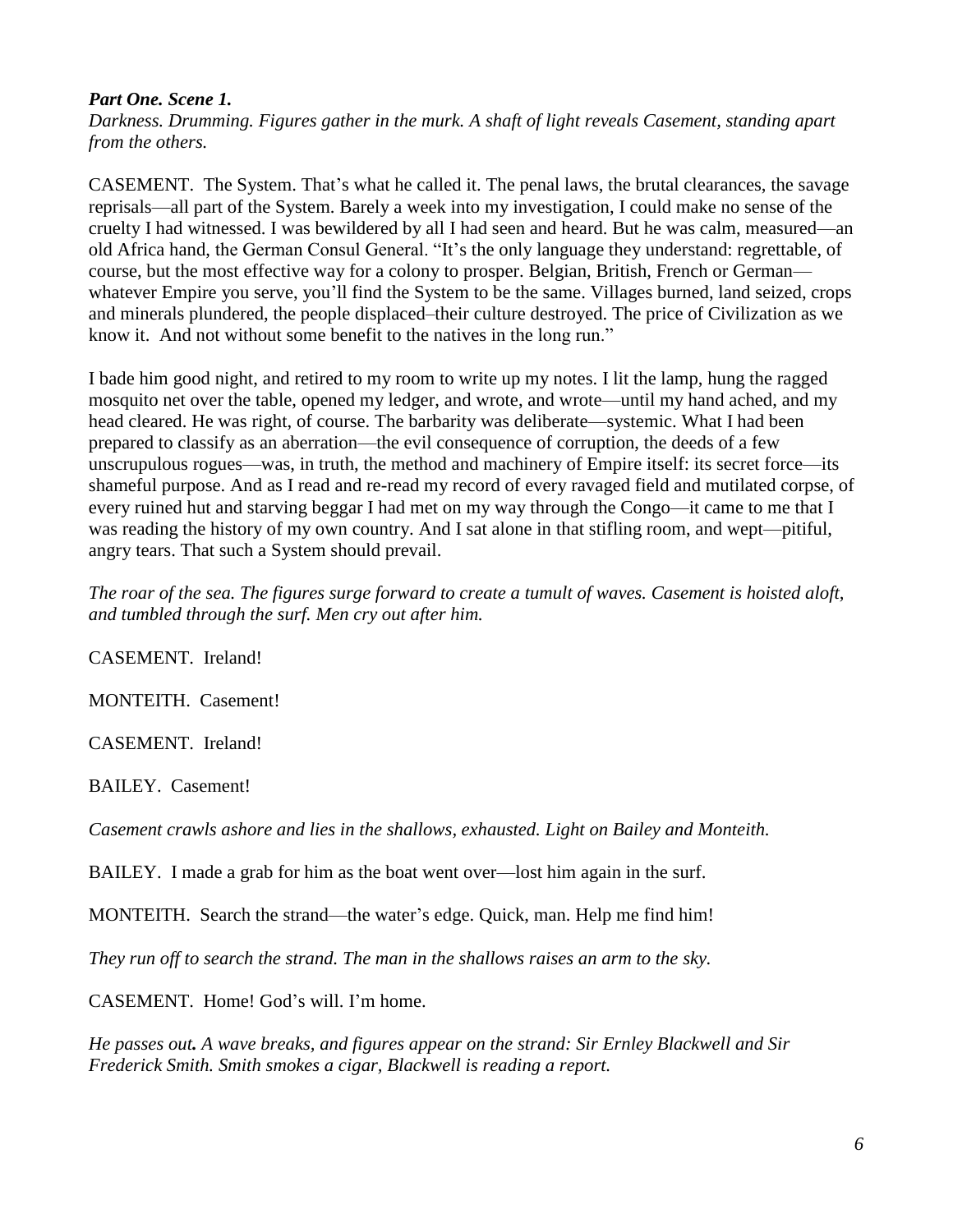BLACKWELL.Death was instantaneous—severed vertebrae, spinal cord. Digital examination as requested. The bowel dilated as far as he could reach. Visual evidence too, Sir Frederick: the anus clearly distended.

SMITH. A revolutionary and a rake—a play-actor to the last. But that's the Irish for you, Sir Ernley: all cause and no effect. A popular humanitarian, of course—the Congo and the Amazon. But a man of no character. By emotional force he made his way: sheer emotionalism did for him in the end.

*As they move off, Gertrude Bannister appears. She holds a letter.*

GERTRUDE.He wrote to me from Africa—"The native works to have life, the white man toils to have things." He went barefoot on this earth, to be, not to have—to love, not to possess. My cousin died a martyr's death—a hero, and a martyr. Whatever the ground in which he lies—that ground is made holy by his presence.

*She disappears as another wave breaks, and Monteith and Bailey run on.*

MONTEITH.Casement! For Pity's sake…

*He runs to Casement and lifts his head. Casement comes to.*

CASEMENT.Monteith. Captain Monteith. Where's Bailey?

MONTEITH. He's safe. He's here. We thought you were drowned.

CASEMENT. Baptised. Washed clean. Free from the filth of that submarine.

MONTEITH. Listen to me now. There's no sign of Commandant Stack or his men. We'll have to leg it into town.

CASEMENT. Skylarks—d'you hear? There are skylarks.

MONTEITH. You rest up here. We'll find Stack and fetch a motor to collect you. There's cover back there. An old ring fort beyond the strand.

CASEMENT. I'm fine, Monteith—fine. You two go on ahead.

MONTEITH. We'll look for you at the fort. Remember—lie low till then.

CASEMENT. I'll remember.

MONTEITH. We'll be back for you, I swear.

*Bailey and Monteith run off. Casement lies on the strand*—*drifting in and out of consciousness.*

CASEMENT.The old fort—I'll remember. Surf, and strand... Skylarks, I remember... the long curve of the bay—Dublin Bay...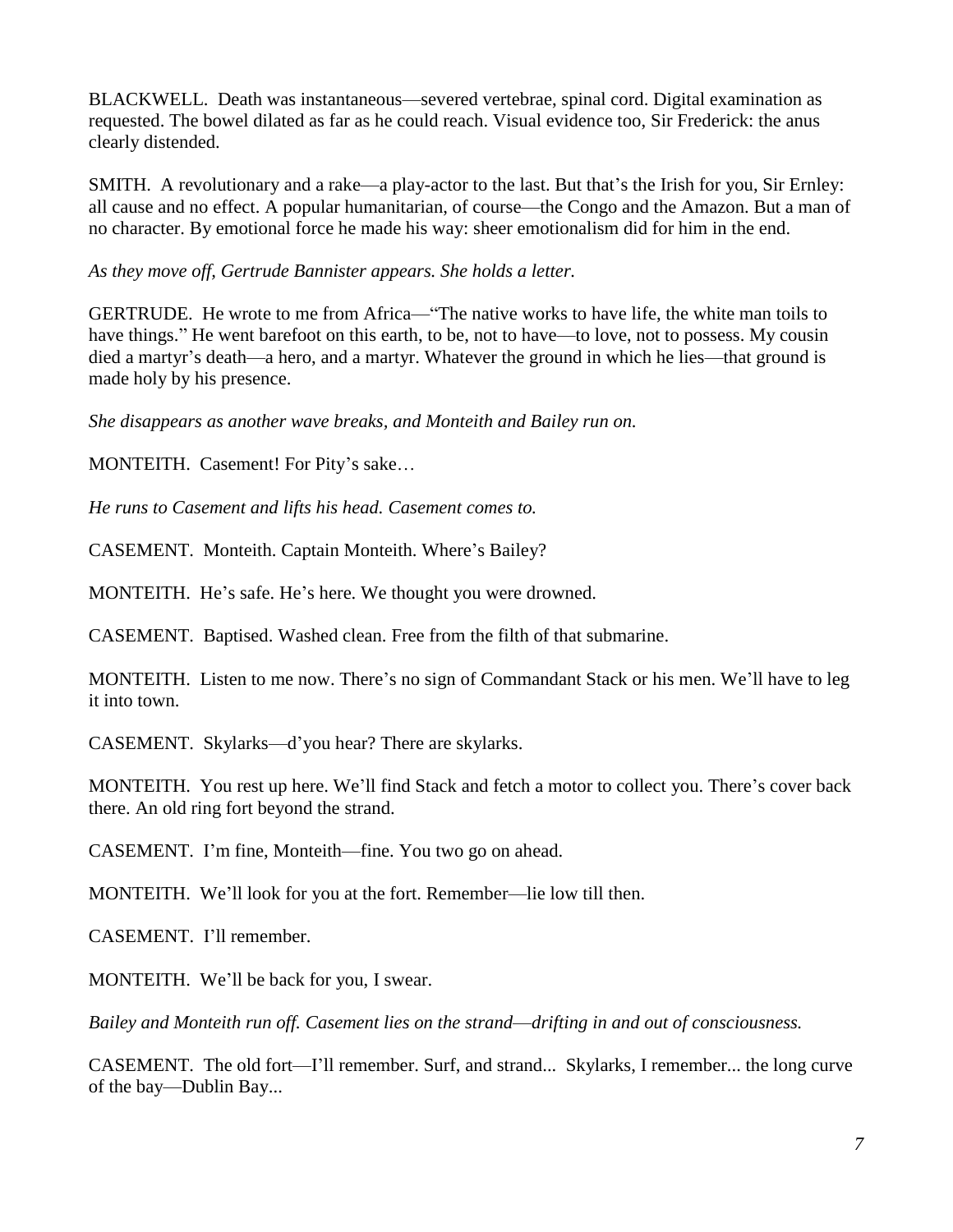*The figure of Aunt Charlotte appears.*

CASEMENT. And a boy—a lanky stick of a boy. His Papa teaching him to swim. Rough hands—a soldier's hands—

CHARLOTTE. The army! Nothing will do you but the army! But who's to pay for a Commission now?

CASEMENT. And Mama?

CHARLOTTE. The Captain dead, and your wretched mother—

CASEMENT. Mama...

CHARLOTTE. You cannot expect your Uncle John to support you forever—idling about the Glens of Antrim! You'll have to learn to fend for yourself: overcome your deficiencies, and earn your keep. What about the Constabulary?

CASEMENT. I want to be a hero, Aunt Charlotte—

CHARLOTTE.Or Canada?

CASEMENT.I want to be a hero, and ride with General Grant.

CHARLOTTE. It's high time your mother's people pulled their weight—the Bannisters of Liverpool. Perhaps they could find you something in shipping?

CASEMENT. Papa's sword at my side, Aunt Charlotte—my long cloak flying!

CHARLOTTE. You'd best buck up your ideas, and learn to make your own way in the world. Or you'll be hanged for a rascal yet, young man—hanged for a rascal yet...

*As she moves off, Constable Riley appears: a loaded carbine leveled at Casement.*

RILEY.Move hand or foot and I'll shoot.

CASEMENT. Good morning, Constable. And what has you up so early?

RILEY.I'll shoot, so help me.

CASEMENT.That's a nice way to treat an English visitor, I must say.

RILEY. Sergeant!

*The blast of a police whistle and distant gun shots—Casement is led away as Monteith runs on.* 

MONTEITH.Bailey! *(A shot*—*he dives for cover)* We missed our way. By the time we got back he'd been taken. I begged Stack to rescue him—two or three peelers against a dozen armed Volunteers? He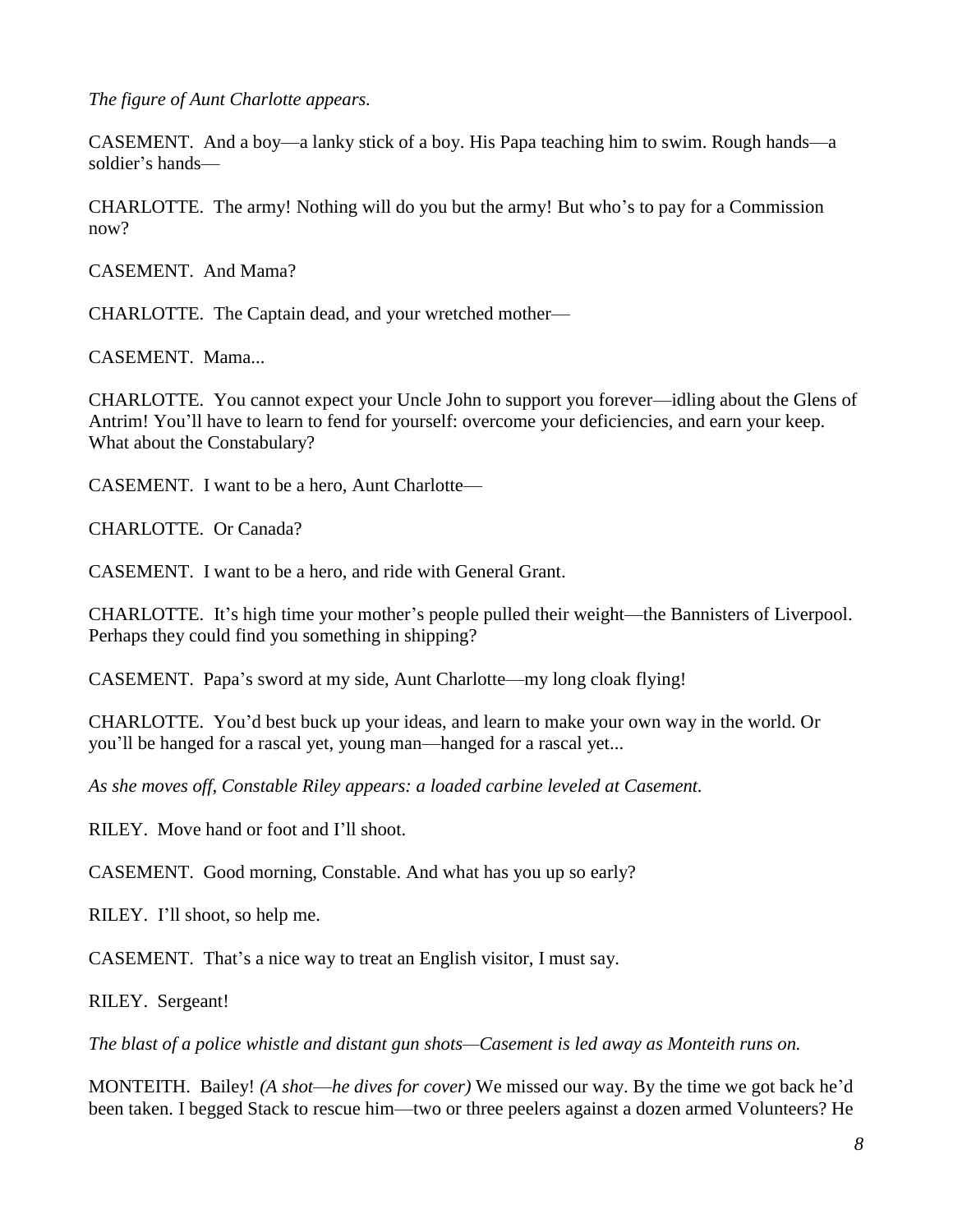refused to commit his men. He had his orders, he said, from Commandant Pearse himself: no operations to be sanctioned that might alert the authorities. I nearly punched the bastard—but he wouldn't budge.

*Another blast of the whistle: Bailey cries out.*

BAILEY. Captain!

MONTEITH.Run for it, man!

*Another shot. Monteith runs off. Casement in custody.*

CASEMENT. To the English, I know, I'm a villain—biting the hand that fed. But they must understand that I never wanted to hurt their country as England—only to help Ireland. I am a rebel, yes—in their eyes a traitor, I know—but I am doing nothing dishonorable. So they can call me any name they like, but to help Ireland must bring me into conflict with England—and help Ireland I must. For Ireland is something more than nation—something more than race. Ireland is more than any reason. She is a dream that rises from her own dark soil—more real than rock or sky. A secret soul that haunts us still. Her subjection is our shame. Her freedom is our duty. To fight for her. To die for her. To lay down my life...

*Sergeant Major Reece and Private Evans march in.*

REECE. Prisoner, prisoner will stand and face the wall!

*Casement stands and turns to one side as Private Evans brings in the bedroll and blankets and drops them on the floor*

REECE.Prisoner! Prisoner will turn and make up his bed! Well, get a move on! This is the Bloody Tower, you know—not a holiday bloody spa hotel!

*Office din as 'The System' swings into action. Tables and chairs are set, papers and files. Reece and Evans withdraw, leaving Casement to make up his bed. When he has done so, he sits on the mattress, to scribble with the butt of a pencil on the back of an old envelope. Private Evans stands guard outside the cell. Sir Basil Thomson sits in his office in Scotland Yard, a pile of files on his desk. Sergeant Turner enters.*

### *Scene 2.*

TURNER. Beg pardon, Sir Basil. There's a Mr. Germain outside. Something about a tin trunk, and articles belonging to the traitor Casement.

THOMSON. Show him in, Sergeant. And, Turner?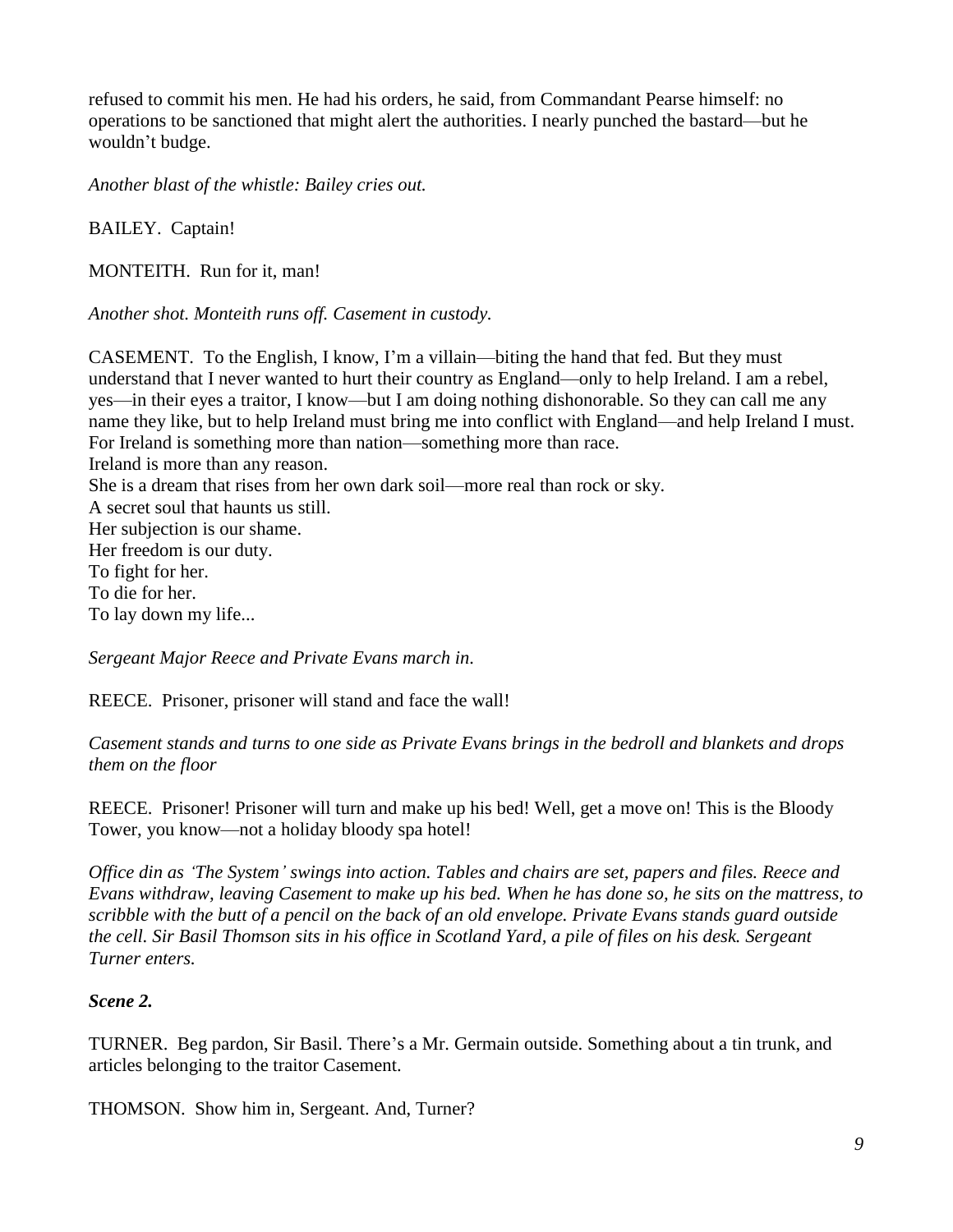TURNER. Yes, Sir Basil?

THOMSON. Did those papers arrive down from the Home Office?

TURNER. Not yet, Sir Basil.

THOMSON. Let me know when. No, tell you what—send someone up to fetch them. I promised Sir Ernley Blackwell I'd have them signed by close of business.

TURNER. Right you are, Sir.

THOMSON. And you can send up these while you're at it. Transcripts of all our Irish friends' interrogations to date—including Tralee. There are copies for the Attorney General. See they're delivered to Sir Frederick Smith in person. *(Hands over the documents)* Ireland's this and England's that—let him make sense of them if he can. Bring in Germain.

TURNER.Mr. Germain? Sir Basil will see you now.

*Germain enters the office.*

GERMAIN. Sir Basil Thomson?

THOMSON. Mr. Germain. Do sit down. I'm told you have articles belonging to Sir Roger Casement?

GERMAIN. I didn't have any personal connection, if you understand me—a business arrangement, pure and simple. He was abroad so often, quite the nomad—needed somewhere to store books, clothes—anything surplus to requirement. I have no idea what's there, you understand? Simply that I felt, in the circumstances, it would be for the best.

THOMSON. And so it will! Did you or Mrs. Germain notice anything untoward?

GERMAIN. No—no. That is—I am a bachelor, Sir Basil. I haven't opened or touched a thing.

THOMSON. I'll send some constables round to collect the stuff. A tin trunk you say?

GERMAIN.A portmanteau, and a deck chair.

THOMSON. A deck chair?

GERMAIN. Somewhat frayed—but a perfectly good deck chair, nonetheless.

THOMSON. Well, he won't be needing that now, will he? Thank you, Mr. Germain. You have done the right thing at a difficult moment. It will stand to you—when the time comes. Sergeant Turner!

GERMAIN. What time is that, Sir Basil?

THOMSON. Who knows, Germain—who knows?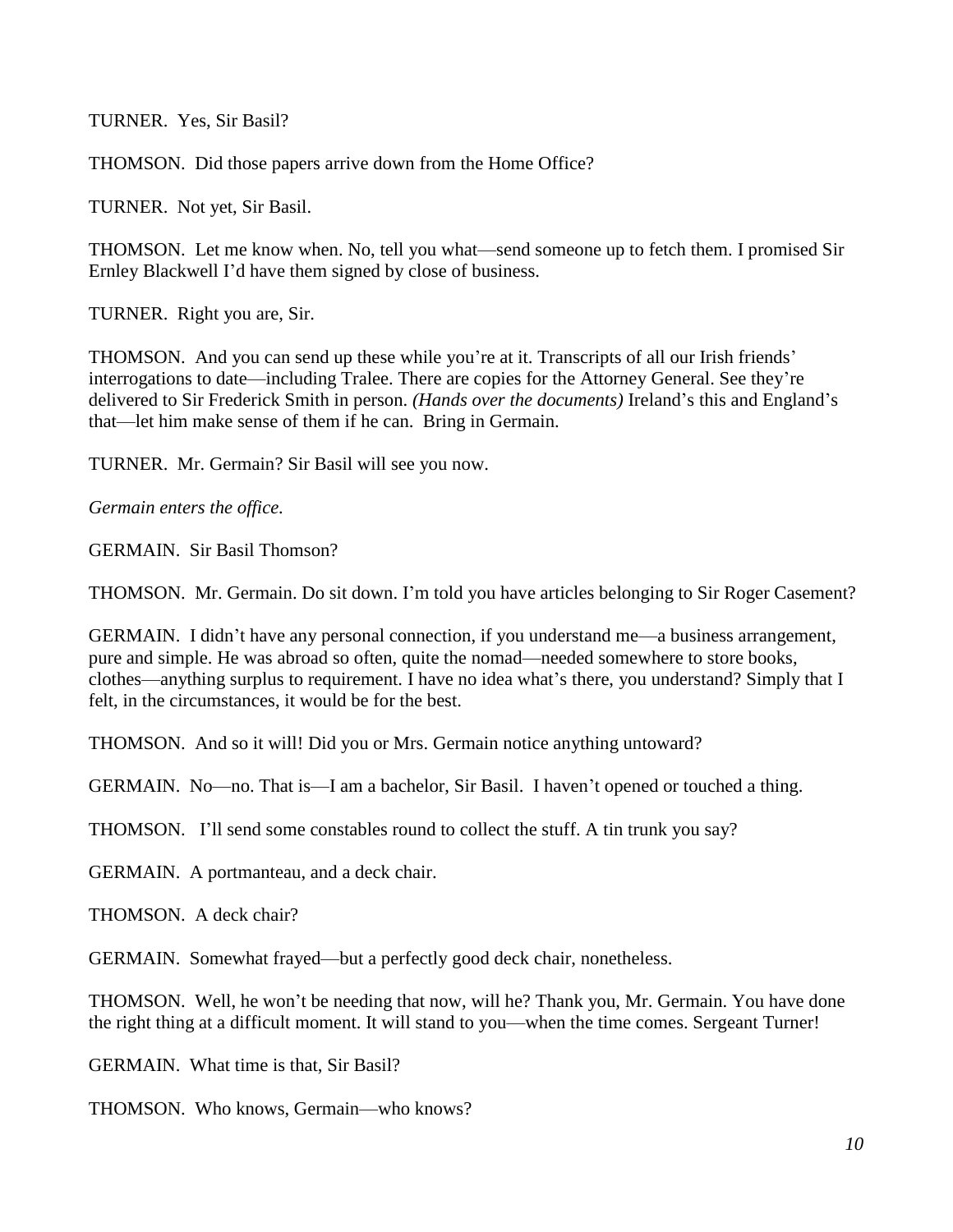### *Turner enters.*

THOMSON.Be so good as to show the gentleman out. Keep up the good work! *(Germain leaves)* And Turner?

# TURNER.Sir?

THOMSON. Keep a close eye on our bachelor friend.

# *Scene 3.*

*The Tower of London. Casement, huddled in a blanket, is lying on his mattress writing notes on the back of an envelope.*

CASEMENT. To me a diary is a lifeline—my only way to connect the scattered moments. Every word a trace—proof positive. Belfast, Rio, Loanda, New York—I scribble down entries on the back of envelopes and receipts, then copy them into notebooks or ledgers. Berlin, Tralee, Dublin, London—the Tower of London...

Last night my guard boasted that no man held here had ever escaped the scaffold. That's what I call a sense of history—English history! Axe and block, rope and rack—and proud of it! Yet still they claim that England will keep faith—Home Rule for Ireland, once the war is won! But what faith has England ever had to keep? The faith of Imperial self-interest? The faith of a universal system of terror and exploitation? The faith of those Englishmen whose secret alliances and double-dealing have rendered this war inevitable?

"O, but my dear fellow, your Amazon report—admirable, admirable! And at such a cost to your own good self. But unhelpful to publish just now. Beastly for the natives—and a London-based syndicate, I know! But privately, the Foreign Secretary suggests—the warmonger Grey advises!—best to consider, best to delay. And your knighthood, Sir Roger, your pension, Sir Roger—your knighthood, your pension, your England, Sir Roger!"

And to think that I was a believer once. God help me! That England's sacred rule might bring to all its subject peoples dignity, justice, redress...

So hang me, do you hear? Don't leave me to rot in these stinking clothes! Don't starve me in this filthy hole! You cannot bury the truth. Grey, Asquith—Churchill! Do you hear? You cannot hide your guilt. I know your tactics—I know your lies! I know the difference between a word and a deed—and I was not afraid to act—to act decisively! Against you, and against your precious Empire...

Forgive me. A touch feverish. Malaria. The legacy of Africa. And they'll not allow me any quinine. I have never feared a sudden death: never feared pain—used to it. But there are times—times as if the body would shake itself apart: as if the skull would crack, bones snap—dust and disappear. No mark, no trace—no proof that such a man had ever been...

*Sergeant Major Reece and Private Evans march into the cell.*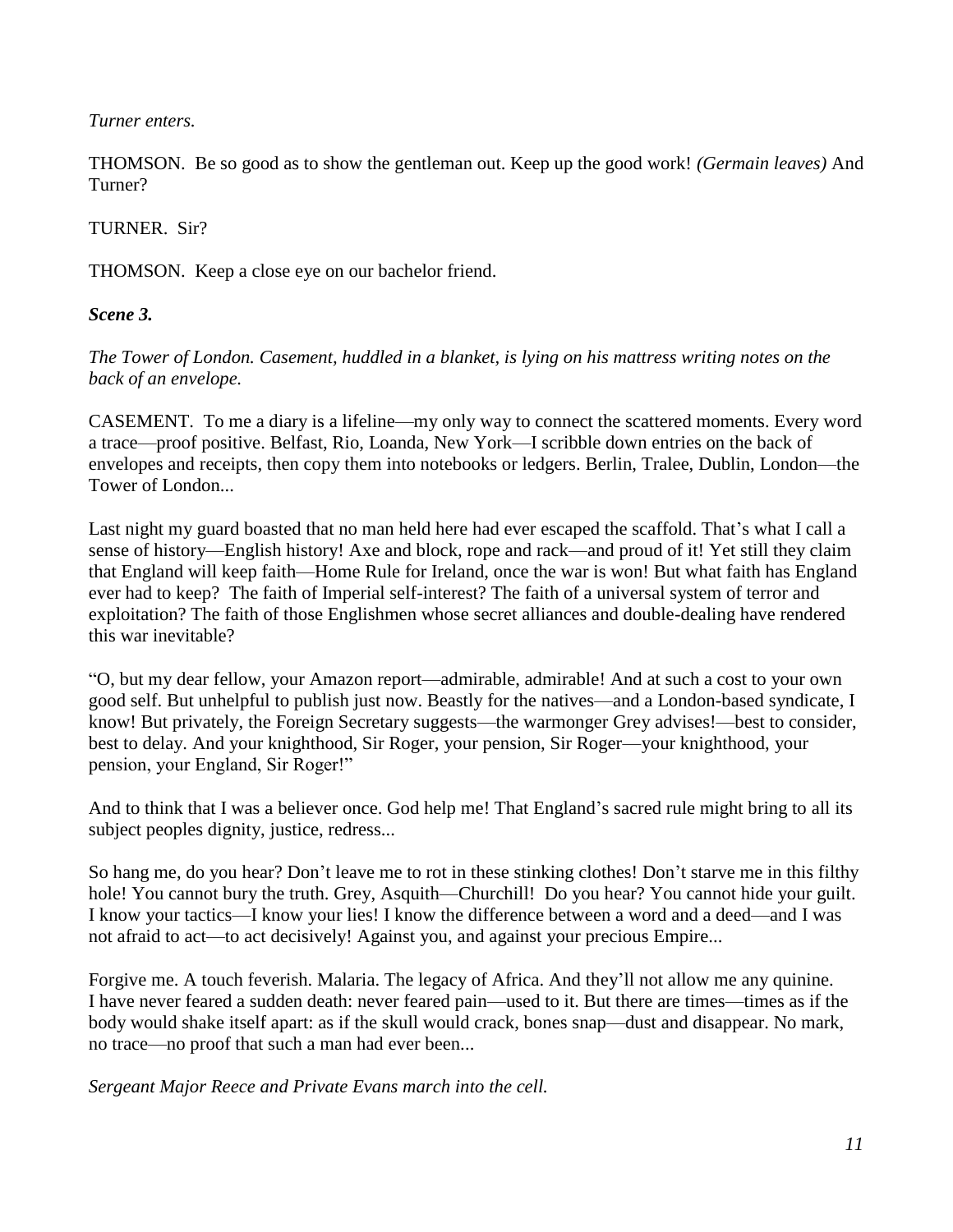REECE.Prisoner, prisoner will turn and face the wall. Arms out! Wide. Wider!

*Casement does so, and Evans proceeds to search his pockets, confiscating his pocket book, papers and pencil.*

CASEMENT.No. Please. My pencil—my papers…

REECE. All means of communication with the enemy to be confiscated and withheld under the powers invested in me by the Defense of the Realm Act, nineteen hundred and fourteen.

*Evans hands the stuff to Reece.*

CASEMENT. No, Sergeant—

REECE. Prisoner—prisoner dismissed!

*Reece and Evans march out of the cell.*

CASEMENT. My pencil—my papers—I beg you—

*Scene 4.*

TURNER. Clothes, Sir Basil—and books. And photographs, Sir Basil—hidden at the bottom of the trunk.

THOMSON. Photographs?

TURNER. Italian, sir. Artistic.

THOMSON. Naked women?

TURNER. No, sir. Men, sir.

THOMSON. Men! Are you sure, Sergeant Turner?

TURNER. No room for doubt, sir—if you see what I mean.

THOMSON.Anything else?

TURNER. Notebooks. Diaries—1903, '04. And a ledger, nineteen hundred and eleven.

THOMSON. Right! I want that stuff shipped up to the Home Office double quick. Let Sir Ernley know it's on the way. He'll want those diaries properly assessed. That's not for you or me. Get them out of here—diaries, photos, the lot! I don't want anyone in Scotland Yard to be tainted. And Turner!

TURNER. Yes, Sir Basil?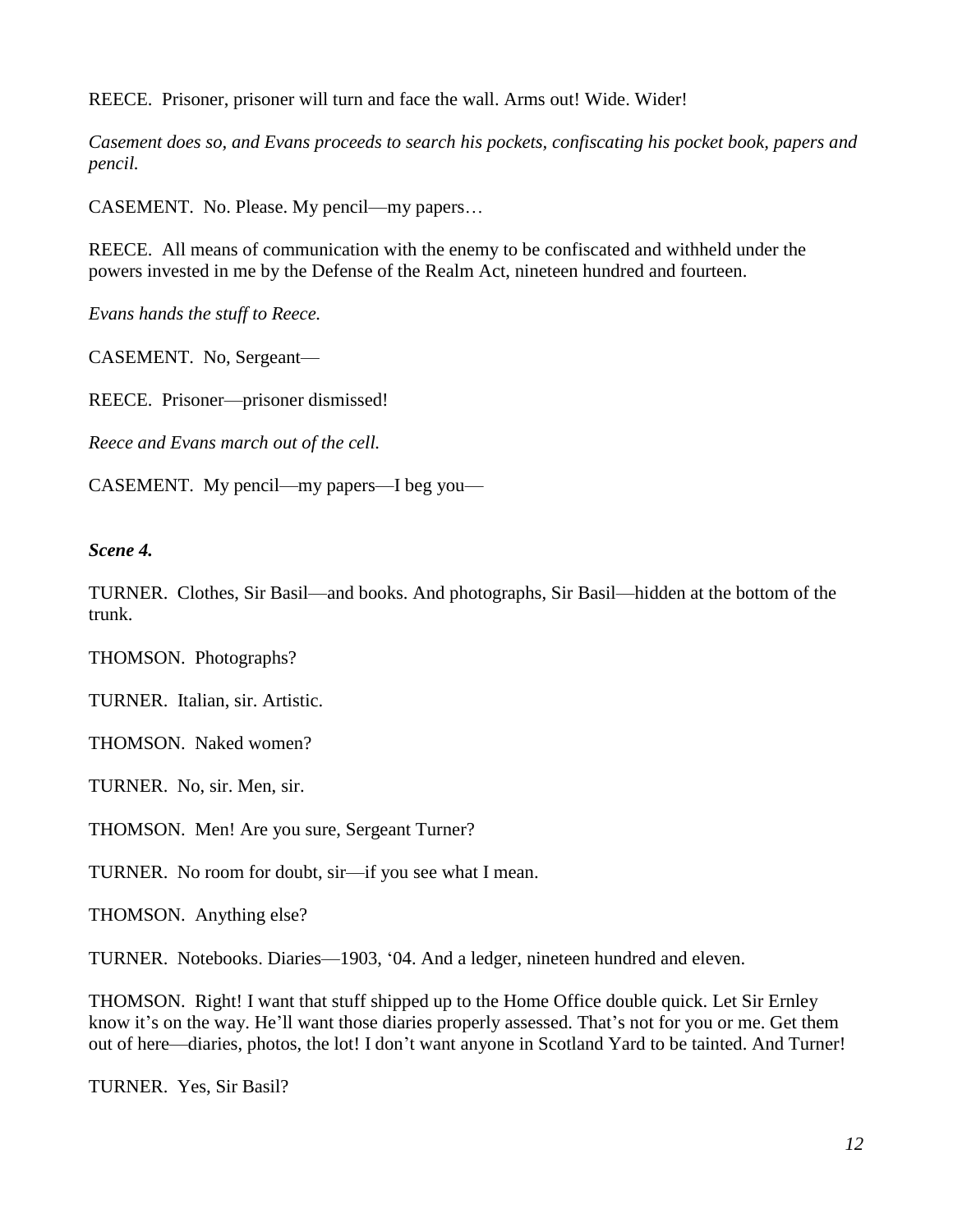THOMSON. You can leave the deck chair at the porter's lodge. Silly to see it go to waste.

TURNER.Very good, sir.

# *Scene 5.*

*Casement pacing his cell, wrapped in his blanket against the cold.* 

CASEMENT.Guard? Guard!

*No response.* 

CASEMENT. Ignore me so. (*He blows on his hands, rubs them together)* I miss my camera. I've an Ensign Deluxe—well, I did have. Lost in transit—and I am lost without it. To capture a moment in time, to hold it—fixed, printed...

There was a lad in Belfast I photographed once. By the old fountain in the Botanic Gardens. I'd met him by chance at the Ormeau Baths—an apprentice in the shipyards. Good composition, though I say it myself: photogenic young subject. I had barely returned to London when I got word that he was dead. A shipyard accident—Harland and Wolff. Only it wasn't an accident. Or so I was told…

I saw him again last night: beautiful—broken. My father appeared the night I arrived here. No sign of Mama yet—as might be expected. There *was* a woman I glimpsed once—down a long corridor, through an open door. She was standing in a bare room, a broken bench beneath the tall window, moonlight through the metal shutters. A tin trunk lay by the empty grate.

They say they cannot decide whether to hang me or to shoot me—or leave me here to rot until their criminal war is won…

Guard!

*No response.*

Hardly encouraging, though—is it? To be talking to the dead.

### *Scene 6.*

*The Attorney Generals' Office. Kennet holds out two notebooks and a bundle of yellow paper bookmarks, half of which he hands to Stott.*

KENNET. Right, then. We're to read them through, quick as we can—mark any sedition or smut, and pass them on to Mr. Findlay to be photographed. Got that?

STOTT.Read, remark, refer—reproduce.

KENNET.*(Offering the two books)* Take your pick.

STOTT.Eeny, meeny, miny, mo. *(He takes a book and opens it)* The Congo.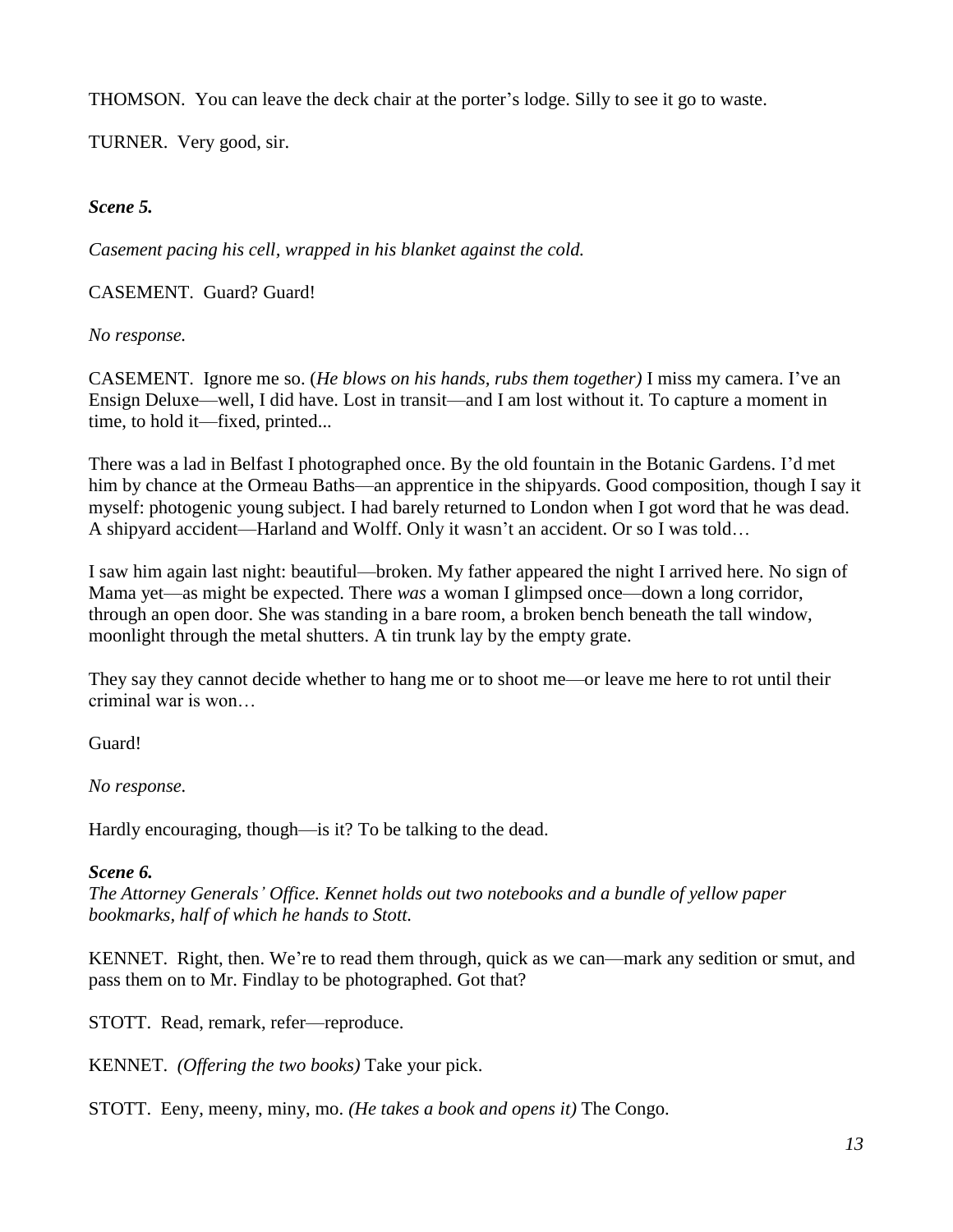KENNET. *(Opens his book)* The bloody Amazon!

STOTT. Terrible handwriting. Look at it. All over the shop! And the crossings-out. Scratch, scratch, scratch. Cracked, if you ask me! What do they want photographs of this mess for anyway?

KENNET. Ours not to reason why. Just read!

*They set about their work.*

*Scene 7.*

FINDLAY.A Miss Bannister to see you, Sir Ernley. Gertrude Bannister?

BLACKWELL. The persistent Miss Bannister. Show her in. And, Findlay—stay close.

FINDLAY. Sir Ernley will see you now, Miss.

*Gertrude Bannister enters the office. She carries a basket, a parcel, as well as a handbag.*

GERTRUDE. Sir Ernley Blackwell?

BLACKWELL. Miss Bannister. Please, be seated. Thank you, Findlay. What can I do for you?

GERTRUDE. I believe that you know the whereabouts of my cousin, Sir Roger Casement. I wish to see him.

BLACKWELL. You must understand that the precise location in which your cousin is presently held is a matter of extreme delicacy. I'm not at liberty to divulge what is, in fact, classified information. Perhaps if you were to try the War Office?

GERTRUDE. I have. They referred me back here to the Home Office. The Home Office then referred me to Scotland Yard, and Scotland Yard referred me back to the Home Office, and after three days, Sir Ernley—I have finally managed to be referred to you.

BLACKWELL. And that is a considerable achievement, believe me. You must appreciate that the war has placed an intolerable strain on our whole system of governance. However, as legal coordinator of this unfortunate case, I shall do whatever lies within my limited power to assist.

GERTRUDE. I wish to visit my cousin.

BLACKWELL. Might I suggest that you give me your message—and I will ensure that it reaches him at the earliest opportunity.

GERTRUDE. I want to see him in person.

BLACKWELL. Out of the question.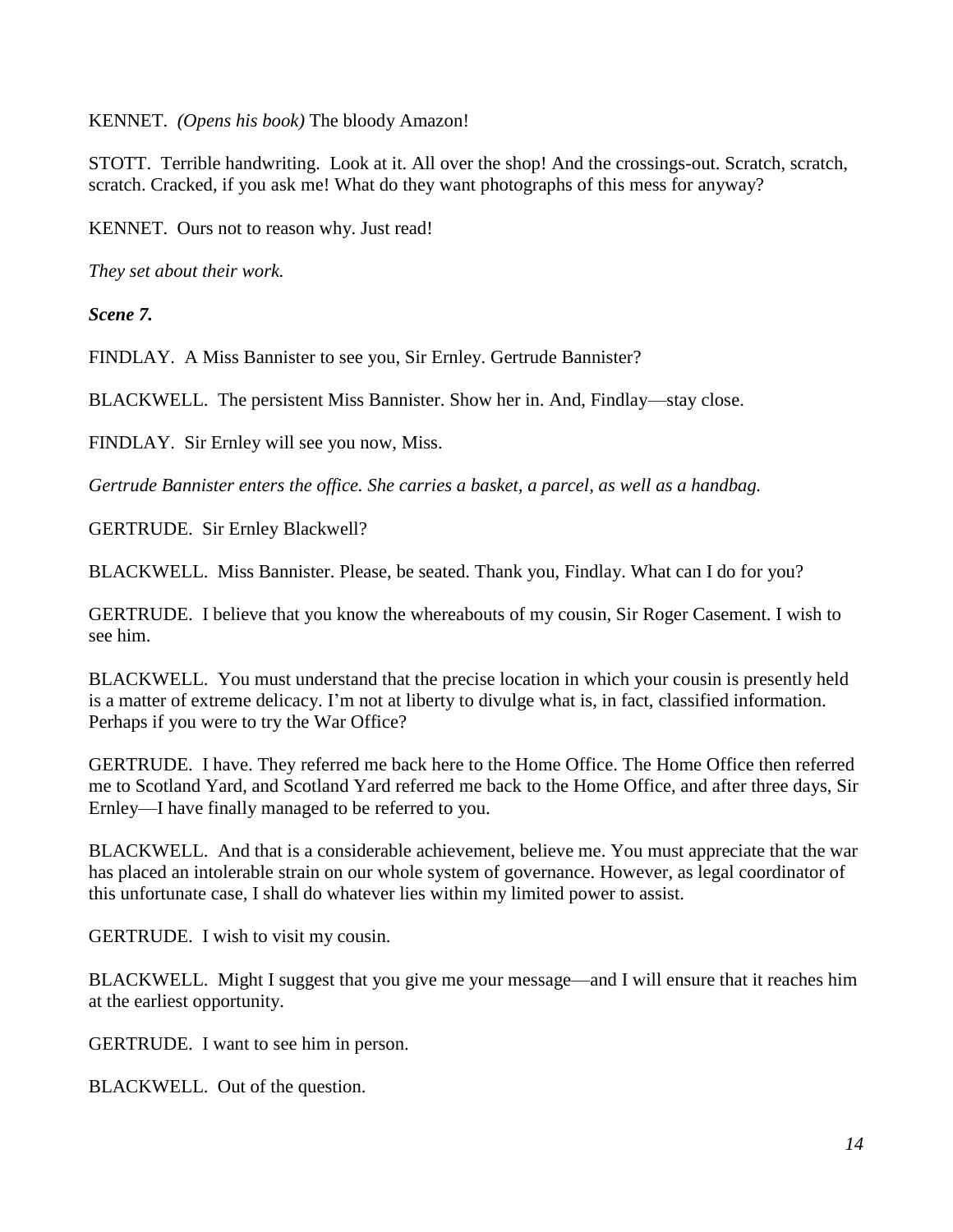GERTRUDE. What are you hiding? Is he beaten—tortured?

BLACKWELL. My dear Miss Bannister, this is not Afghanistan. Your cousin is in safe hands.

GERTRUDE. Soldiers' hands. They are killing men in Ireland—shooting them in cold blood.

BLACKWELL. Ireland is Ireland. England, thank God, is quite another matter. Your cousin shall have justice. Whether it is to be before a Military Tribunal or a civilian court is, as yet, undecided.

GERTRUDE. So it is to be the firing squad? Another army assassination!

BLACKWELL. A Military Tribunal may yet prove the most appropriate means of judging this case in time of war. Now, please! My time is short. Do you have any message I may relay on your behalf?

GERTRUDE. Be so good as to see that he receives this. *(A letter)* There is no treason in it.

BLACKWELL. Nevertheless, it will have to be passed through the appropriate channels.

GERTRUDE. I have brought fresh food. *(The basket)* Please see that he receives it. And clean clothes. *(The parcel)*

BLACKWELL. Your cousin is held at His Majesty's pleasure. He is regularly fed and adequately clothed.

GERTRUDE. I shall leave them with you. You may dispose of them as your conscience finds fit. Good day, Sir Ernley.

BLACKWELL. Might I have an address where—

GERTRUDE.Care of Mrs. Alice Stopford, Green: 36 Grosvenor Road—

BLACKWELL. S.W.1. Your hostess is an historian of distinction—an assiduous chronicler of Ireland's woes.

GERTRUDE. And England's guilt.

BLACKWELL. Indeed. A most distressing narrative, to be sure. Findlay! Rest assured that I shall be in touch at the first opportunity. *(Findlay enters)* Please show Miss Bannister out. *(She leaves with Findlay)* Alice Stopford Green, indeed! *(He opens the letter and reads it)* Findlay!

FINDLAY. *(entering)* Sir?

BLACKWELL. Add this to the file. And dispose of these things while you're about it. *(The parcel and the basket)*

FINDLAY. Yes, sir.

BLACKWELL. And Findlay?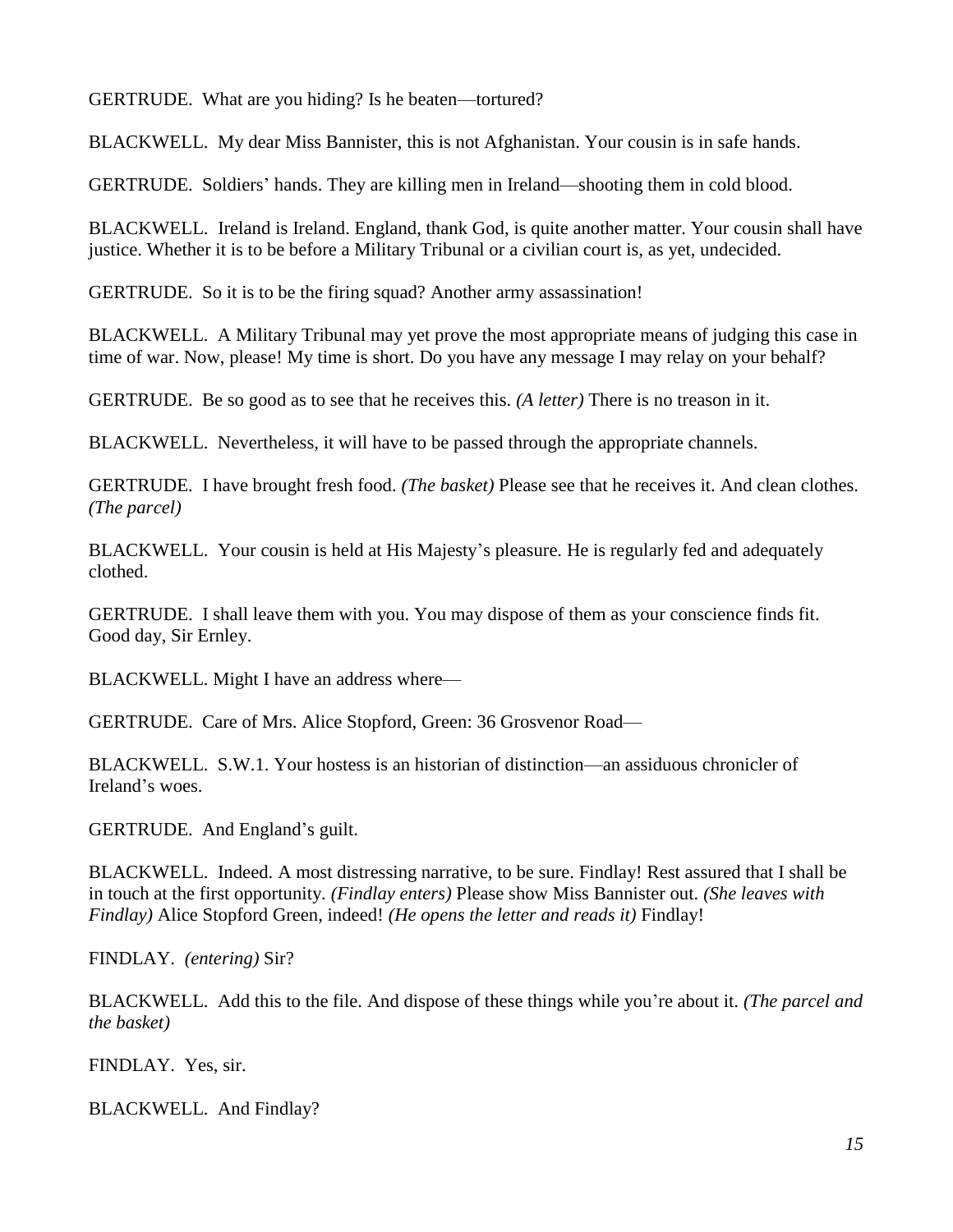FINDLAY. Sir Ernley?

BLACKWELL. I would be grateful if, in future, you would shield me from vexatious women.

*Scene 8.*

KENNET. 'Allo, 'allo. Here. Take a look at this.

STOTT. *(Reading from the diary)* "Stayed in house all morning. At one p.m. magnificent young policeman passed with fine big one and splendid, underlined, calves. Strong as a tap—tip—"

KENNET. Tapir!

STOTT. What's that, then?

KENNET. Class of an animal. Eats ants. Must have big legs.

STOTT. *(Reads again)* "Immediately followed by another with huge one on right side. Could see it stiff and long and thick open brackets about seven inches close brackets, wo—wub—"

KENNET. Wabbling—

STOTT. "Wabbling down right thigh." Is he doing it with wogs?

KENNET. So it would appear.

STOTT. Doing it with darkies? That's—that's disgusting! Is there any more?

KENNET. *(Reads)* One sixteen mucha—Spanish something underlined—just gone past. Flew to window and looked after—lovely stern and calves in blue putties. To dinner after—Spanish—and— Spanish—and soldier. Cigarettes but would not, and then Jose to house, underlined, at eleven."

STOTT. Did they do it?

KENNET. What?

STOTT. Him and Jose.

KENNET. Look, I think you'd better stick to your diary, and I'll stick to mine.

STOTT. But you can't just leave me in suspense.

KENNET. It's not a bedtime story! It's a private fucking diary!

STOTT. Exactly!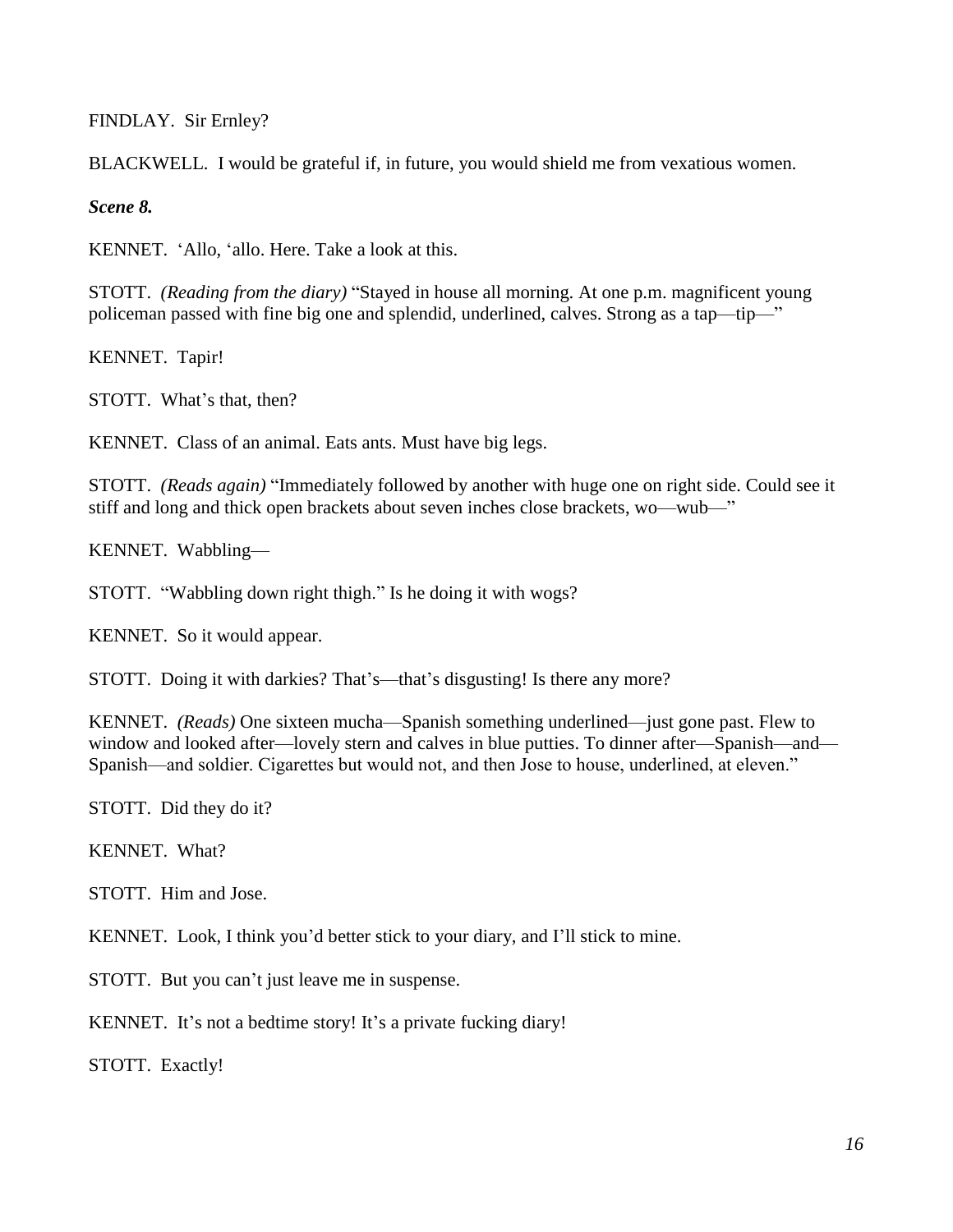KENNET. *(Reads)* "Tenth Friday. Jose to come at eight after last night visit exclamation mark. He came at eight ten, we went away at eight twenty five first to—Spanish—and then to—more bloody Spanish—where we bathed and after coming out mine under capital HK apostrophe F." What's capital HK apostrophe F?

STOTT. Handkerchief!

KENNET. "Mine under handkerchief. Got stiff and he did same with his and it got huge underlined. Nearly did it."

STOTT. That was close!

KENNET. "Back at eleven and told him come at three: to breakfast Cazes seeing huge one underlined and now at two forty five I am waiting for Jose naked underlined with mine ready exclamation mark. He came at two fifty eight, mine huge and his up too exclamation mark. He wants it exclamation mark."

STOTT. Leave out the exclamation marks.

KENNET. What do you mean leave out the exclamation marks?

STOTT. They hold things up.

KENNET. You can't leave out the exclamation marks—these are homosexual exclamation marks: pervert punctuations.

STOTT. Just thought it might speed things up a bit. Go on.

KENNET. "He is quite ready, exclamation mark—but if I do it I must take him with me to Rio. After dinner met Manuel. Gave good evening. Tried to feel it, but got match box instead. Agreed to come with me but afraid of soldiers. Then a Colombian on—Spanish again—showed him mine and felt his."

STOTT. But they still didn't actually *do* it.

KENNET. Well, it wasn't for lack of trying!

STOTT. Tell you what, I'll check and see if they did it in the Congo.

*Scene 9.*

*The Tower of London. Sgt. Major Reece and Private Evans march into Casement's cell.*

REECE. Prisoner—prisoner 'shun! Prisoner to be transferred 06:00 hours. His Majesty's Prison Service, Brixton. God save the King! *(With great dignity)* I can only regret, Sir Roger Casement, that we did not shoot you the moment we saw you.

*Reece turns, and marches out of the cell followed by Evans.*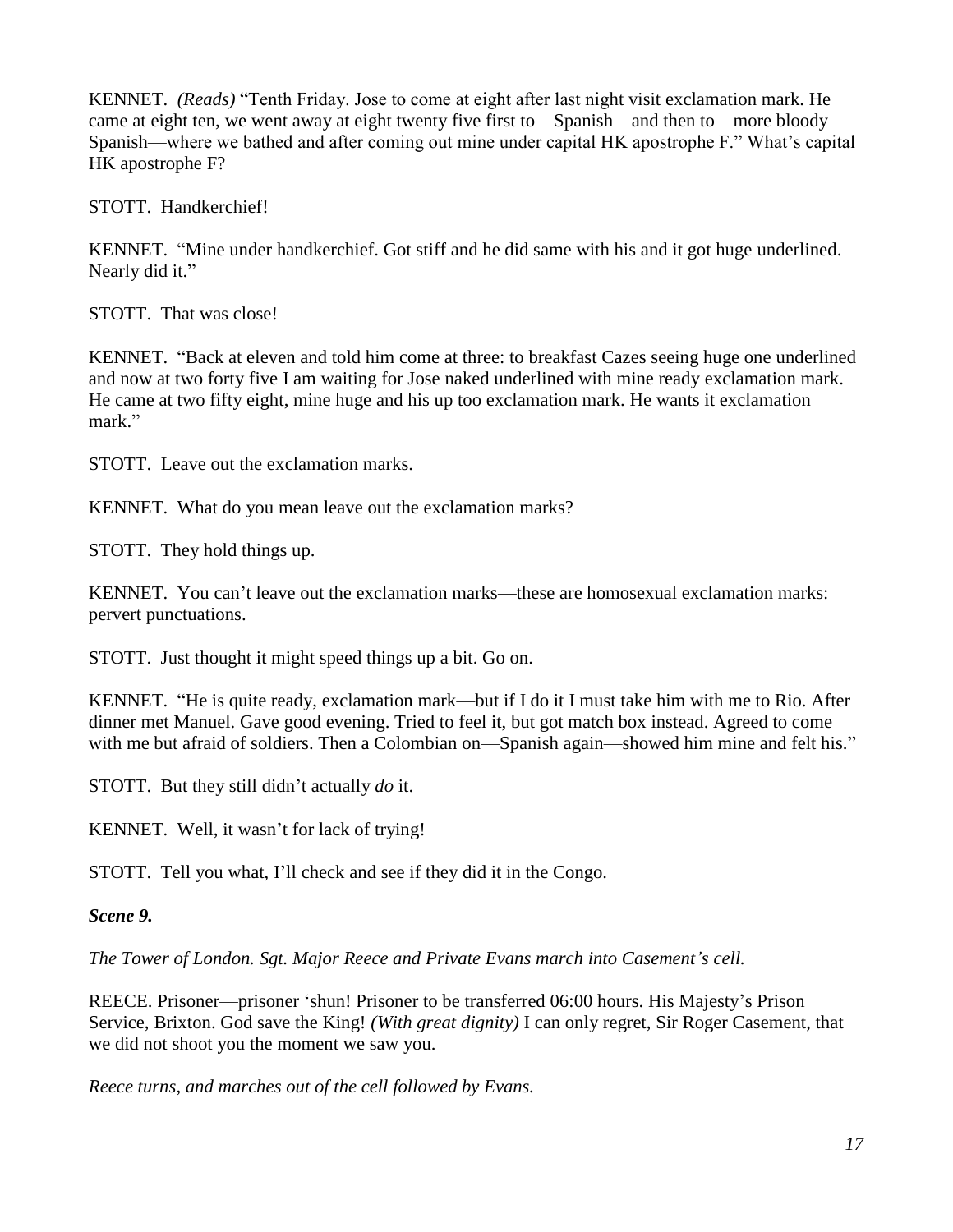#### *Scene 10.*

*Scotland Yard. Sgt. Turner with tea tray. Blackwell, Thomson, and Smith.*

THOMSON. Tea, Sir Frederick?

SMITH. Never touch the stuff. Go on, Sir Ernley.

BLACKWELL. *(Scanning a report)* The youngest of four, born Dublin, 1864. Family moved to England soon after. Dragged from lodging house to lodging house—then back to Ireland. Father dead, Ballymena, 1877. Mother previously deceased. No details. Just vanished off the face of the earth.

SMITH. Orphaned at eleven.

THOMSON. O boo-hoo! Tea, Sir Ernley?

BLACKWELL. Milk, no sugar. Children passed from pillar to post. Cousins in Antrim, friends of the family—

THOMSON. What has this got to do with anything? It's the man we have to deal with, not the boy. Hang the bugger, say I!

*Thomson hands Blackwell his tea.*

BLACKWELL. Thank you.

SMITH. Every man is a story, Sir Basil. Some men manage to make their own story, but, more often than not, it's the story makes the man. Learn the story, learn the man: learn the man, and, with a bit of luck on the day, you may lead him to hang himself. Which is our objective, is it not? Seeing that we can no longer shoot him after the debacle of the Dublin firing-squads, Sir Ernley.

BLACKWELL. Dispatched from Antrim to Liverpool at fifteen. His mother's people: the Bannisters.

SMITH. Not so many years in Ireland, then?

BLACKWELL. More in England.

THOMSON. *(Taking a biscuit)* Help yourselves to a biscuit.

BLACKWELL. Liverpool. A clerkship—the Elder Dempster Line. Entered the Consular service 1892. Consul General 1904—

SMITH. Congo Casement, CMG—the Amazon Report: arise Sir Roger Casement KB. Did rather well for himself after all.

BLACKWELL. Retired from the service, December 1911.

SMITH. To devote himself to Kathleen ni Houlihan.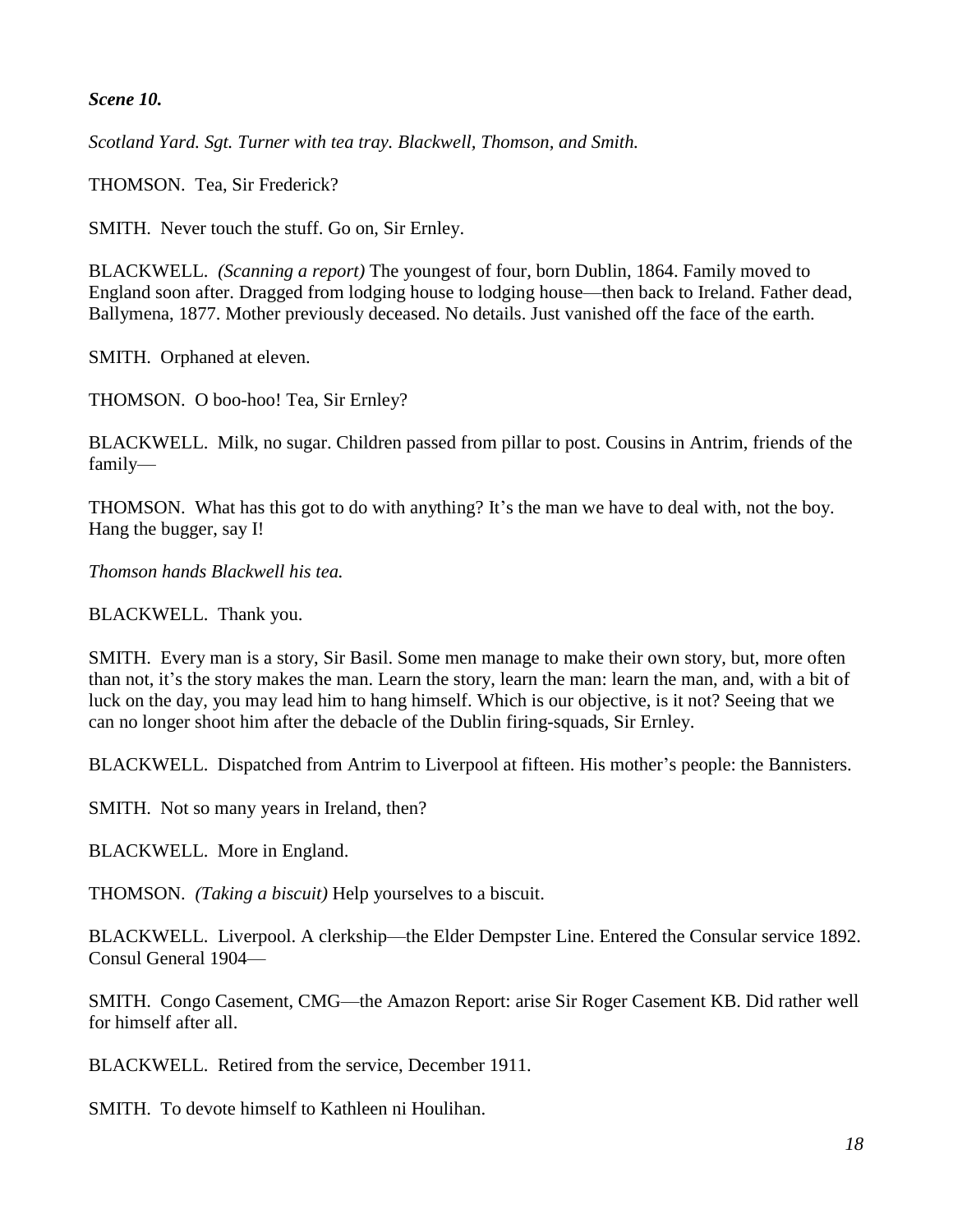THOMSON. Kathleen Ni what? Sorry. Didn't mean to interrupt.

SMITH. Ni Houlihan, Sir Basil. A sort of Irish Britannia—only a great deal more alluring.

THOMSON. You don't say!

SMITH. Kathleen ni Houlihan, the Dark Rosaleen—all beautiful young women: dusky and dangerous as the island they represent.

THOMSON. Crikey!

SMITH. Murky waters, Sir Basil! Yet what is she to him, or he to her, that he should become quite so enthralled? What about these diaries?

BLACKWELL. I have the psychiatrist's report.

THOMSON. Psychiatrists!

SMITH. Any signs of mental instability?

BLACKWELL. No evidence of delusion or general intellectual defect. However: *(reading from the report)* "The pages shown us contain definite evidence of sexual perversion of a very advanced type, both long-standing and chronic. The detail recorded and the intermingling of everyday material are particularly unusual, pointing to an obsessive or addictive personality."

SMITH. Is he insane?

BLACKWELL. Not certifiably.

SMITH. Then he is sane.

BLACKWELL. He must be regarded at least as mentally abnormal.

SMITH. So much for Harley Street.

THOMSON. How can you possibly broach material like this in open court?

SMITH. How is it that so much of this smut has already found its way into the public domain?

BLACKWELL. I have instructed Findlay in my department to conduct a thorough investigation. However there is no use pretending that these unfortunate revelations have not worked to our advantage.

SMITH. I dare say. But I would prefer if they were to stop—at least for the duration of the trial.

BLACKWELL. I'm sure Findlay will be up to the job.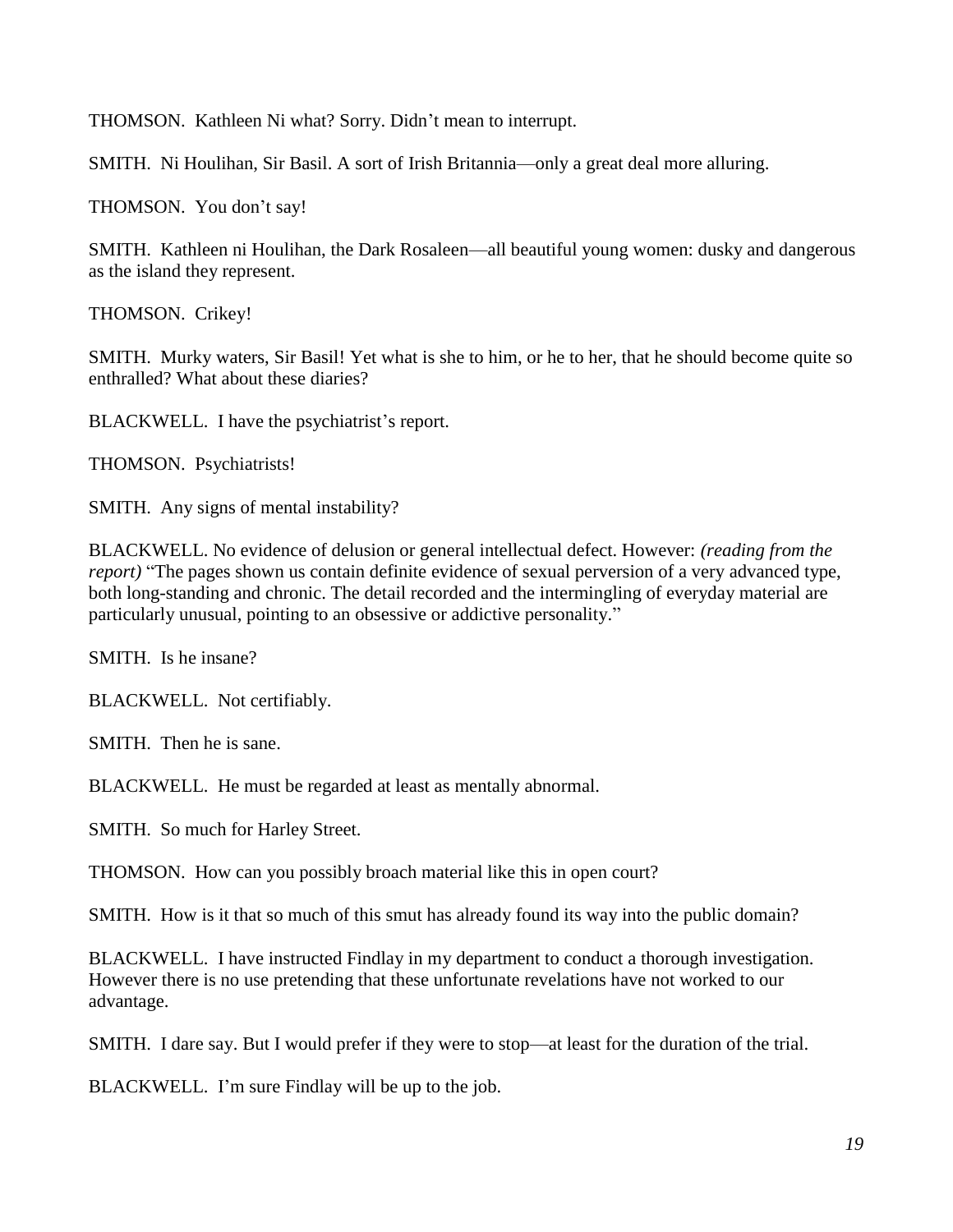SMITH. Well, gentlemen, what is the way forward?

THOMSON. Break his neck!

SMITH. Strategy, Sir Basil—we need a strategy. What if we were to offer the Defense a plea of Insanity?

BLACKWELL. On the basis of the diaries?

THOMSON. And lose our man?

SMITH. Our man is a traitor, but he presents himself as a patriot.

THOMSON. How can you make a patriot of a pervert?

SMITH. Precisely.

BLACKWELL. Show O'Sullivan and Duffy the diaries, and offer them Insanity.

SMITH. Even if they don't run with it, they'll have seen the diaries.

BLACKWELL. And they will know their man.

SMITH. And they will know that we know him, too. What about a second charge?

BLACKWELL. Gross indecency?

SMITH. A second trial.

THOMSON. But if we get him on the first count he'll be dead.

SMITH. But if we don't, Sir Basil? If the jury acquits, or fails to reach a unanimous verdict? We cannot hang him then. What do we have on the second count?

BLACKWELL. On a charge of gross indecency we have the diaries, the testimony of Adler Christensen his so-called valet, and sworn depositions from the chief reception clerk in the Grand Hotel, Christiania.

THOMSON. Christiania? That's in Norway not Germany—isn't it?

SMITH. Full marks, Sir Basil. They travelled from America via Norway to Germany to evade our naval blockade. Evidently found time for some hanky-panky on the way.

THOMSON. Bloody animals!

SMITH. Treachery is a notorious aphrodisiac.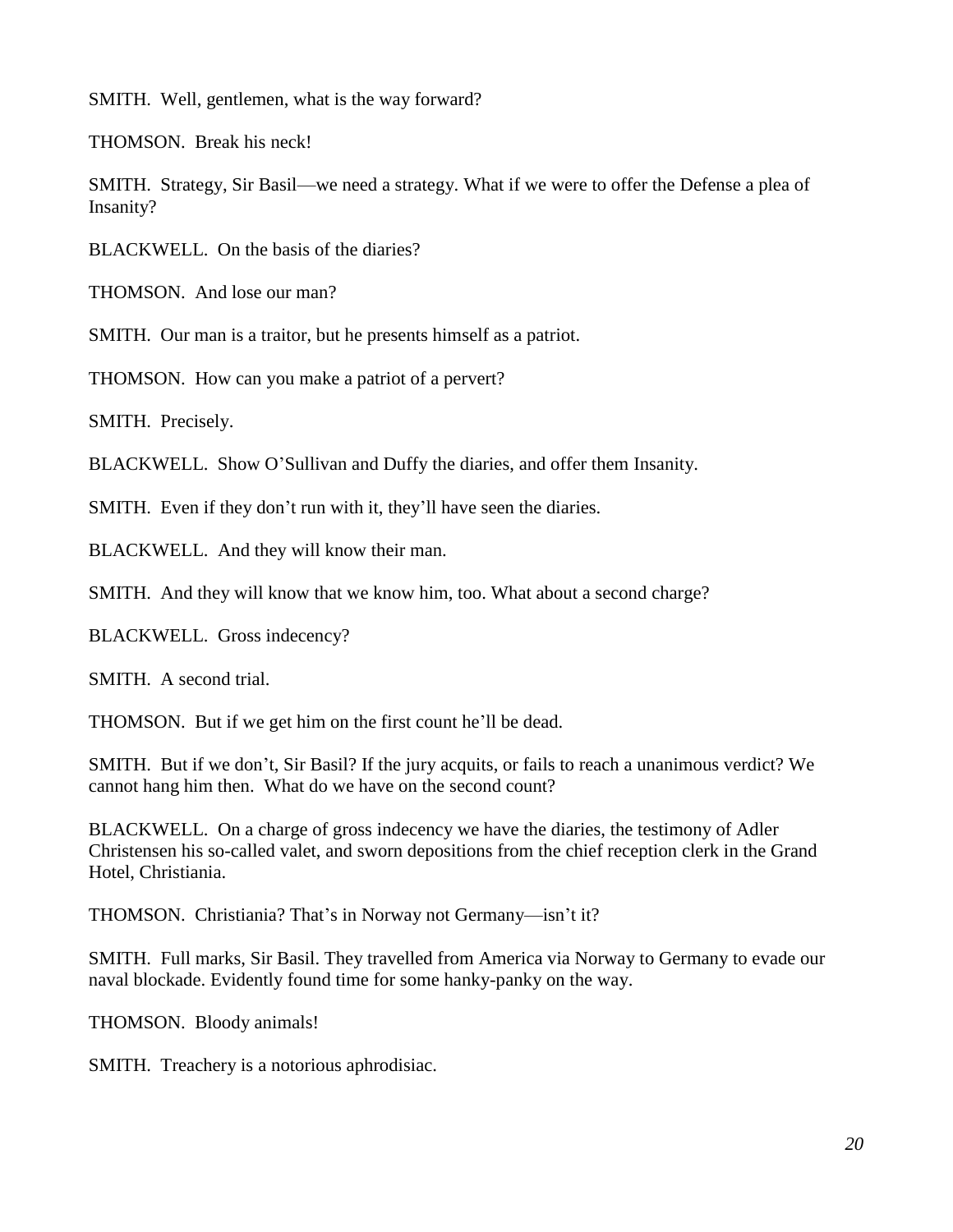BLACKWELL. There are also references to a regular sexual partner in Ireland by the name of Millar Gordon, or Gordon Millar—the name is unclear from the entries. Our man in Belfast is on the case.

SMITH. And on the first count?

BLACKWELL. Bailey, one of Casement's so-called Irish Brigade, has turned, and is willing to testify to Casement's recruitment drive in German Prisoner of War Camps. We have a copy of the treaty concluded with German High Command. Transcripts of pro-German speeches made in the USA.

SMITH. What are our American cousins making of all this, by the way?

BLACKWELL. Ambassador Page has indicated that the President is unwilling to intervene.

SMITH. You surprise me.

BLACKWELL. It would appear that he has got wind of the diaries. Nearer home, the Cardinal of Westminster has indicated he will have nothing to do with the man.

SMITH. My word, but you have been busy!

BLACKWELL. If a job is worth doing, it's worth doing thoroughly.

SMITH. The Cardinal of Armagh?

BLACKWELL. Is, as yet, unaware of the realities of the case.

SMITH. But lobbying against us?

BLACKWELL. To the Vatican.

SMITH. Who are?

BLACKWELL. Sympathetic.

THOMSON. If only they could be made to see reason.

SMITH. Hardly the Vatican's strongest suit.

BLACKWELL. There is also the matter of the Palace.

SMITH. O, yes?

BLACKWELL. His Majesty has stated a preference for our man to shoot himself.

SMITH. Does he propose we supply a revolver? No, gentlemen, all things considered, if we are to hang our Irish revolutionary, we must nail him on the first count of High Treason—under the Statute of Edward III. "Adhering to the King's enemies, and giving evil example to others in like case."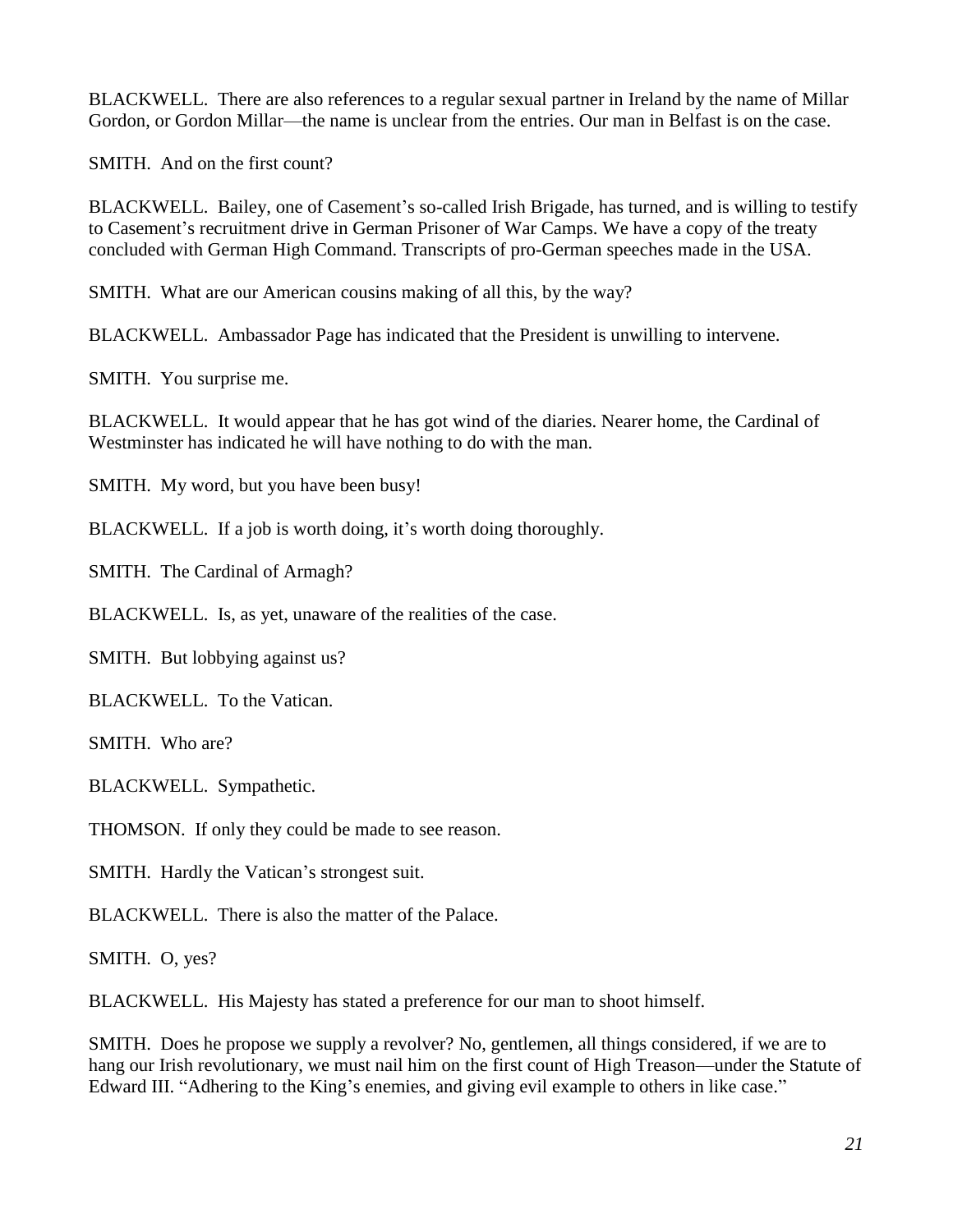BLACKWELL. He is arraigned and tried in open court by a jury of twelve good men and true.

THOMSON. Englishmen.

BLACKWELL. They are unanimous in the matter of his guilt.

SMITH. Perhaps.

BLACKWELL. The black cap, the rope—may the Lord have mercy on his soul.

THOMSON. Because I most certainly won't.

SMITH. But others will.

THOMSON. Beg pardon?

SMITH. Precisely.

BLACKWELL. There is an appeal to the House of Lords?

SMITH. For which a certificate of fiat must be secured from the Attorney General.

THOMSON. But you are the Attorney General.

SMITH. So I am, Sir Basil.

BLACKWELL. There is no appeal.

SMITH. But there is a plea for clemency—agitation for a reprieve.

BLACKWELL. A petition?

SMITH. Several petitions, and several petitioners.

BLACKWELL. His old Congo Reform cronies, the Amazon lobbyists—

SMITH. Every libertarian and nationalist agitator the length and breadth of the Empire.

BLACKWELL. The cabinet might split. The tide of public opinion might turn.

SMITH. Let's not make another martyr for Ireland.

BLACKWELL. War fatigue—too many have died, too much blood has been spilt.

SMITH. Reprieve—reprieve!

THOMSON. Don't tell me the treacherous bugger doesn't hang after all?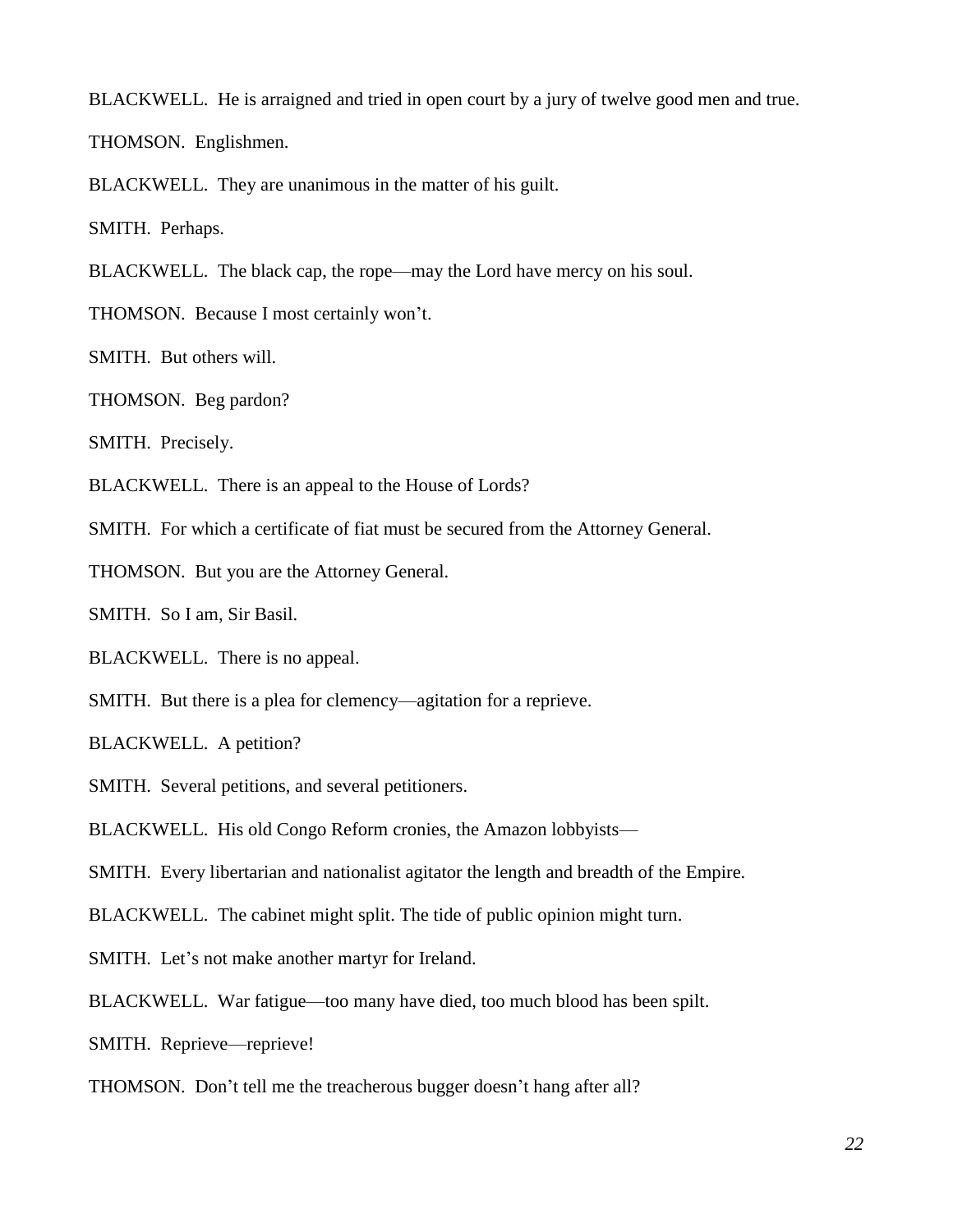SMITH. Well, gentlemen, whichever way you look at it, these diaries are critical to our success. But I must insist they be kept under lock and key, and should be seen only by a chosen few—no more than is strictly necessary, Sir Ernley. As to our strategy, I shall offer them Insanity, which they will almost certainly reject—our man is far too eager for his moment in the dock to settle for madness. Then I shall proceed on the first count of High Treason—and he can play the patriot game to his heart's content. But I shall let them know of our preparations on the second count—which we will continue to make in detail, Sir Basil.

THOMSON. O, very well.

SMITH. Thank you gentleman. Nothing like a hanging to concentrate the mind—eh, Sir Basil? And, Sir Ernley?

BLACKWELL. Yes, Sir Frederick?

SMITH. God bless the work.

*Smith leaves the office.* 

THOMSON. I can never make out whether that man is entirely serious.

BLACKWELL. I fear that he has spent too much of his time in Ireland.

THOMSON. Still, he is one of us. Though, between ourselves, I did hear that they used to refer to him over there as Carson's Galloper.

BLACKWELL. A military term, I think you'll find, Sir Basil. Cavalry.

THOMSON. O! I see. Well, clever chap. Rather have him for me than against. A spot of hot?

BLACKWELL. No, thank you. I'd better get back to the Home Office.

THOMSON. I suppose it will stand to us? When the time comes?

BLACKWELL. O, it will, Sir Basil. In time. (*Blackwell leaves the office)*

THOMSON. Your pen, Sir Ernley! You forgot your… O well—waste not, want not.

*Thomson pockets the pen, and scoffs the last biscuit.* 

*Scene 11.*

*Warder Benson enters the prison cell, where Casement sits reading.*

BENSON. Good morning, Sir Roger.

CASEMENT. Warder Benson.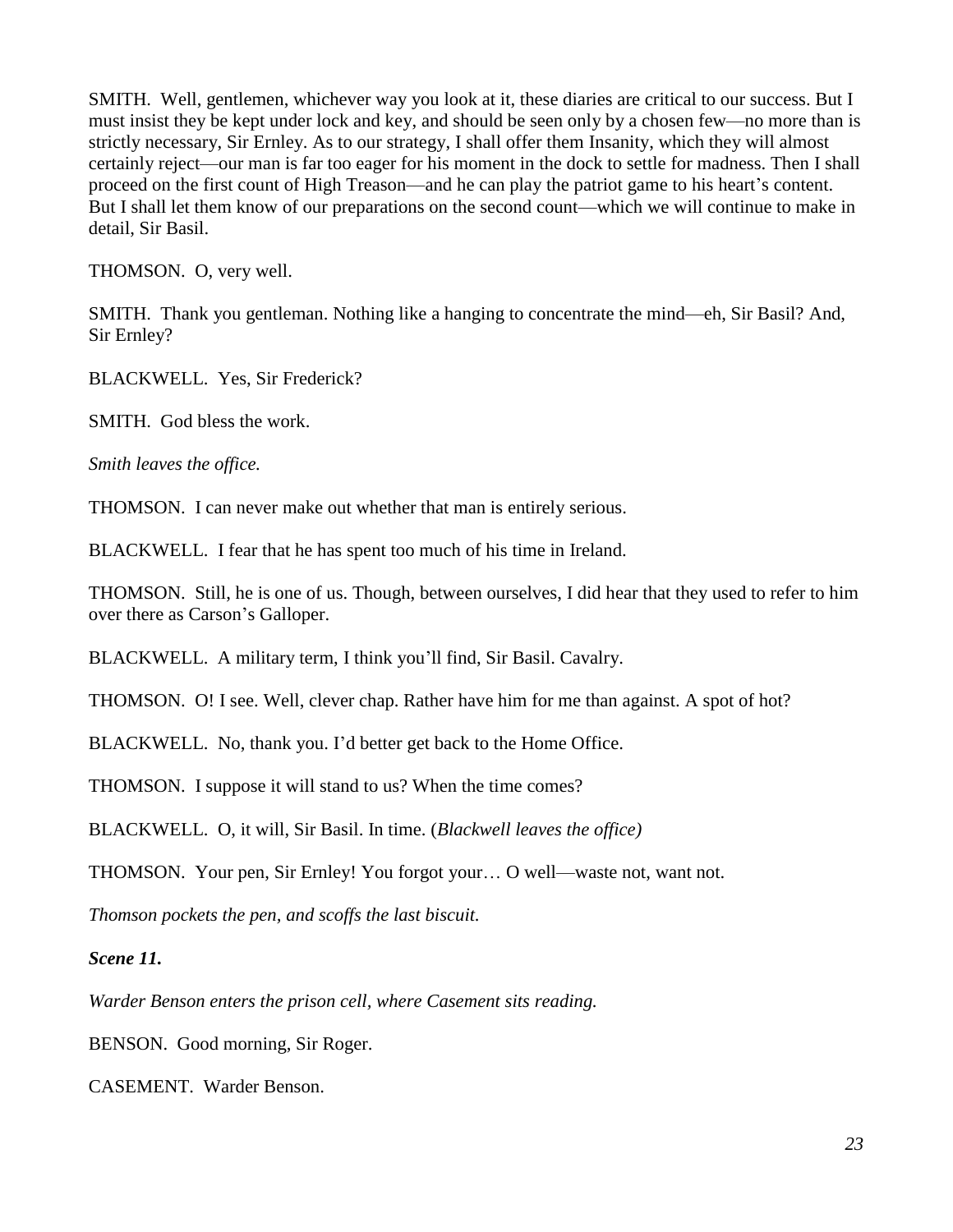BENSON. A visitor for you, sir.

CASEMENT. A visitor?

BENSON. This way, Miss.

CASEMENT. Gertrude!

GERTRUDE. Roddy? O, my darling Roddy.

CASEMENT. My dearest Gee.

GERTRUDE. But you've lost so much weight!

CASEMENT. I'm grand, I'm grand—so much better since they moved me here. But let me look at you. My favorite school-ma'am.

GERTRUDE. They wouldn't tell me where you were. I left messages, letters—several letters. They promised me they'd pass them on.

CASEMENT. Well, they haven't done so yet.

GERTRUDE. Blast them! Well, blast them anyway! And there were biscuits and chocolate, and clean shirts—what ever did you think of me?

CASEMENT. I thought of you often, and I knew well you'd be thinking of me. But our time is short. Is there any word from Nina?

GERTRUDE. *(To Benson)* Would you be so good as to leave us please? I wish to speak to my cousin about private matters—family affairs.

CASEMENT. There's no privacy here, Gertrude. Solitude, yes—but no privacy. He's not to blame, are you, Mr. Benson?

BENSON. Only doing my duty, Miss.

CASEMENT. Besides he *is* family. His mother hails from Galway. Have you had any contact?

GERTRUDE. Nina sends her love. She's quite furious at your treatment—attacked a lady in a Manhattan restaurant for blackguarding you.

CASEMENT. That's my little sister! And Tom and Charlie?

GERTRUDE. Australia *is* a long way.

CASEMENT. Of course. Anything from the Antrim branch?

GERTRUDE. No. Not a word. And you have Mr. Duffy to represent you.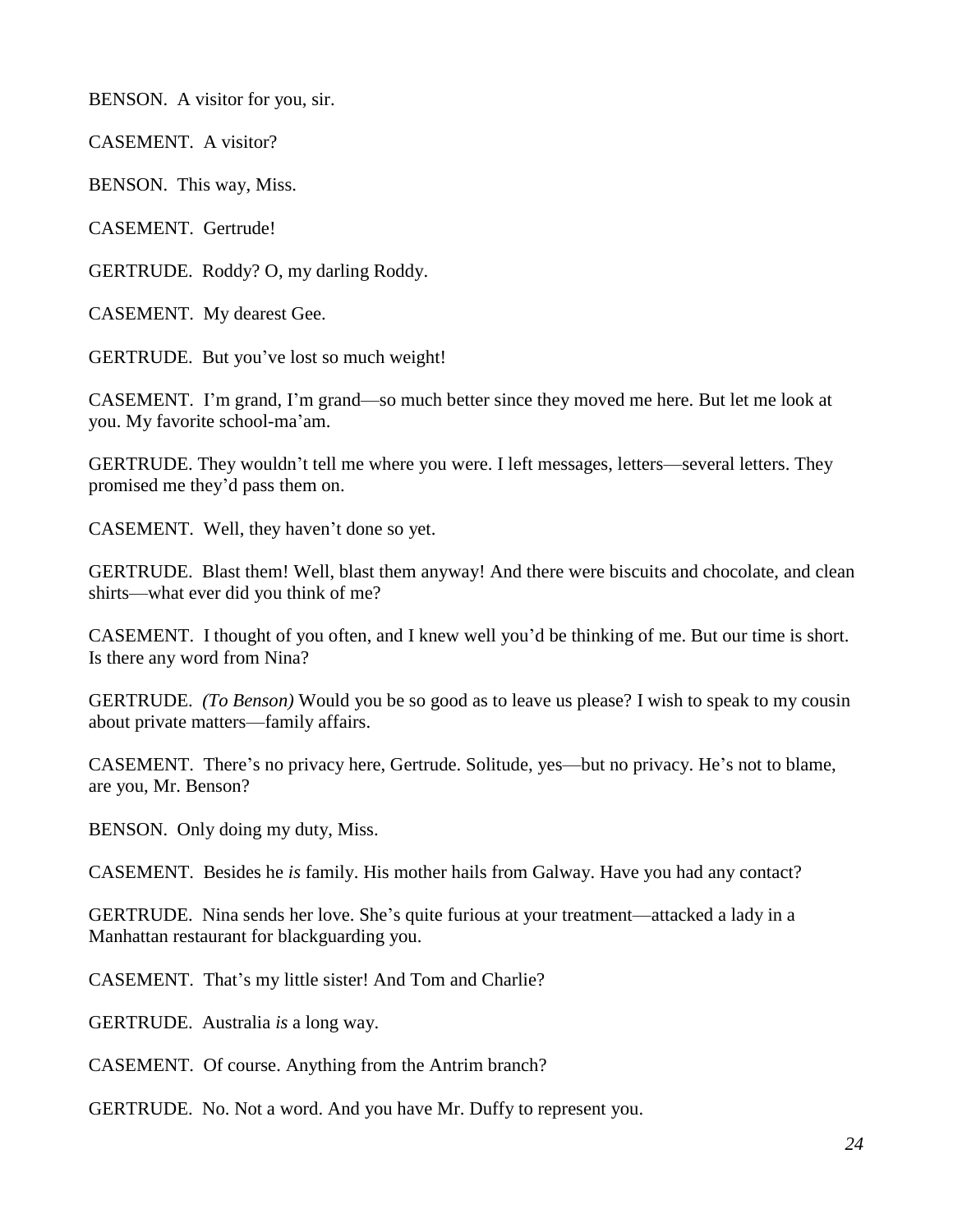CASEMENT. Yes, Duffy is in charge of the good ship Hope. I'm to be arraigned on a charge of High Treason. It sounds positively Shakespearian, doesn't it? I'll certainly have to dress for the occasion. Perhaps I should be arraigned in a kilt—what do you think? And how are the young hussies of Queen Anne's College? As demanding as ever?

GERTRUDE. Still the same. Though you should know I've decided to take a little break from teaching. I've moved in with Mrs. Stopford Green—just for a while. I'm helping her to organize a petition on your behalf.

CASEMENT. You're staying with Alice?

GERTRUDE. She kindly invited me—and she sent you these *(emptying her bag)*—books, essays, pamphlets. She thought it would be important for you to prepare a detailed historical perspective to back up any legal arguments.

CASEMENT. But what about your rooms—your teaching?

GERTRUDE. I thought it best if I took a short sabbatical—and then, when Alice offered to take me in, I—

CASEMENT. To take you in?

GERTRUDE. O Roddy, please, I didn't mean—

CASEMENT. What has happened? Gertrude, please—you must tell me.

GERTRUDE. The Headmistress and I agreed that it would be prudent if I were to step down—

CASEMENT. You were turfed out onto the streets of London for my sake!

GERTRUDE. You mustn't judge people too harshly. Things are so different here since you went away. I'm safe with Alice now. We've set up a committee, and she has introduced me to Bernard Shaw. He says that he is prepared to write a defense for you, but only on condition that you represent yourself.

CASEMENT. I would never harm you—

GERTRUDE. No lawyers! He's quite adamant about that.

CASEMENT. I would never hurt you.

GERTRUDE. Listen to me, Roddy. This is important. Mr. Shaw argues that you cannot have committed treason against your country when your country is Ireland, not England. Signing a treaty with Germany was the action of a patriot, not a traitor. But he is utterly against you placing your case in the hands of lawyers.

CASEMENT. He has a thing about the professions—conspiracies against the laity!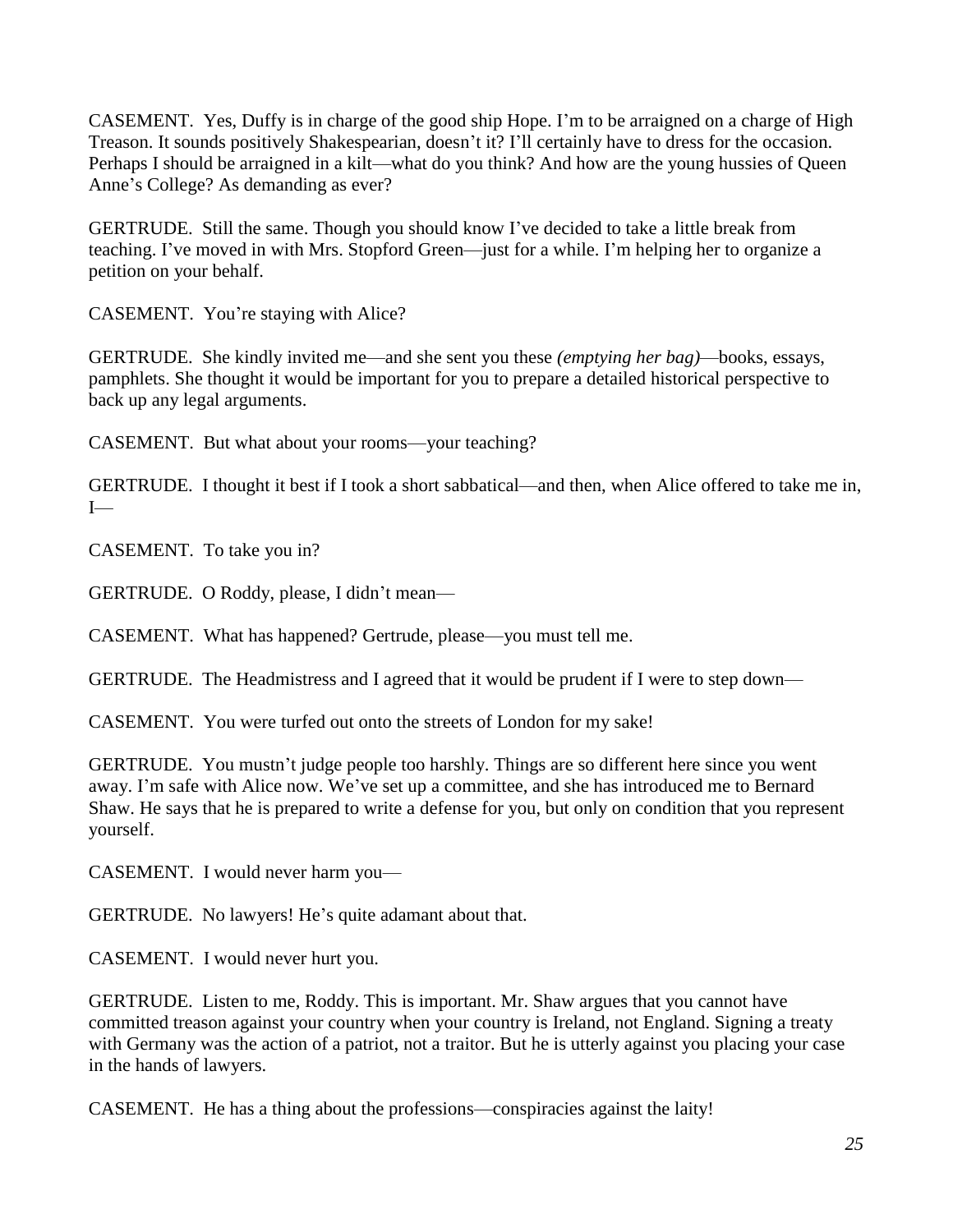GERTRUDE. Lawyers argue points of law. He believes you should ignore them and put your own case as an Irishman who, if he is to be tried at all, should be tried before an Irish court, by an Irish jury.

CASEMENT. My dearest Gee, I appreciate your canvassing on my behalf, but I think it would be wiser to follow Duffy's advice.

GERTRUDE. Roddy, please—

CASEMENT. He has already engaged his brother-in-law, O'Sullivan of King's Inn. He'll give them a run for their money. And if O'Sullivan's defense should fail—well, then I have the right to make a speech from the dock. I can state my own case then.

GERTRUDE. But only after the verdict. Your best hope—Mr. Shaw is convinced your only hope—is to defend yourself, win over some of the jury, and rob the prosecution of a unanimous verdict. They cannot harm you without it. He is prepared to write the defense for you himself—no fee. He guarantees a speech that will bring the house down.

CASEMENT. I shall write my own speech, thank you very much—and I shall deliver it myself. And it will be a *speech*, I promise you—to bring down house and Empire, King and all!

GERTRUDE. This is not a game, Roddy! They mean to kill you. You must save yourself by splitting the jury—they cannot touch you then. Roddy, dearest, I beg you.

CASEMENT. Maybe you're right, alanna. Maybe you're right. But I simply don't have the strength—

GERTRUDE. But you cannot—

CASEMENT. No, Gertrude, please—please… O'Sullivan must do the business. And if he fails, he fails. But I will have my speech from the dock. And when I speak, I will speak for Ireland.

*Silence*

GERTRUDE. You heard the news from Dublin?

CASEMENT. Duffy told me. All executed?

GERTRUDE. Pearse, Connolly—fifteen men, all told. Dozens more killed in the fighting—women and children. The city half destroyed.

CASEMENT. I don't understand it. I simply… *(Aware of Benson's presence)* When Pearse knew that I had failed! When he knew I brought no men—no hope! And he got my message. Others will have seen to that. For Pity's sake—the man was outnumbered and out-gunned a thousand times! What sort of commander is it that gives such an order? To sign away the lives of his own men—innocent young lives! For what? Why? Folly. Arrogant folly. Vain, futile, cruel…

GERTRUDE. O Roddy, I'm so frightened. The things that are being said about you—the terrible things that are being written. Every day some dreadful insinuation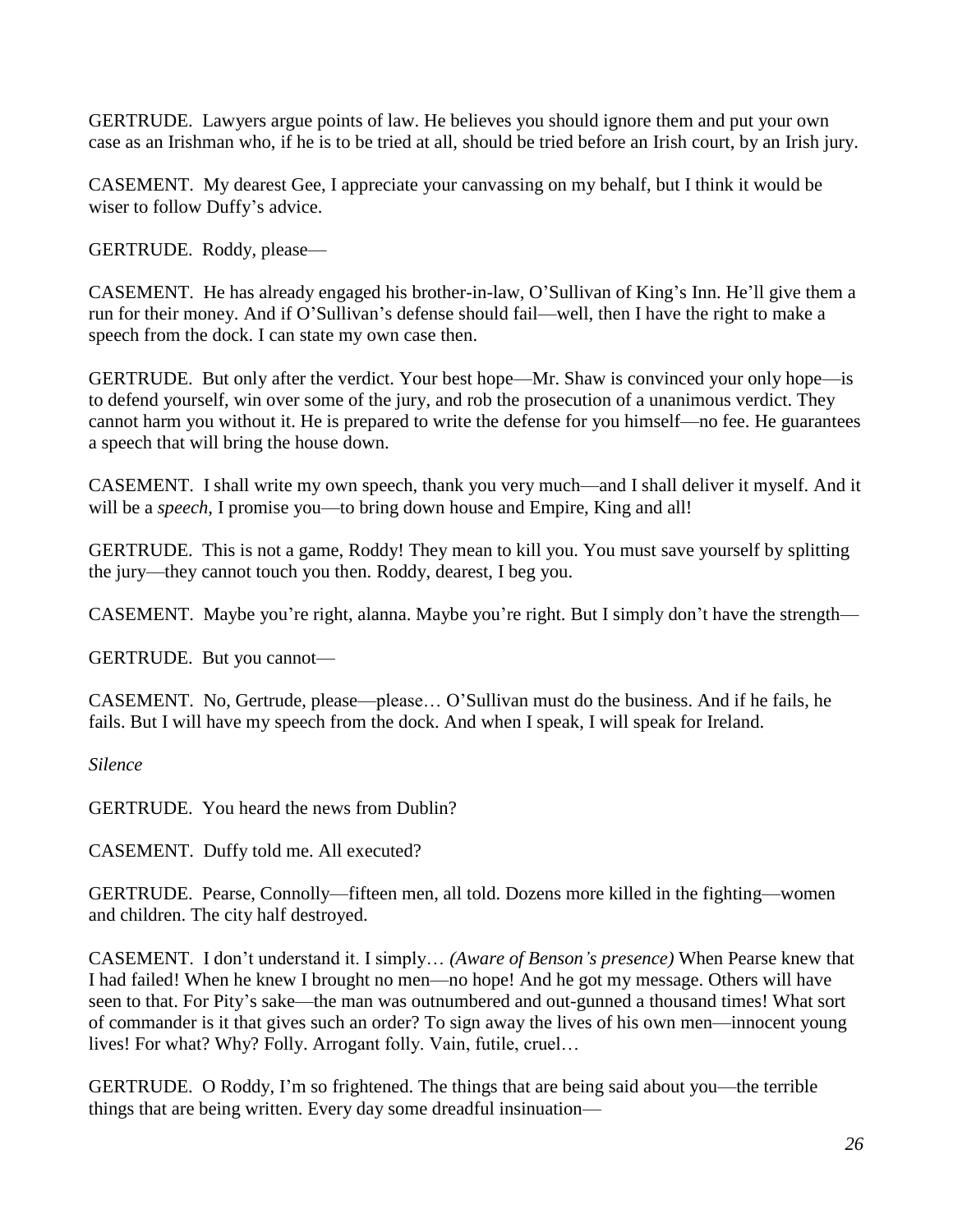CASEMENT. It's all nonsense. Rameis. They'll blacken my name by any means they can. They did it to Parnell, they'll try it on with me. All part of the System.

BENSON. Time's up, Miss.

GERTRUDE. But it can't be. I haven't said half the things that I have to say.

BENSON. 'Fraid so, Miss. Regulations.

CASEMENT. You must leave me now. Thank you, Mr. Benson.

GERTRUDE. My dearest man. *(She embraces him)*

CASEMENT. Do you remember the day I was confirmed—all those years ago? You found me hiding in the garden shed.

GERTRUDE. You told me to go away, there was something wrong with your eyes.

CASEMENT. But you stood your ground and dried my tears, and swore you'd never tell a living soul.

GERTRUDE. I never did.

CASEMENT. There are so many things I cannot tell you now. It's all become so confused, so idiotic, and wrong—plain wrong! But I have to try and make sense of it on my own—yes? *(He kisses her forehead*) Thank Alice for the books. They'll come in handy for my speech. A speech to bring down the Empire—and make bold Emmet proud.

BENSON. The Duty Warder will see you out, miss.

*Gertrude leaves. Casement watches her go.*

CASEMENT. She's everything to me. Mother, sister—everything.

BENSON. It's always the women take it the hardest.

CASEMENT. What do you think of me?

BENSON. That's not for me to say, sir.

CASEMENT. Say it anyway.

BENSON. Well, I know what you're about—Irish independence, and that? But I've two brothers at the Front—my Uncle Denis missing in action over a year ago. My Mum gave me a right earful when I told her who I was minding—and frankly I couldn't disagree. I mean—now's not the time, is it?

CASEMENT. Or maybe it is the only time? But it wasn't meant to be like this.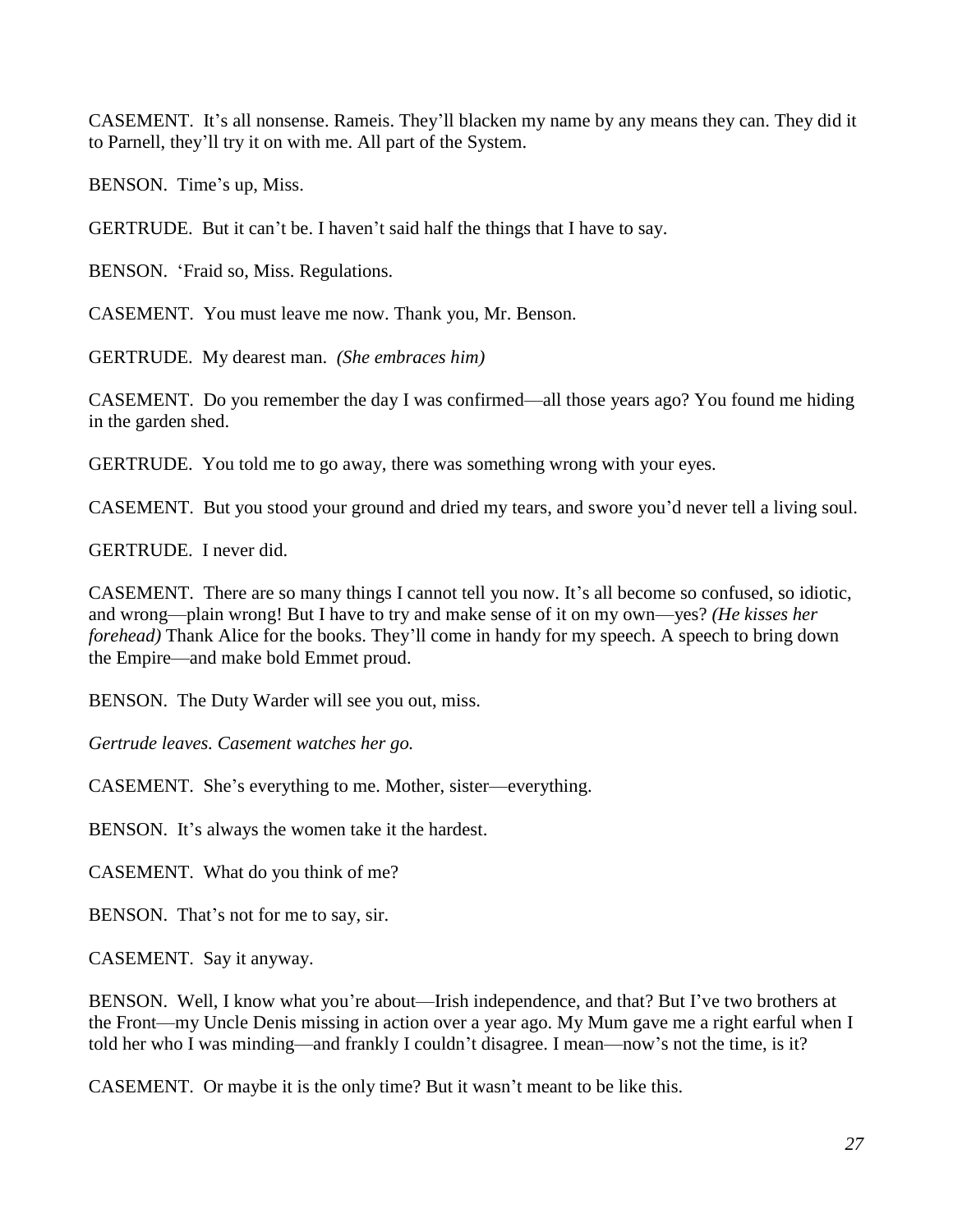BENSON. Well, there you are. Things never go to plan—as Uncle Denis always said. God rest him. *(He takes a pencil from his pocket)* Talking of which—here. I thought you might be needing this. *(He hands it to Casement)*

# *Scene 12.*

## *Sir Frederick Smith addresses the court.*

SMITH. The prisoner is an able and cultivated man, versed in affairs and experienced in political matters: not, as you will hear, a life-long rebel against England, and all that England stands for, as others well known in Irish history have been. He has had a considerable career of public usefulness, which culminated in 1911 with the Putumayo investigation and his subsequent knighthood. (*He holds up a letter)*

In that year he wrote to the Foreign Secretary, in terms of gratitude, a little unusual perhaps in their warmth and in the language almost of a courtier, to express his pleasure at the title with which his Sovereign had rewarded his career. He presents his humble duty to the King, and he begs that his deep appreciation of the gracious honor may be expressed to His Majesty. (*He puts down the letter)* 

What occurred between 1911 and 1914 to affect and corrupt the prisoner's mind I cannot tell you, for I do not know. I only know of one difference. The Sovereign of the country to whom his humble duty was sent in 1911 was in that year the ruler of a great and wealthy nation, unequalled in resources, living at peace, unassailed, and, it almost seemed, unassailable. In 1914 this same nation was struggling for its possessions, its honor, its very existence in the most prodigious war which has ever tested human fortitude.

At the very hour of his Sovereign's direst need, the prisoner made his way from America to Germany, to conclude a Treaty with the German Imperial High Command, and to seduce British prisoners of war from their allegiance. Those who refused his blandishments were duly punished by being put on a lower ration scale, some being transferred to punishment camps for their insubordination. Finally, the prisoner arrived from Germany off the Irish coast to signal the outbreak of a violent rebellion in that unfortunate country—an armed insurrection of which he was both architect and leader. He was discovered and arrested in the vicinity of Tralee. A merchant vessel carrying a quantity of German armaments was also intercepted.

Such, in general outline, is the case which the Crown undertakes to prove, and upon which the Crown relies. I have, I hope, outlined these facts without heat and without feeling. Neither in my position would be proper, and fortunately neither is required. Rhetoric would be misplaced, for the proved facts are more eloquent than words.

The prisoner, blinded by hatred to this country, as malignant in quality as it was sudden in origin, has played a desperate hazard. He has played it, and he has lost it. Today, the forfeit is claimed.

### *Scene 13.*

*Casement is preparing his speech, pencil in hand—notes, which he consults from time to time, are scattered over table, bed, floor. He is suffering from a severe malarial relapse, pacing back and forth.*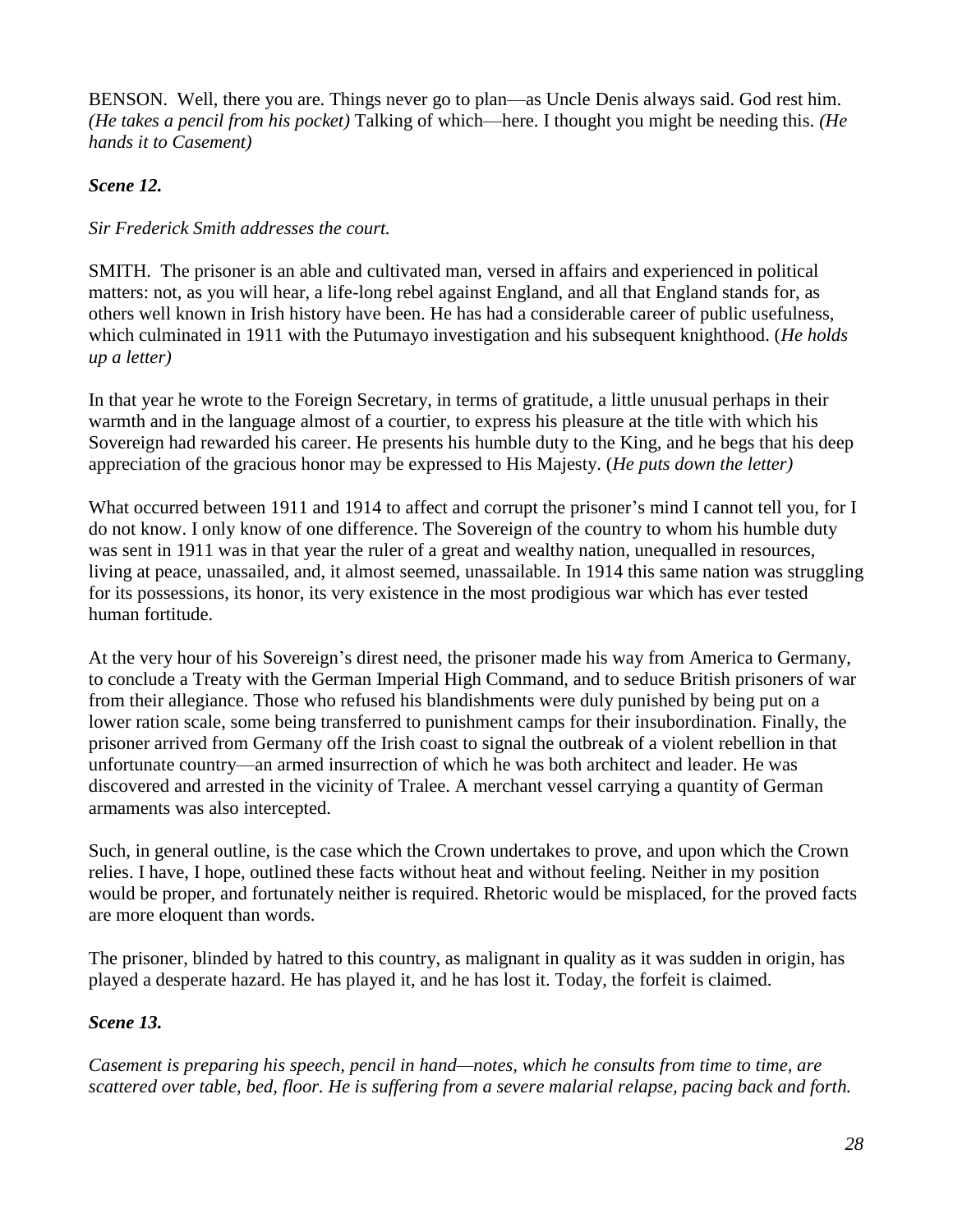CASEMENT.There is an objection. Yes! There is an objection—moral not legal—to the application of an English statute six hundred years old to deprive an Irishman today of life and honor. Meet them head on—yes! Life and honor today—life and honor today... cold, so cold...

The government of Ireland by England rests on restraint not law. Restraint demands no love, it evokes no loyalty. Loyalty is a sentiment not a law. Love is not restraint. Conquest gives no title. Conquest exists over the body, but it fails over the mind. The mind. It fails… *(The figure of Aunt Charlotte appears)* 

CHARLOTTE. Shame!

CASEMENT. No. The indictment—stick to the indictment!

CHARLOTTE. Shame and disgrace!

CASEMENT. No! Adhering to the King's enemies, giving evil example to others in like case.

CHARLOTTE. To turn on your people—to spit on your own!

CASEMENT. What evil? What others?

CHARLOTTE. Parading like a Judas before our captured Tommies.

CASEMENT. I made no appeal to England—to Ireland I came—

CHARLOTTE. Shoulder to shoulder with their Prussian torturers! With your German guns, and your German treaty—and your German gold.

CASEMENT. *(Confronting her)* They were Irishmen! Fellow Irishmen! Duped by their Home Rule leaders to fight an unjust war—a British provocation, an imperialist aggression!

CHARLOTTE. But they saw through you quick enough. God be praised, they spat in your face—

CASEMENT. Not true—

CHARLOTTE. They heckled, and they jeered—

CASEMENT. Not true!

CHARLOTTE. And with scorn in their eyes, and stones in their fists, they drove you from their midst!

CASEMENT. They were broken men, demoralised—

CHARLOTTE. The Irish Brigade—your Band of Brothers! A jeer and a joke for generations!

CASEMENT. I owe you nothing! Every step I made in this world, I made myself—myself alone!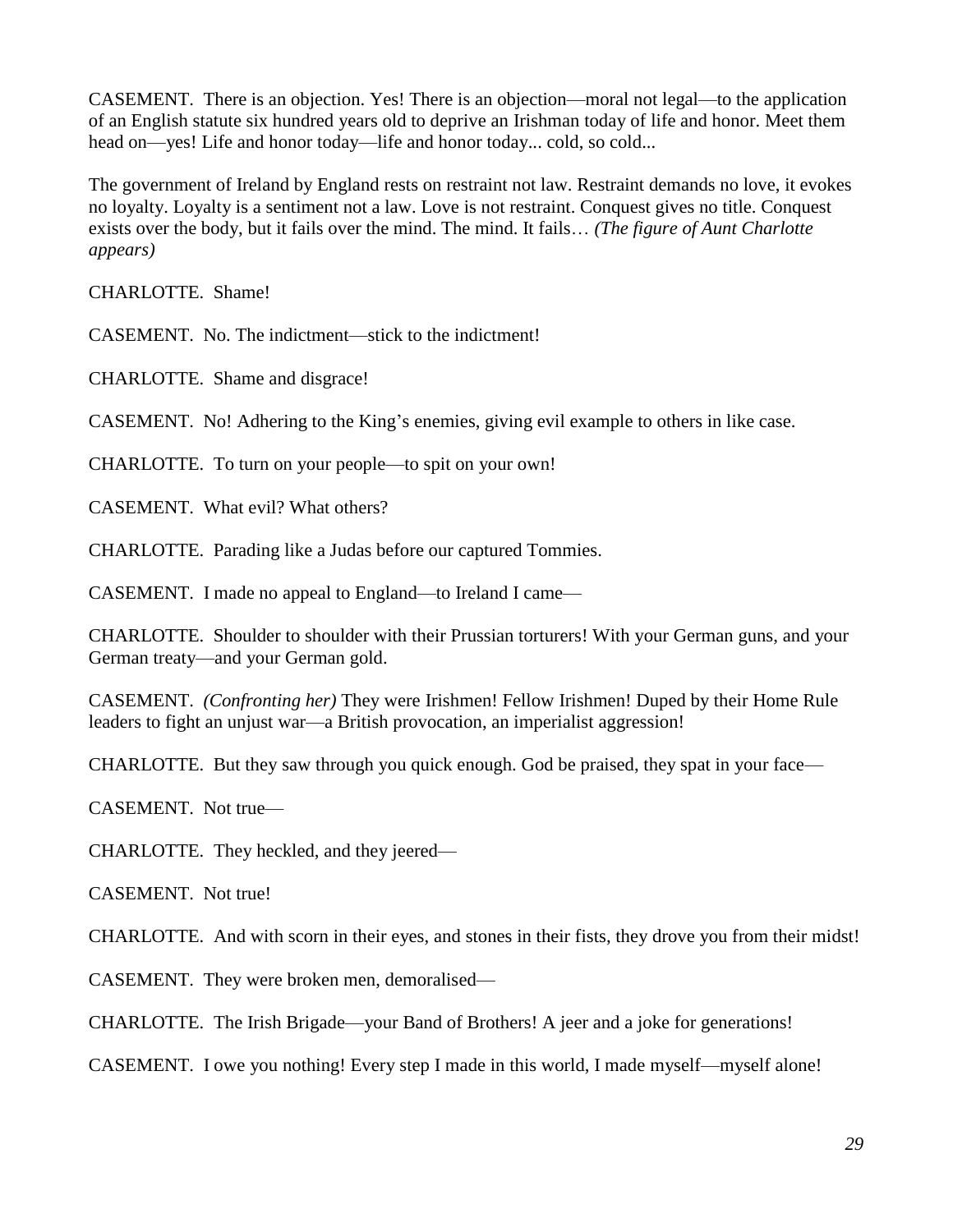CHARLOTTE. Where's your brave Commandant now? Your armed Volunteers? Where were they on Banna Strand? Where were they in Tralee?

CASEMENT. Warder Benson!

CHARLOTTE. Abandoned you to the hangman's rope—the traitor's noose! Betrayer and betrayed!

CASEMENT. You're dead—long dead!

CHARLOTTE. It'll come soon enough. Never fear.

CASEMENT. Let me be.

CHARLOTTE. O, but you're the right hero now! Your long cloak flying! Ireland's martyr and Ireland's dupe! The treacherous spawn of a wastrel and a drunkard of a woman unfit to rear a dog.

CASEMENT. What did you ever care for us? What did you ever give?

CHARLOTTE. I curse the day he took her.

CASEMENT. Mama loved us—she loved us all—

CHARLOTTE. I curse the hour that you were born.

CASEMENT. She never abandoned us!

CHARLOTTE. God save the King! God save him from the likes of you.

*Aunt Charlotte fades from the scene.*

CASEMENT. No one there. There's no one there…

*Silence.* 

I made no appeal to England—to Ireland I came… Ireland…

*Silence.* 

It is the fundamental right of every Englishman to be tried by a jury of his peers. It is the basis of all his freedoms. I, too, have a right—an indefeasible right. To be tried as an Irish man in an Irish court, before a jury of my Irish peers—my Irish—

### *Silence.*

Pearse. Commandant Pearse—O, my brave commander! You never intended to heed me—you never intended to delay. And I believed that you would listen. I believed that I could make you see reason, that I could save our men—and save our cause! I believed that I could stay your hand... Betrayer and betrayed! Duped by an army within an army, a war within a war—a dream within a dream!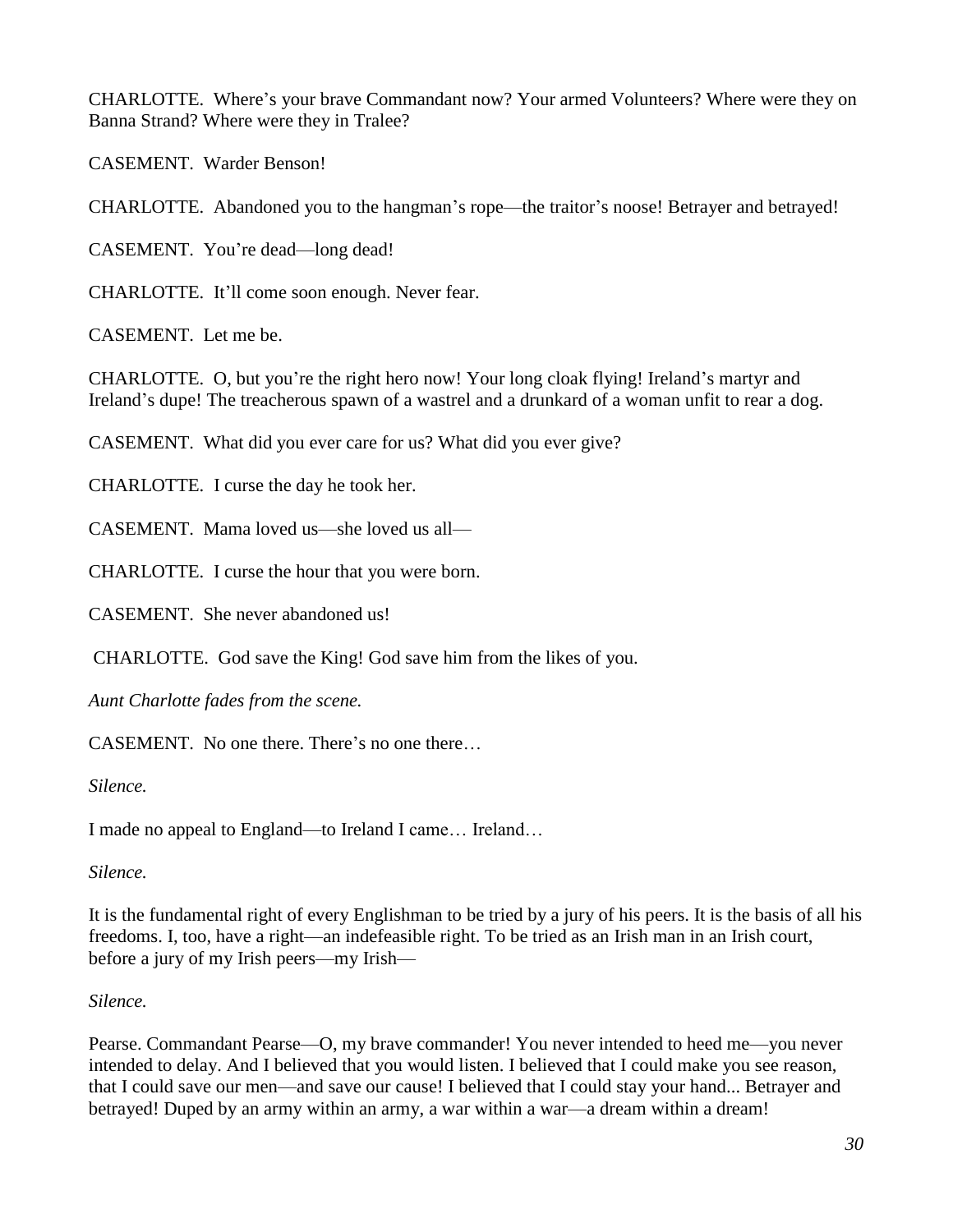Commandant Pearse, brave Commandant Pearse—where were you on Banna Strand? Where were you in Tralee? Betrayer and betrayed! A wasted journey—a wasted life. Abandoned to the hangman's noose! And I must stand and speak for Ireland? I must stand and speak for you? There is blood on your hands—there is blood on your hands—the blood of innocents—women and children...

*He starts to shake uncontrollably as the malarial fit reaches its peak.* 

# Christ! O, my Christ!

*He sinks to the ground and hugs his knees to try and contain the shaking of his body.* 

Alone. I am alone…

# *Scene 14.*

GERTRUDE.Each morning at nine, Alice and I join the queue for the public gallery. We sit far up and watch, as silent and as helpless as my cousin in the dock below, while O'Sullivan's defense staggers under the weight of its own ingenuity. Point of law follows point of law until, half-way through his final address, his face grows pale, his voice falters and fails. He stands silent, staring at the Bench—a broken man.

The Lord Chief Justice is solicitous. There is an adjournment. The next day, O'Sullivan's junior completes the speech on his behalf. Not that it matters. Not that any of it ever really mattered. The jury is out for less than an hour. Their decision is unanimous.

### *Scene 15.*

*Casement sits on the floor of his cell, exhausted but lucid in the aftermath of his fit.* 

CASEMENT. Self government is our right—a thing born in us. A thing no more doled out to us or withheld from us by another people than the right to life itself—the right to feel the sun—the right to love our kind.

It is only from the convict that these things are withheld for crimes committed or proven: and Ireland— Ireland that has wronged no man, that has injured no land, that has sought no dominion over others— Ireland is treated today as if she was a convicted criminal.

If there be no right of rebellion against a state of things that no savage tribe would endure without resistance, then I am sure that it is better for men to fight and die without right, than to live in such a state of right as this. If it be treason to fight against such an unnatural fate as this, then I am proud to be a rebel. And I shall cling to my rebellion with the last drop of my blood...

*The roar of the sea. Darkness.* 

# *End of Part One.*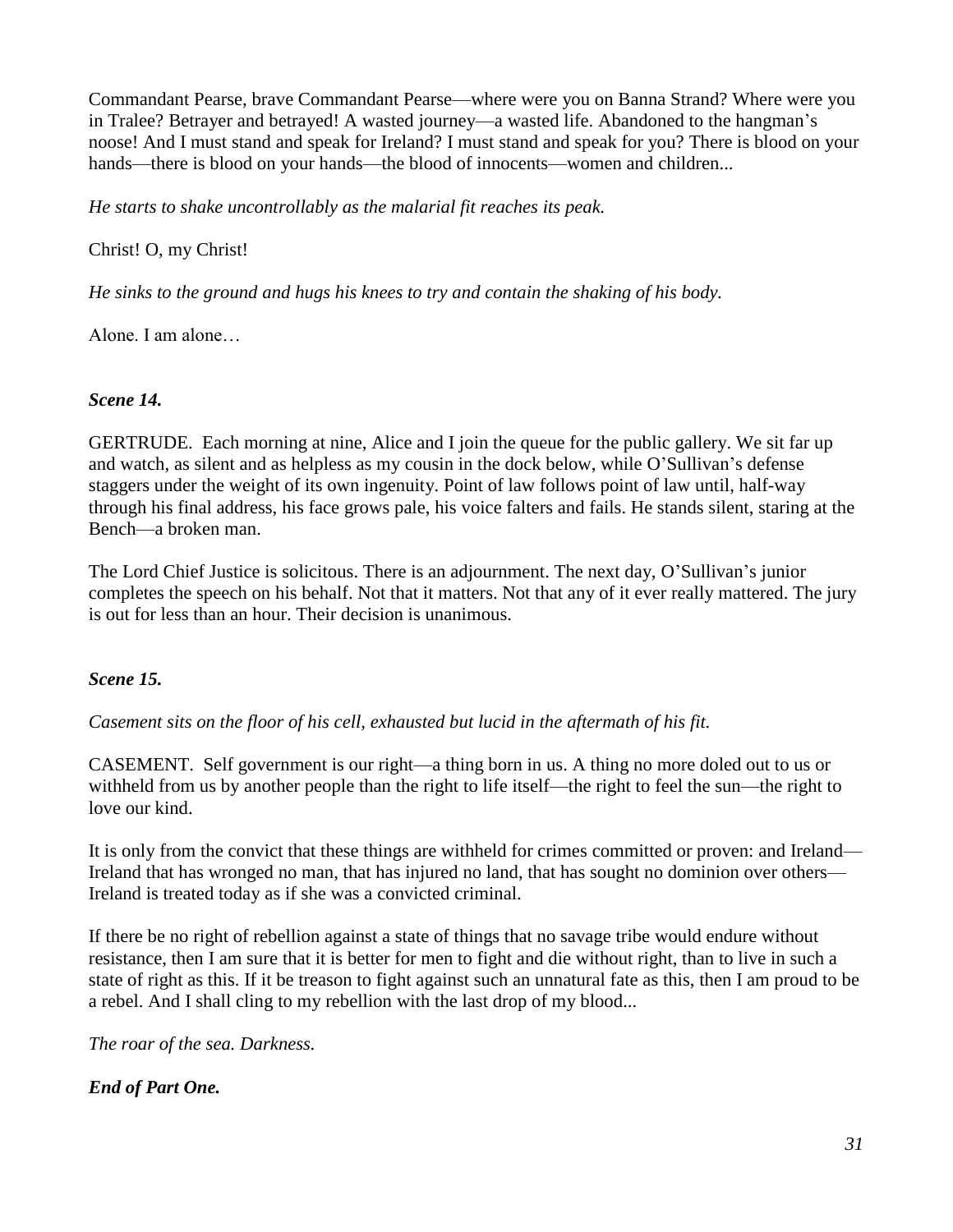#### *Part Two. Scene One.*

*The Home Office. Blackwell at his desk, Findlay with an Intelligence report.*

FINDLAY. *(Reading from a report)* His name is Millar Gordon. Father deceased. Lives with his mother at Myrtlefield Park, Belfast. Our man there traced him through the sale of a motor cycle that the traitor Casement bought for him. *(He hands the report to Blackwell)* There are a dozen recorded encounters in the diaries, including one description of a sodomitical act in the Warrenpoint Hotel. *(Hands over a photograph of the relevant page)*

BLACKWELL. *(He looks at the photograph)* Whatever about this Belfast catamite, it beggars belief that a white man should fornicate with a blackskin. *(Hands back report and photo to Findlay)* We'll stay our hand for the moment—but tell Belfast to continue their surveillance until further notice.

FINDLAY. Very good, sir.

BLACKWELL. Was there anything else?

FINDLAY. What are we to do with Miss Bannister, Sir Ernley? She's been out there this hour or more. I've done all I can to dissuade her. She is determined to see you.

BLACKWELL. The very worst kind of Amazon Suffragette. A follower of that termagant Stopford Green and her set. God help us! What world do we live in, where we must defend ourselves against a clique of mannish women squabbling over their womanish man? I suppose I must go through with it for form's sake. But let it be clearly understood, Findlay—never again.

FINDLAY. Thank you, Sir Ernley. Never again.

BLACKWELL. What is the latest report on her wretched cousin, by the way?

FINDLAY. On suicide watch, but bearing up, the Governor says. It would appear he's turned to religion.

BLACKWELL. Religion?

FINDLAY. Taking instruction from the R.C. Chaplain. Reading *The Confessions of St. Augustine*.

BLACKWELL. Much good may they do him. Very well. Show in our New Woman. And Findlay?

FINDLAY. Sir?

BLACKWELL. Stay close.

FINDLAY.This way, Miss.

*Findlay ushers Gertrude into the office, and then leaves.*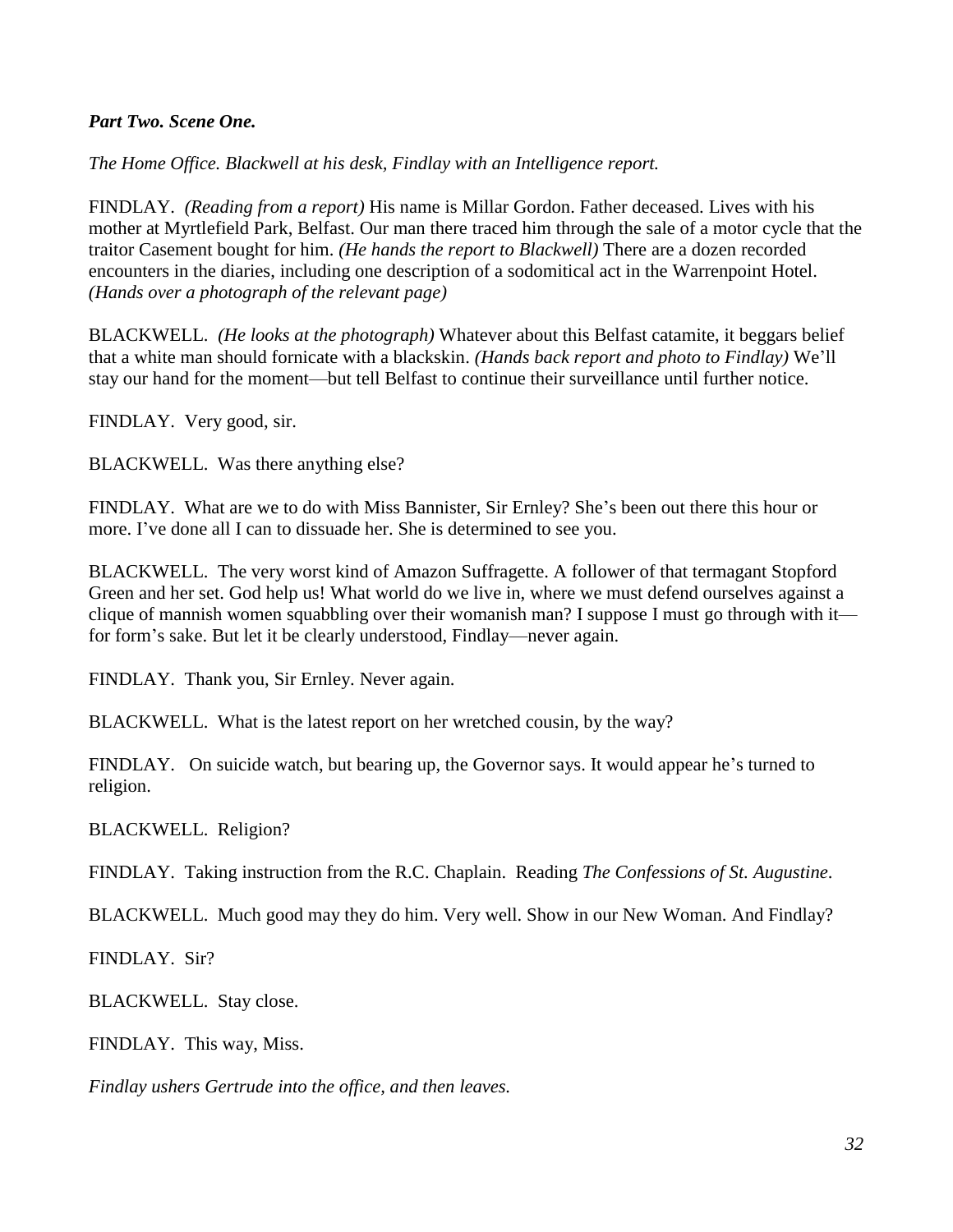BLACKWELL. My dear Miss Bannister. How good of you to come. Please allow me to say that whatever my personal feelings about your cousin's behavior, they do not blind me to the distress it must cause both you and your family.

GERTRUDE. I insist that you stop printing this filth about Sir Roger Casement.

BLACKWELL. I beg your pardon?

GERTRUDE. I insist that you stop this vile campaign to blacken his name—stop it forthwith!

BLACKWELL. I assure you that I have no control over what is printed in the newspapers.

GERTRUDE. You and your confederates have set out deliberately to destroy my cousin's good name in order to destroy his cause, and prevent a reprieve. Forgery, perjury, lies—you will stop at nothing until you have murdered him.

BLACKWELL. These are very grave accusations, Miss Bannister. And were it not for your obvious distress I would have to consider taking stern action against such an attack on *my* good name.

GERTRUDE. If you will not stop this vicious campaign, I too will go to Fleet Street. I shall expose your dirty game.

BLACKWELL. I would strongly advise you against it. Not only because you will not be very welcome in Fleet Street—your cousin's treachery has seen to that—but because it has obviously not occurred to you that these rumors may be true.

GERTRUDE. How dare you say that to my face!

BLACKWELL. No, dear lady—how dare *you*! You have said things to me that were you a man, I should have struck you.

GERTRUDE. Show me the diaries!

BLACKWELL. Are you mad?

GERTRUDE. I demand that you show me the diaries.

BLACKWELL. Out of the question!

GERTRUDE. Because they do not exist.

BLACKWELL. O, they exist all right. But they are not the sort of books that could possibly be shown to a lady.

GERTRUDE. Because they do not exist.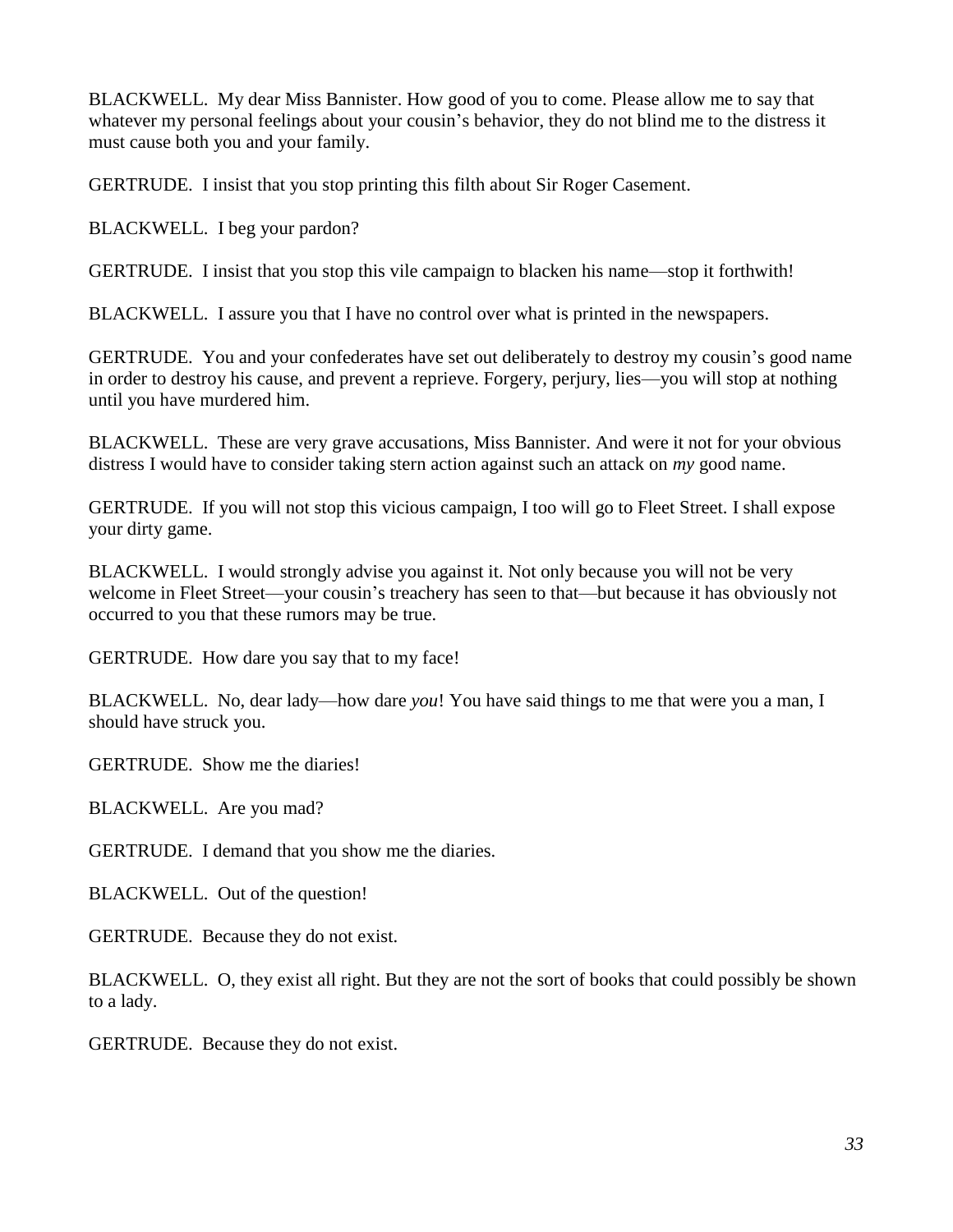BLACKWELL. They do exist! They are vile beyond belief! And I could not live with myself if I thought that I had been responsible for endangering your morals, and very possibly your sanity, by showing you such degenerate filth.

GERTRUDE. Either you will prove the existence of these diaries to me, Sir Ernley—or you will publicly retract these lies forthwith. I will not leave this office until you have done so.

BLACKWELL. Your actions today will have serious legal consequences for you and your cousin. Now I must insist—

GERTRUDE. Do not underestimate me, Sir Ernley. I know your game—I have studied it. And if you do not stop these acts of deliberate sabotage, I shall cry your guilt to the whole of Fleet Street. I will ensure that every American reporter in London knows exactly what you have done. Every detail chapter and verse. That is your choice. Call off your campaign, or face the consequences.

*Silence.*

BLACKWELL. Findlay!

*(Findlay enters immediately)*

FINDLAY. You called, Sir Ernley?

BLACKWELL. Fetch me the diaries and the photographic prints.

FINDLAY. Sir?

BLACKWELL. You heard me.

FINDLAY. But you cannot mean to—

BLACKWELL. Just bring them!

FINDLAY.Miss?

GERTRUDE. Please do as Sir Ernley asks.

FINDLAY. Yes, Miss.

*He leaves.*

BLACKWELL. This is a catastrophe entirely of your own making, Miss Bannister. I appeal to you, before it is too late: do not abandon your womanhood. Think of the danger to your reputation.

GERTRUDE. I appreciate your concern, Sir Ernley—but it is *his* reputation that I must save.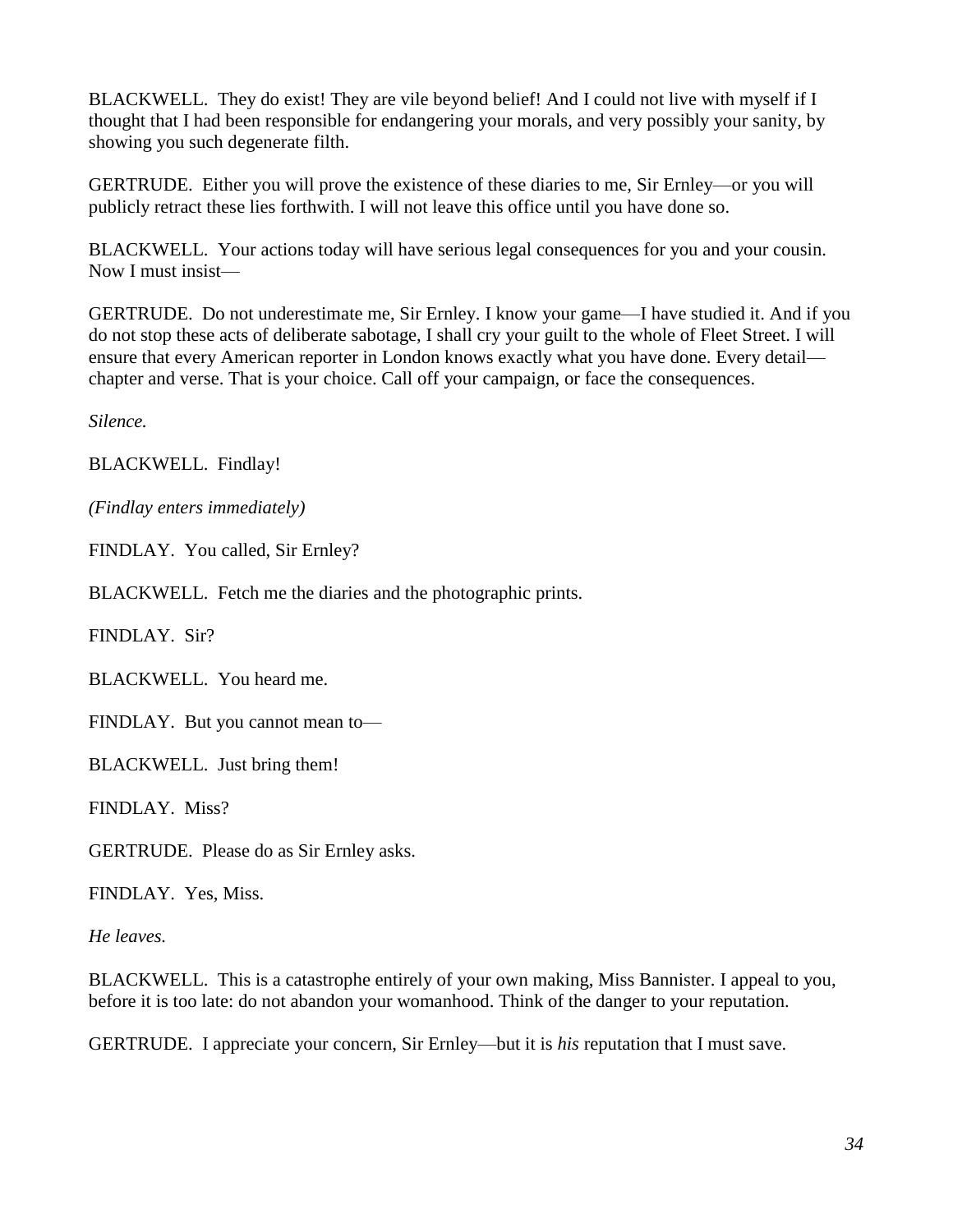BLACKWELL. Very well. Since you are determined. I cannot leave you alone with this filth. But I will turn my back, so that you may read unobserved, and at least some semblance of modesty may be preserved.

*Findlay returns with a strong box.*

BLACKWELL. Set it down on the table, Findlay—and wait outside.

FINDLAY. Yes, Sir Ernley.

*Findlay does so—and leaves. Blackwell unlocks the box and lifts out two diaries, one ledger, and a thick file of photographs. He places them neatly on the table.*

BLACKWELL. I will place these photographs on the table. They are reproductions of the passages of greatest depravity. You may check their authenticity against the originals, if you so wish. The relevant pages are marked with yellow slips. I will now turn my back, and you may read.

*Blackwell turns away. Gertrude sits and looks at one photograph, then another. She opens a book to check the pages reproduced.*

BLACKWELL. You recognize your cousin's handwriting?

GERTRUDE. I do.

BLACKWELL. Then I beg you, do not proceed any further.

GERTRUDE. I will read.

BLACKWELL. Very well. Please inform me when you have read enough.

*Gertrude continues to examine and compare. She stops. Silently, she leaves the room.*

BLACKWELL. Is that not enough for you, Miss Bannister?… Must you read more?… I am going to turn round. On the count of three. Please stop reading, and put away the photographs. One. Two. Three.

*He turns around to find the room empty.* 

BLACKWELL.Findlay!

*Scene Two.*

*H.M. Prison Pentonville. Casement sits at a table in the condemned cell.*

CASEMENT. *(Reading)* "How great a mystery is the human memory. Who knows its limits? Yet it is my mind; it is my self. Who is this I say I am—I, who cannot fathom the depths of my own mind." **(***He closes the book)*

Augustine—the *Confessions*. Lent to me by the prison chaplain. (*He puts the book down on the table)*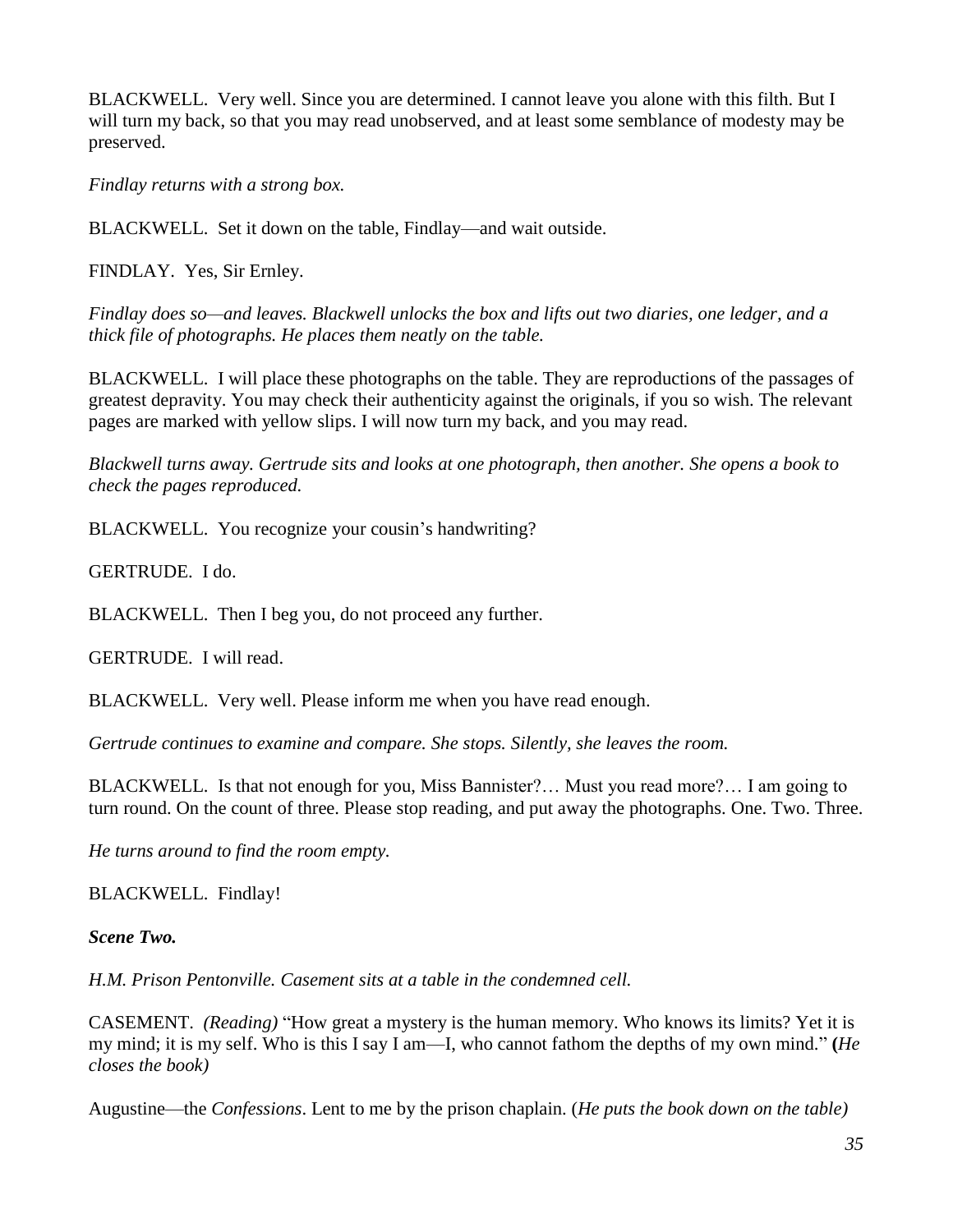I read, I sleep, I dream—I wake, to read again—then sleep again. And all the time the warders at the peephole—in case I should deny them the pleasure...

I have forgotten so many—and then I dream, and there they are again—crowding the parks, the avenues, the quays. Who was I stalking?

All day they had been coming from the villages, down to the river station where I had set up my enquiry. Men, women, boys—all mutilated or disfigured: punishment for this or that infringement of Company rules. One man carried his own right hand—a blackened claw that he held up for my inspection. Another showed me the mound of flesh between his legs. They had cut off his genitals, and now he must relieve himself through a rubber tube.

All day, stories of the whipping block—machete, chain, fire. A young woman, bent like a hoop, told how they had penetrated her, front and back, with burning brands. They had roasted her children on a spit.

That night I took to the quays, the park—wherever I could find them: soldiers mostly—native policemen, sailors off the river steamers… All night I did them service. No sleep. The stars cooling the sky…

White man, Black man, Irish man—soldier, humanitarian, gun-runner—His Britannic Majesty's Consul General!—play-actor, patriot, traitor, martyr, invert—dreamer of dreams… Who is this I say I am?

*Casement takes up paper and pencil, and starts to write. Ellis and Baxter observe him through the peephole. Baxter carries the 'hangman's box.'*

BAXTER. Is that him, Mr. Ellis?

ELLIS. Ay, that's him. What do you think?

BAXTER.Six foot ?

ELLIS. Six foot one. Build?

BAXTER.Athletic.

ELLIS. Muscular neck.

BAXTER. A longer drop?

ELLIS. Not too long or we'll pull the head off him. How much do you think he weighs?

BAXTER. Hard to say.

ELLIS.How often have I told you? The height, the build, the hands—fine boned or big? How much?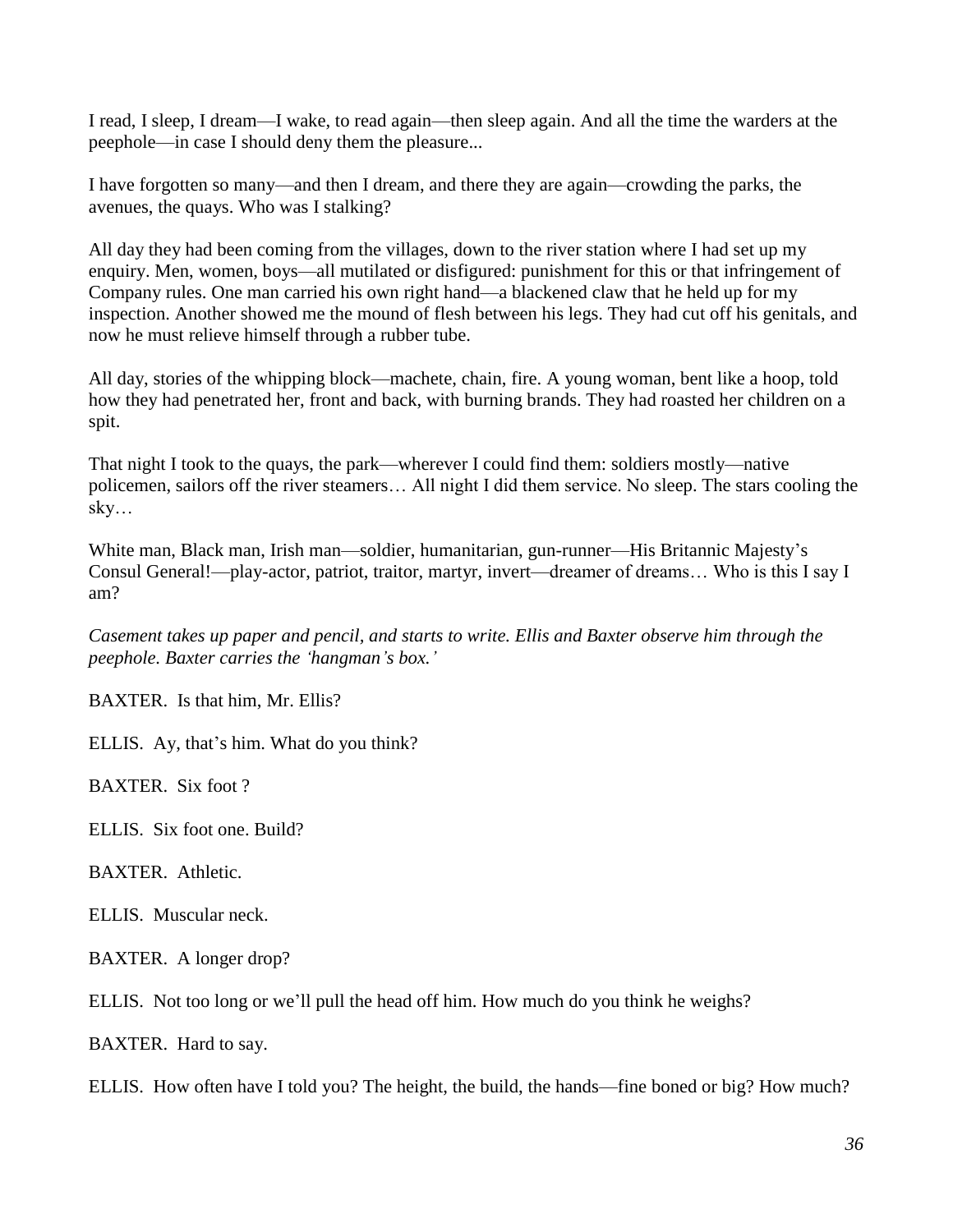BAXTER. Twelve stone.

ELLIS. So how long a drop?

BAXTER. A weight of twelve stone dropping at rate of four feet per second, generating a pull of three —times two—eight foot!

ELLIS. Nine—we don't want to choke him.

BAXTER. How long would that take?

ELLIS.First time it happened to me, about twenty minutes.

BAXTER. Blimey! That long?

ELLIS. And you look a right bloody fool, I can tell you. Now, have you got everything? Rope, straps, hood?

BAXTER. Yes, Mr. Ellis. All present and correct. *(Opens the box)*

ELLIS. I want you to put them on me, just as you would with the prisoner.

BAXTER. Now, Mr. Ellis?

ELLIS. Practice makes perfect, Baxter. I don't want any slip-ups on the day. So. Forty seconds from cell to drop.

BAXTER. Forty seconds.

ELLIS. We've done our checks, you're in the execution shed, waiting. I'm next door in the condemned cell with the warder, the governor and the padre. The prisoner is bid stand, the governor gives the signal, I approach and strap the prisoner's hands behind his back. Now I'll be the prisoner you be me. Strap my hands. Well, go on.

BAXTER. Hand strap: one. Leather. Round—loop—through and tie. Is that too tight?

ELLIS. No talking to the prisoner.

BAXTER. I was talking to you.

ELLIS. Learn to judge it for yourself. Tight enough to press but not to pinch.

BAXTER. *(He ties the strap)* To press—

ELLIS. But not to pinch!

BAXTER. Sorry.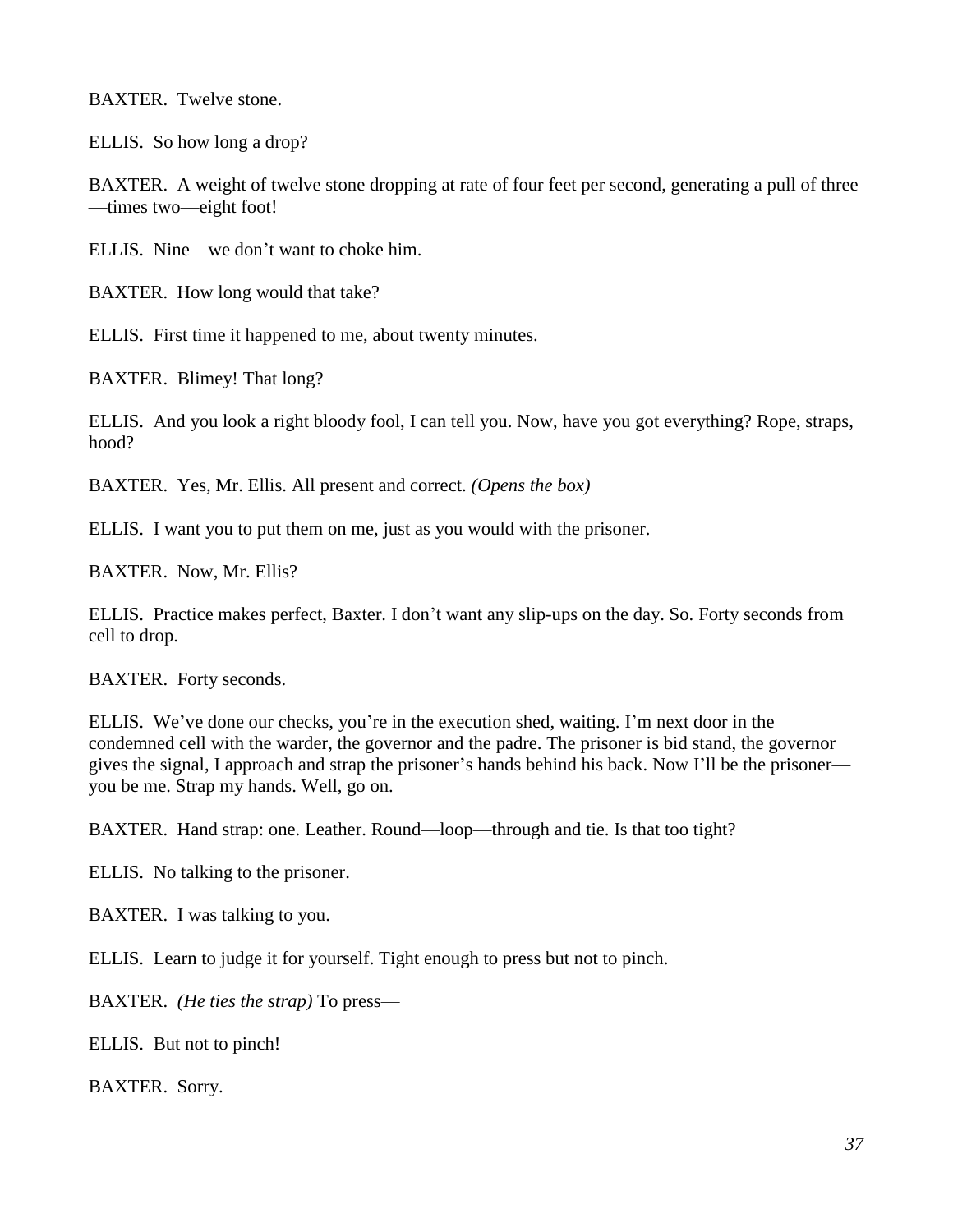ELLIS. No talking to the prisoner! *(His hands are strapped behind him)* Now, the connecting door is opened, the padre leads the way. *(They walk around the room)* "The Lord is my Shepherd, there is nothing I shall want; fresh and green are the pastures where he gives me repose; near restful waters he leads me to revive my drooping Spirit. If I should walk through the valley of Death, no evil should I fear; for he is there with his rod and staff, with these he gives me comfort." We stop in front of the trap. The governor and his party take their positions. Twenty seconds gone. I give you the signal. Twenty seconds to go.

BAXTER. The hood.

ELLIS. Go ahead.

BAXTER. *(Takes from box)* Hood: one. White cotton. Up-over-down. *(Hood on Ellis)*

ELLIS.Excellent. Now what?

BAXTER. Move him forward onto the trap. *(He does so)* Watch your step.

ELLIS. How can I watch my step?

BAXTER. I meant mind where you step.

ELLIS. You mind, you fool! I can't see a blind thing!

BAXTER. Sorry, Mr. Ellis.

ELLIS. He's on the trap. What then?

BAXTER. I strap his legs, as you do the rope.

ELLIS. Well, do it!

BAXTER. *(Takes strap from the box)* Strap, one. Leather. Round—and loop—and through. *(Strap on)*

ELLIS. Meanwhile?

BAXTER. You place the noose over his head, draw it under his chin, behind the left ear.

ELLIS.For why?

BAXTER. To throw the head forward, snap the neck.

ELLIS. Show me.

BAXTER. How can I show you?

ELLIS. Mark it, lad. Mark it with the rope in your hands.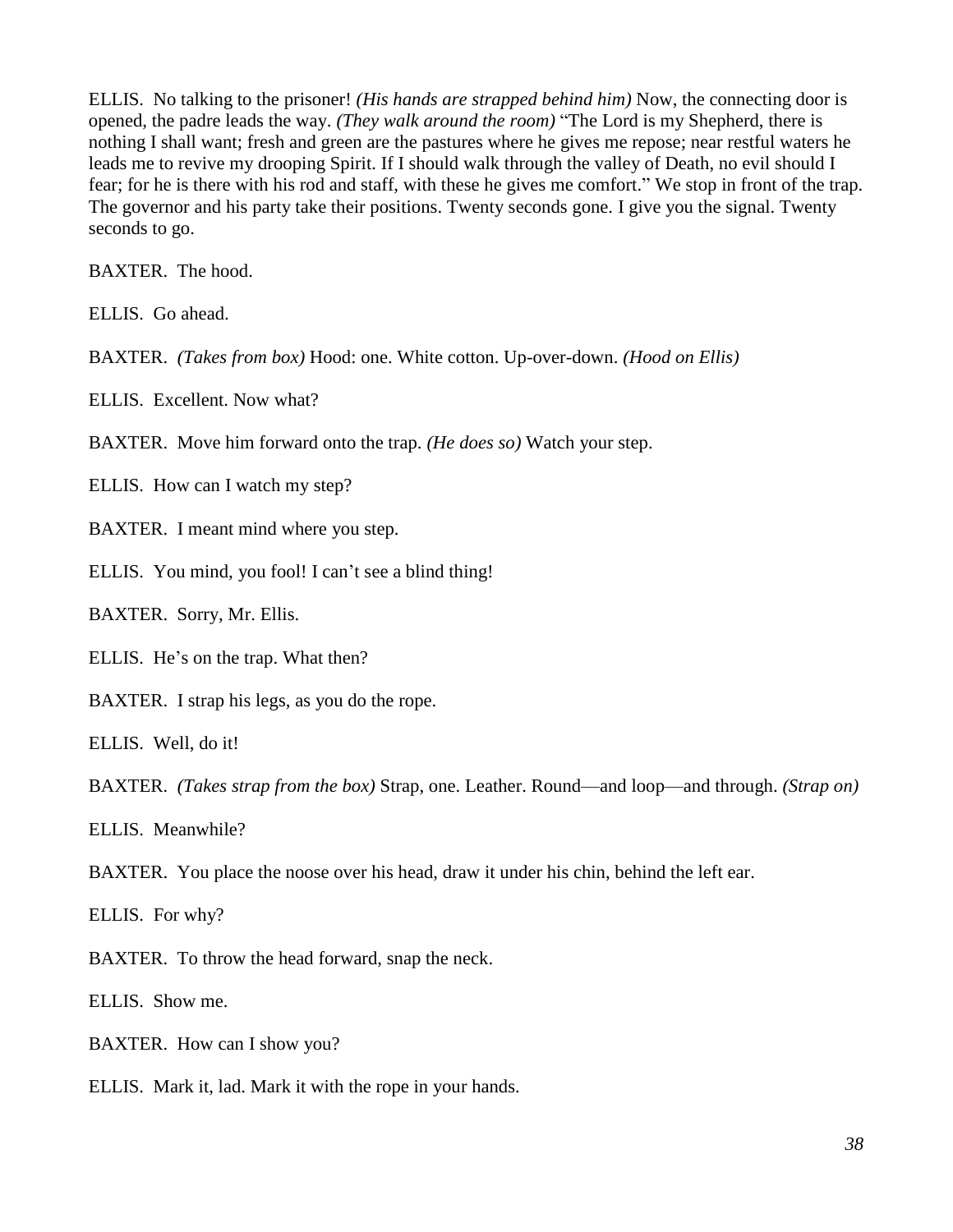BAXTER. *(Takes rope from box)* Rope: one. Italian silk hemp. Noose, one. Cover chamois, eyelet steel. *(Rope on Ellis)* Over, under, and adjust.

ELLIS. A little tighter. I can take it. That's it—not too—yes—yess-ss-ss. Now what?

BAXTER. You go to the lever and pull the bolt.

ELLIS. What have you forgotten?

BAXTER. Nothing.

ELLIS. What do you do before I pull the bolt?

BAXTER. What do I do before you pull the bolt?

ELLIS. Step off the bloody trap! Step off the bloody trap, you fool—or you'll go down with him.

BAXTER. Yes, Mr. Ellis. Sorry, Mr. Ellis.

ELLIS. Take off this hood—untie me—untie me! *(Baxter unties him and puts items back into the box)* Concentration. You've got to concentrate. Mind you don't scuff that chamois. Get the routine off by heart, then your nerves won't get to you.

BAXTER. Yes, sir.

ELLIS. Never let the nerves get to you. Paralyzed an assistant in York. They had to lift him bodily off the trap and carry him out the shed. So, repetition, repetition. Let's hear you.

BAXTER. Hand strap, hood, step on trap, leg strap, noose, step off trap. Drop. Snap.

ELLIS. With actions!

BAXTER. Hand strap, hood, step, leg strap, noose, step, drop, snap.

ELLIS. Put it in the muscles!

BAXTER. Hand, head, step, leg, neck, step, drop, snap. Hand, head, step, leg, neck, step, drop, snap. Hand, head, step, leg—

ELLIS. That'll do, that'll do. We'll make a hangman of you yet. Now, how about a nice cup of tea, and one of Mrs. Ellis's iced fancies?

*They leave for their tea. Distant thunder. Casement puts down his pencil and reads through his composition.*

CASEMENT. I, Roger David Casement, being of sound mind—though somewhat shaken—do hereby make my final testament, and being of such shaken but determined mind, do affirm the following: That love is not enough for this world: there must be justice, too.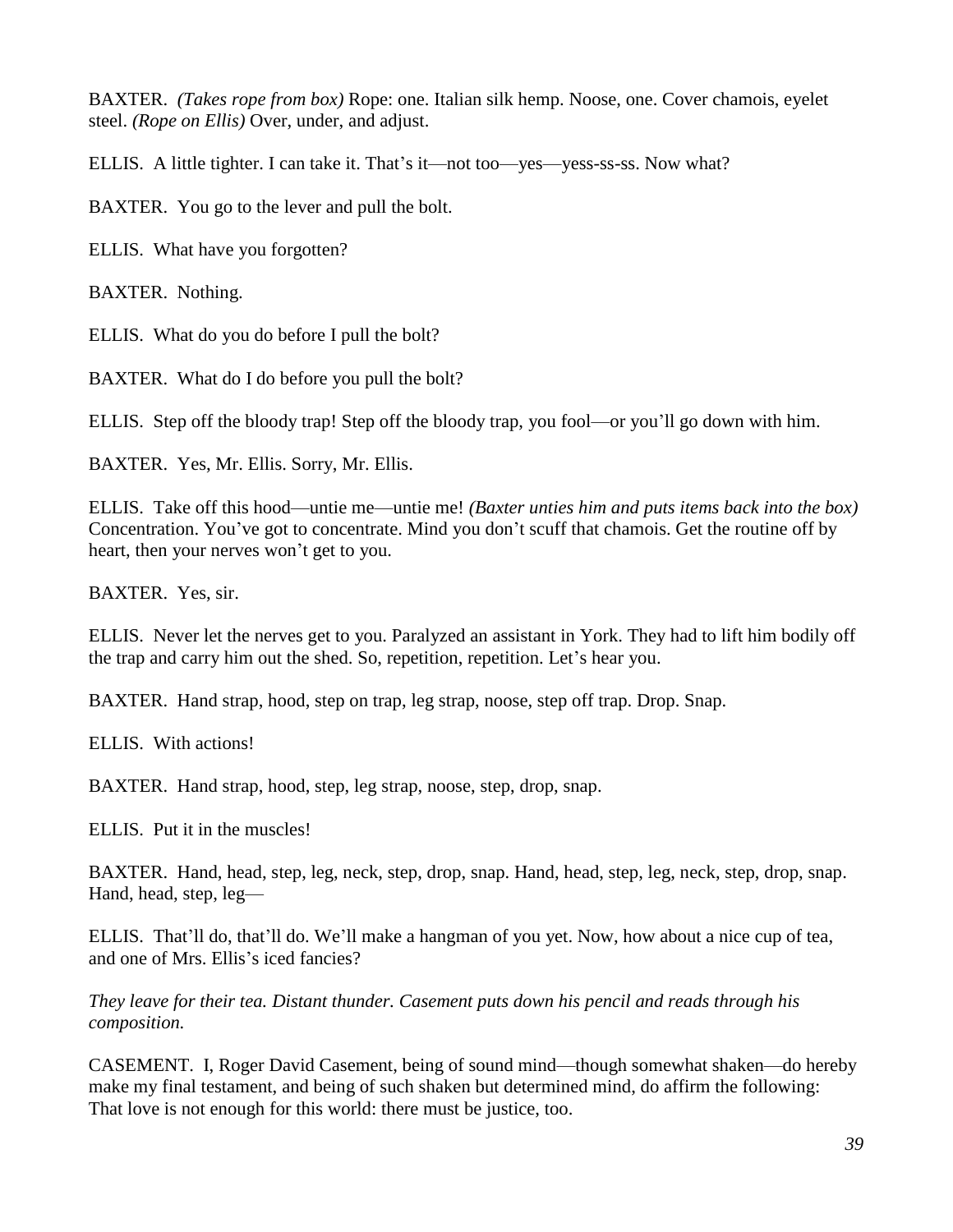That justice is not enough: there must be redress for injustice suffered. That words are not enough: but a deed may never be undone. That my life has been made forfeit, through another man's vanity. That there is nothing left for me but to die as brave a death as he has died. My only purpose now—my only meaning, or hope of meaning... That life is more beautiful than death.

#### *He puts down the paper.*

There was no German gold. I offered those men in the prison camps only death and hardship. There were no reprisals against those who refused me—none that I knew of. There were German guns, yes half useless, and half as many as I had begged for, and only delivered when they knew there was no chance of a real fight. Our gallant allies in Europe! They wanted me to bring my recruits with me, just to be rid of us: my Irish Brigade—all fifty of them. Fifty two, counting Bailey and Monteith. I said I wouldn't hand them over to the English hangman, and left them in Berlin. I should have stayed there myself, but I was honor bound…

#### *He takes up the pencil and writes.*

That honor is not enough for this world. But I would not do a dishonorable thing...

#### *He stares at the paper for a moment, then tears it up.*

What does it matter? What does any of it matter? "I can only regret that we did not shoot you the minute we saw you." (*He laughs quietly to himself)* I did serve once. The South African War. Military intelligence. An oxymoron. But I saw them: the Boer farmers, their wives and children: herded like cattle into the concentration camps. And I saw that I rode with the herdsmen. O, yes. God forgive me. A regular young Jingo. Blinded by faith—eager for action. One shining deed! A fool—a young fool. And would you look at the old fool now.

#### *Silence*

Lie down for a bit? (*He lies down to sleep)* "Introibo ad altare Dei"—I will go in to the altar of God. "Ad Deum qui laetificat juventutem meam"—to God, the joy of my youth…

Let it come.

### *Scene 3.*

*Smith and Blackwell at the Club.* 

SMITH. We'll take our brandies in here. No cooler, but more private. Cigar?

BLACKWELL. No, thank you.

SMITH. Thomson will join us later. A late night at the Yard. Sure? *(The cigar)*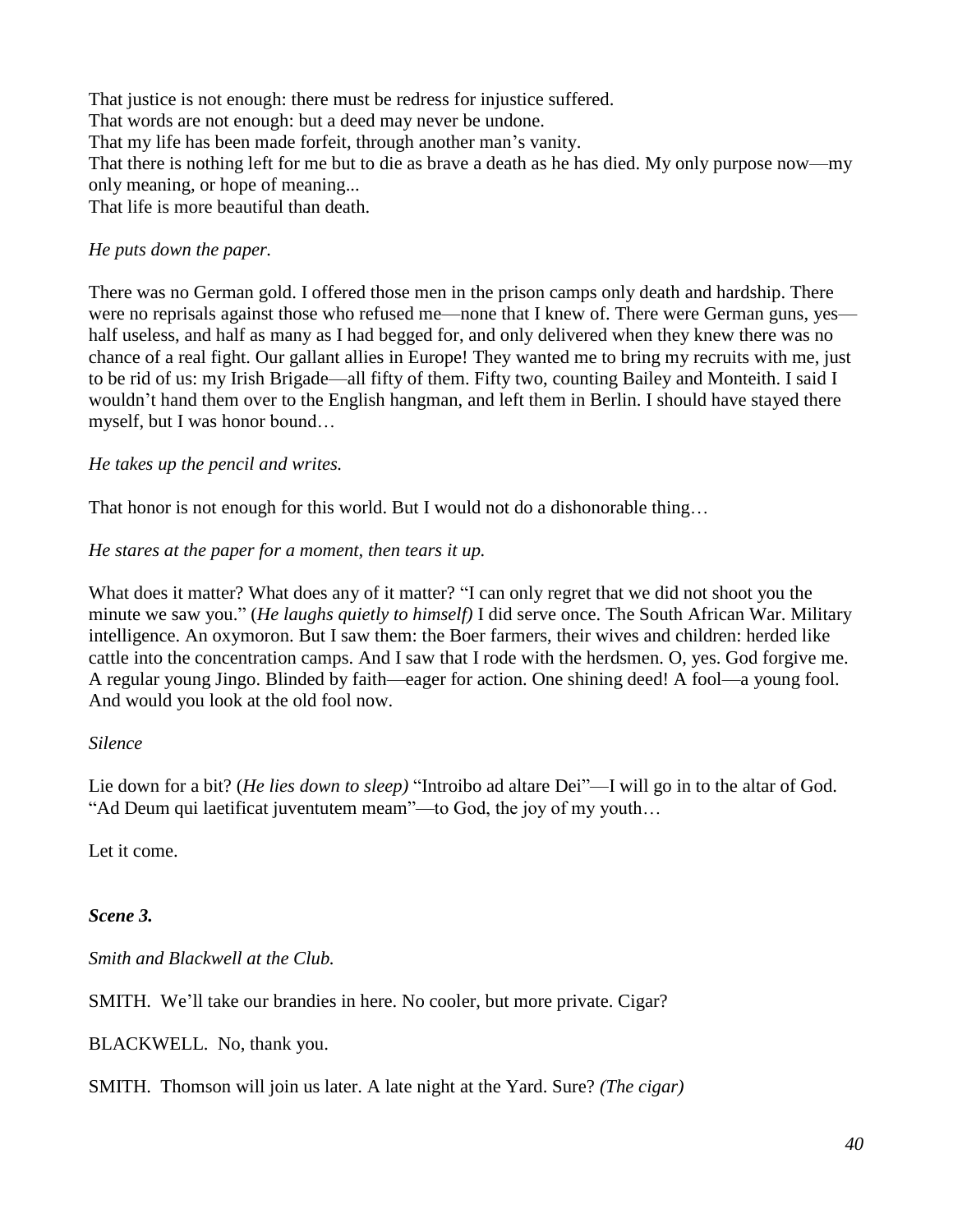BLACKWELL. I don't indulge.

SMITH. I daresay. *(Distant thunder)* Thunder in the air. Nothing worse than London in August! God be with the days when one could get out of town for the summer. So, what news on the Casement front? How fare the reprievers?

BLACKWELL. You foresaw developments very exactly, Sir Frederick. But even you did not anticipate the sheer strength of reaction in Irish America.

SMITH. The President will hold firm. Good Ulster stock.

BLACKWELL. Senator Cabot-Lodge introduced a motion to the House urging HMG to clemency. It was passed with an overwhelming majority. The Embassy urges that attention should be paid.

SMITH.Trust to the President's Orange antecedents. What else?

BLACKWELL. Petitions from every Irish American organization and association the length and breadth of the country.

SMITH. To be expected.

BLACKWELL. A petition from the Negro Fellowship League.

SMITH. To be ignored. No, Sir Ernley, I think you are unnecessarily alarmed. Irish America may huff and puff, but it will never take an ardent sodomite to its heart. You only have to whisper the name Oscar to clear the room instantly.

BLACKWELL. The Vatican.

SMITH. O, yes?

BLACKWELL. The Apostolic Nuncio has this afternoon delivered a letter indicating that Casement went to Ireland to stop the rebellion. *(Takes letter from inside pocket)*

SMITH. Whatever will they come up with next!

BLACKWELL. Casement contacted a Father Ryan while in custody overnight in Tralee, and begged the man to get his message to the rebel leadership in Dublin. There is the sworn testimony of the priest. The Germans had failed to deliver enough guns, the Irish Brigade was a fiasco, and Casement refused to commit his men to a hopeless fight. He crossed over to Ireland himself to call off the rebellion. *(Hands over the letter)*

SMITH. Has this been sent to Cabinet?

BLACKWELL. I am to do so in the morning. There is also an amount of resentment over the role the diaries have played since the trial. I'm sure you are aware of yesterday's *Times*?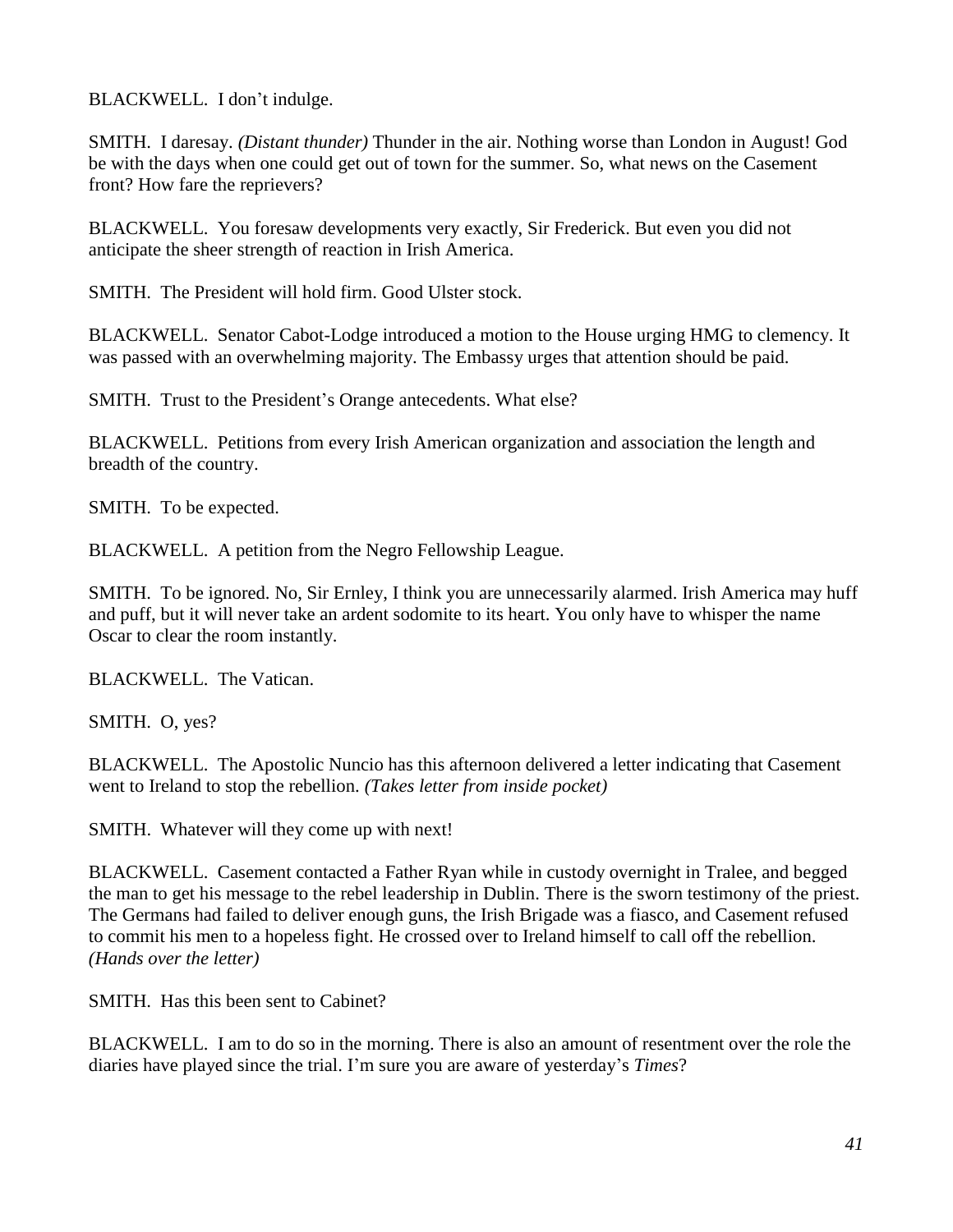SMITH. The *Manchester Guardian* was equally resentful. But then again, Manchester breeds resentment.

BLACKWELL. It is a resentment shared by a significant number of backbenchers. There are claims by Casement's supporters that these diaries are forgeries—Government forgeries.

SMITH. So you think you may have overplayed your hand, Sir Ernley?

BLACKWELL. I have followed your instructions to the letter, Sir Frederick.

SMITH. Well, *this* letter is certainly an interesting development.

BLACKWELL. It does rather dent the prosecution's case.

SMITH. You could say that. But then, of course, with the Cabinet meeting tomorrow, and the execution scheduled for the day after, it might so easily be redirected to the War Office? Or Scotland Yard? I have no personal animus against the man, but the traitor must hang. The Empire expects no less. *(Hands back the letter)* More brandy?

BLACKWELL. No, thank you.

SMITH. Don't mind if I do?

BLACKWELL. Please.

SMITH. I must say your zeal in coordinating this case has been exemplary. An almost fanatical attention to detail, and a striking will to win. I hope you don't mind my asking why?

BLACKWELL. I would have thought the reasons were self-evident.

SMITH. Don't misunderstand me. I'm delighted to have won the case, and more than happy to acknowledge a significant debt to your encyclopedic research. But I detect something different in your attitude to mine.

BLACKWELL. I don't see what you are driving at.

SMITH. I am a barrister: prosecution is my profession. For reasons of strategy and economics I am a Unionist: I defend the Union and its Empire—which, for similar reasons, I support and defend wholeheartedly. But after my time in Ireland, I know something of Casement and his kind. His treason is nothing particular there. Though his quaint sense of chivalry does set him apart from the more calculating fanatics like Pearse. As to his perversion, it is nothing uncommon amongst men of his class. But for all that, there is something in him I cannot help but admire.

BLACKWELL. Admire?

SMITH. A reckless passion for lost causes? You have to admit his speech from the dock was pretty spellbinding.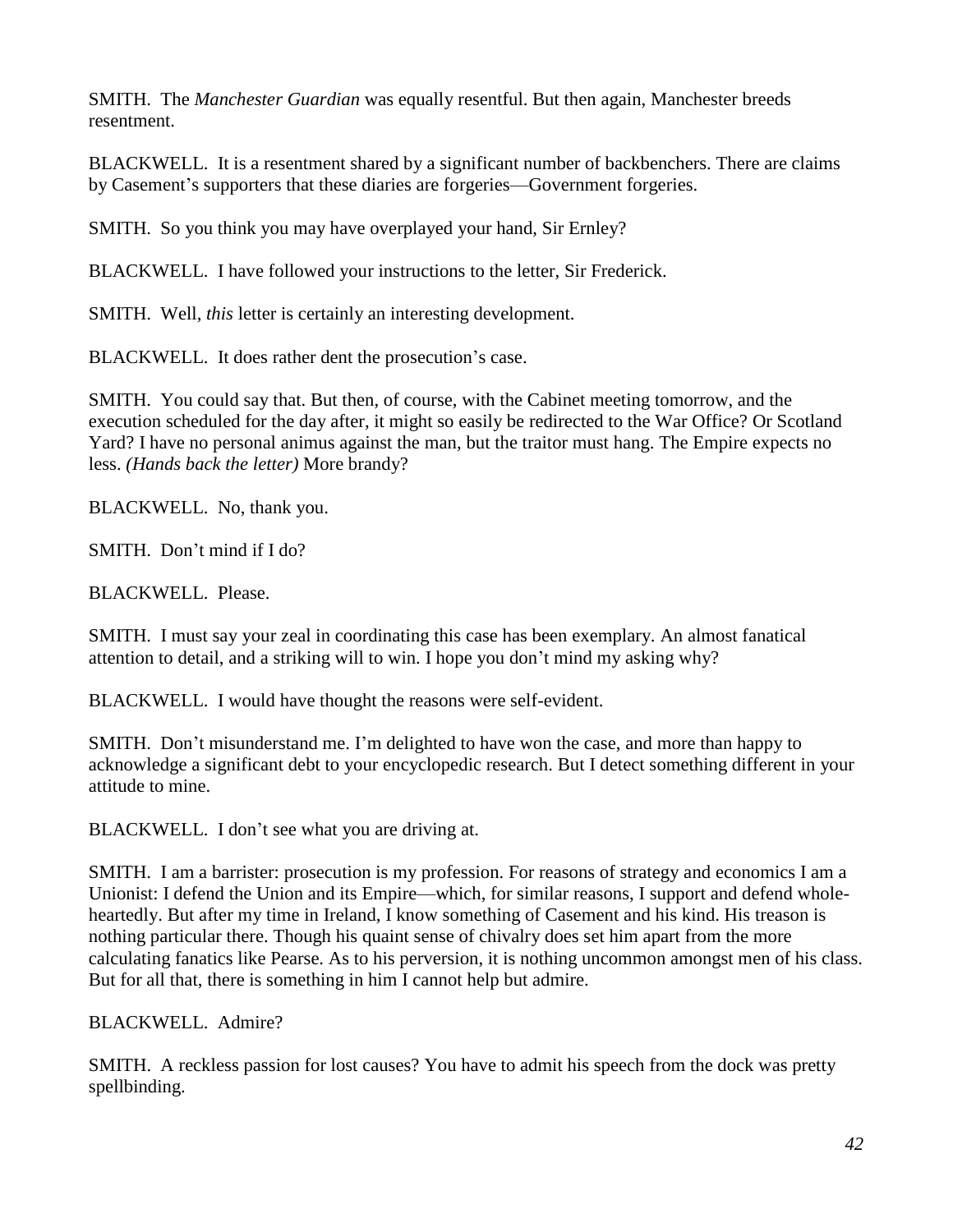BLACKWELL. I found it fatuous and embarrassing.

SMITH. No ear for rhetoric, my friend. O, he's the real thing, alright. And he was spot on! What he said about me and Ned Carson? If it hadn't been for the war, we would have ended up in the dock, rather than the House of Lords.

BLACKWELL. You would never have betrayed your country.

SMITH. There was a time when Ned and I cared not one jot for King or Kaiser, just so long as one of them would give us guns.

BLACKWELL. You and Sir Edward were defending the Union, protecting the Empire.

SMITH. And that's what counts—the motive not the means?

BLACKWELL. When the motive is loyalty.

SMITH. But loyalty to what, loyalty to whom? We ran German guns into Ireland. And if the Kaiser had guaranteed us our birthright, we would have come to terms. "Mausers and Kaisers and any King you like!" That was Casement's warrant, too—when he armed his Dublin volunteers. Do I shock you, Sir Ernley?

BLACKWELL. I'd rather you didn't talk like that.

SMITH. I shock you. Why do you hate Casement?

BLACKWELL. I don't hate the man! It is simply a question of duty—my duty to my King, my country: my duty to the Empire.

SMITH. Spoken like a true-born Englishman.

BLACKWELL. But that is who I am.

SMITH. But that is who I am. No clash of clan or creed to madden or torment you? No bloody rivalry of caste or tribe—Planter stock or native Gael—to bewilder or enrage? You should spend some time in Ireland, my friend. Magnificent scenery, and a whole new perspective on life. On death, too. They're quite obsessed by it. They call themselves "the dispossessed." O, yes. They see themselves as a victim people: perpetual victims of our aggression towards them, which belief serves simultaneously both to justify and excuse their boundless aggression towards us. A general absolution for centuries of murder and terror, which they characterize as their fight for freedom. A fight which is, in reality, no more than revenge. The vengeance of an abandoned child, howling for its impossible mother! But then again, loyalty to Britain and her Empire has always meant subservience to England and English interests. So what's a true-born Irishman to do?

BLACKWELL. There can be no moral equivalence in the matter. England has a manifest destiny—a duty before God to bring a civilized and Christian order to an otherwise barbarous world. I daresay you find that risible.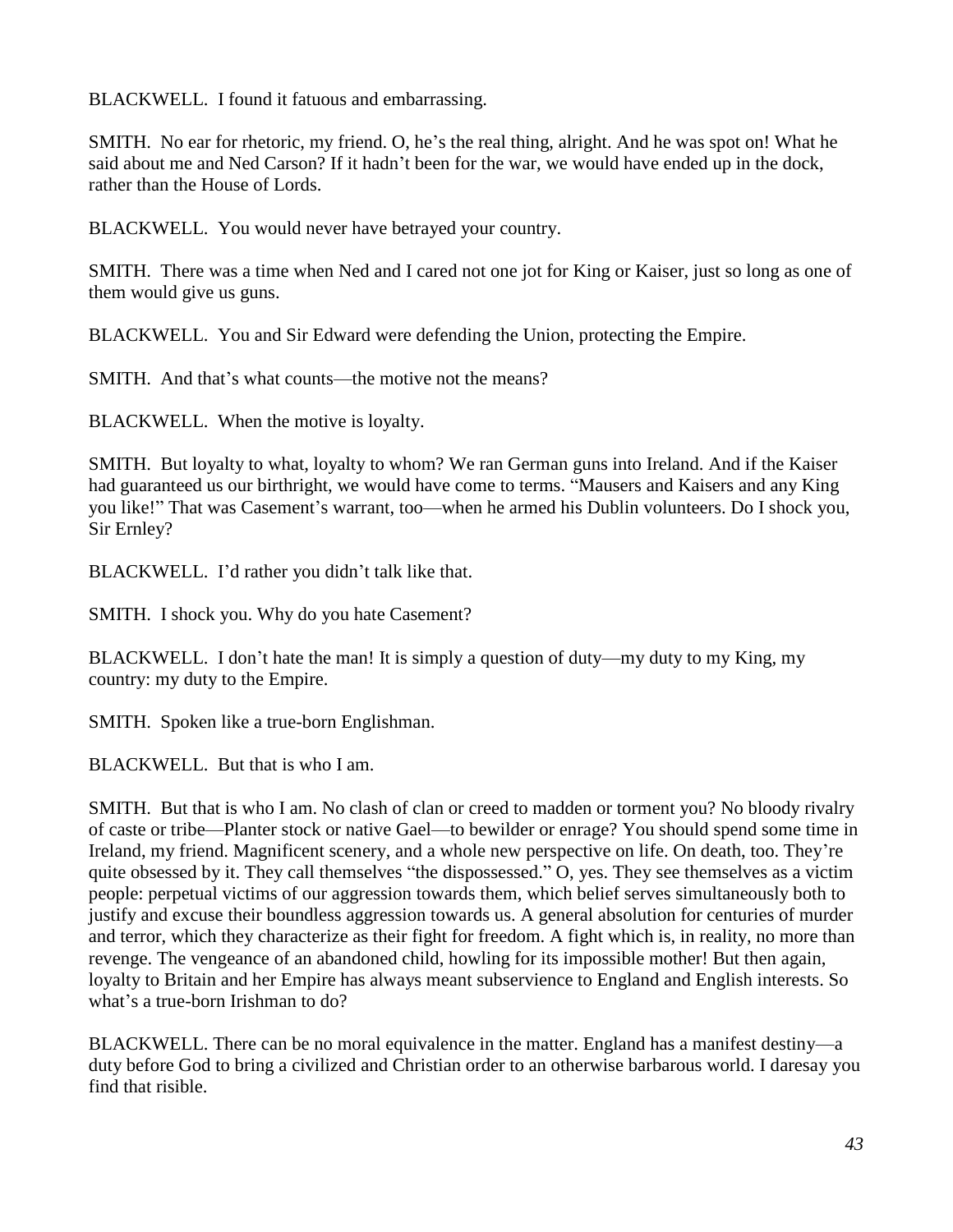SMITH. Wholly admirable—and extremely convenient. Mind you, Casement's a believer, too—the sacred nation of the Gael. So what do you suppose to be Ireland's duty before God?

BLACKWELL. It's late. I should be going.

SMITH. Aren't you going to wait for Thomson? Have a little brandy. Do. *(Pours one for himself)* They keep an excellent cellar here. Only reason to belong to the place. Stuffed with England's finest judges, generals, ministers. The sort of people who have been passing around your selected photographs—relishing every detail. English authority may stretch to the four corners of the earth, my friend, but Irish hope exceeds the dimensions of that power. It may even excel its authority. It will be a long war.

*Sir Basil Thomson enters.*

THOMSON. Sorry to be late!

SMITH. Sir Basil. Delighted! Brandy, cigar?

THOMSON. I bring great news! The Huns have shot Captain Fryatt.

BLACKWELL. Good God!

SMITH. Captain Fryatt? Not the fellow who rammed the Uboat with his ferry?

THOMSON. The same.

BLACKWELL. Poor devil.

THOMSON. A merchant seaman. A non-combatant. They shot him, the swine!

BLACKWELL. Poor helpless devil.

THOMSON. A martyr, no less—an English martyr. Let them stop us hanging Casement now.

SMITH. You see, Sir Ernley—God is an Englishman after all.

### *Scene 4.*

*A rumble of distant thunder. Casement in his dream. We hear the sounds of the tropical night and the storm—see the dark figures of the night.*

CASEMENT. Night—the lingering heat of day. I step from the glow of the street lamps into the park. Shadows beneath the trees. Men stalking the dark. We move as one through the tunnel of leaves until we come to a clearing—as broad as it is long. At its center stands a marble fountain, its basin cracked and dry. We stand at the stone's edge—peering into the darkness…

*Lightning.*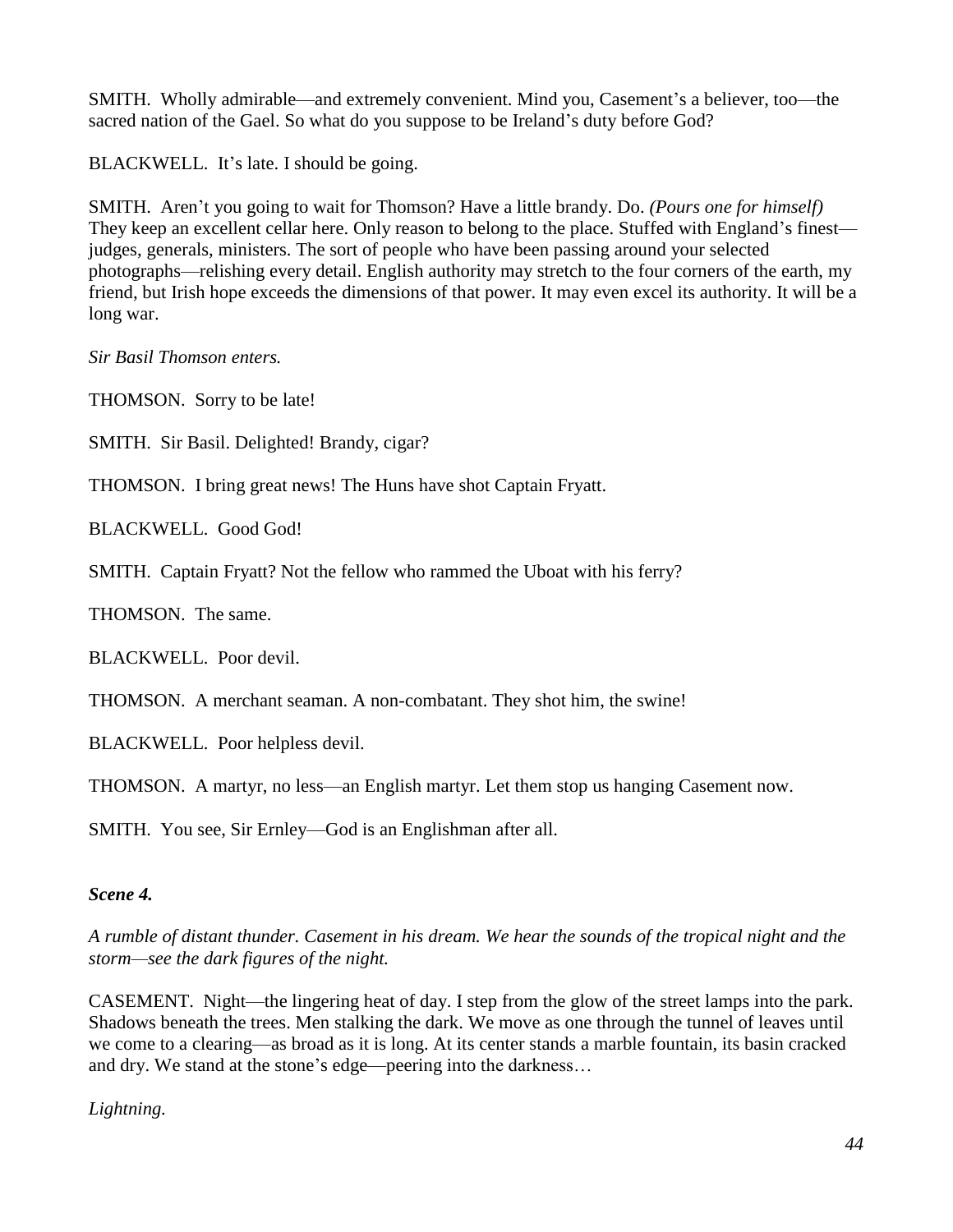A rip of lightning, and I see him—tall, black, naked. His back is to me, his shoulders bloodied by his scourging. I cry out, but the sound catches in my throat. He turns towards me, and there I see it—huge, erect. *(The sound of rain)* It starts to rain—a tropical downpour. The ground is awash, the basin brimming. A voice says: "Unless you eat my flesh, and drink my blood." I drop to my knees. He raises his right hand and spits on the palm. He smears my throat with his spittle, and my voice is loosed. I shout, I roar: "I will eat! I will eat, and I will drink!"

*A flash of lightning. The figure of a woman, veiled and wearing a dark green silk dress, moving quickly away from him. He calls out after her.*

CASEMENT. Mama?

*She turns to him, raises her veil, to reveal the rotting skull beneath. A thunderclap. Darkness. Light.* 

*Casement is alone in his cell, kneeling in prayer—rapid and inward. Gertrude Bannister approaches him as he prays.*

CASEMENT. O my God, I love Thee above all things. O Holy Ghost, come down upon me. Obtain for me forgiveness from my God. Forgiveness, forgiveness, forgiveness…

GERTRUDE. Roddy? Roddy, dearest.

CASEMENT. Gertrude. Dearest Gee. How good of you to come at the last.

GERTRUDE. O, Roddy.

CASEMENT. Hush now, alanna. Or I'll not bear it. And I must. You know I must.

GERTRUDE. I know.

CASEMENT. There is something I have to tell you. Something I don't want you to hear from anyone else. It is something very important to me. I'm to be received into the Roman Catholic Church. I'm to make my confession and receive Holy Communion on the morning itself. Are you angry with me?

GERTRUDE. No, I—no—

CASEMENT. It's the best of us, Gee—our ancient faith. All that is gracious and noble. I've left my papers and things to you. They'll have to pass through the proper channels, of course, but Duffy has promised to retrieve them from your pal Sir Ernley. Odd, isn't it? That someone you've never met can become the master of your destiny? One of the more intriguing aspects of the System. Tell the family I was calm—tell them I was at peace.

GERTRUDE. I will.

CASEMENT. I'm so grateful to you for your loyalty—and your love. Your brave, unfailing love.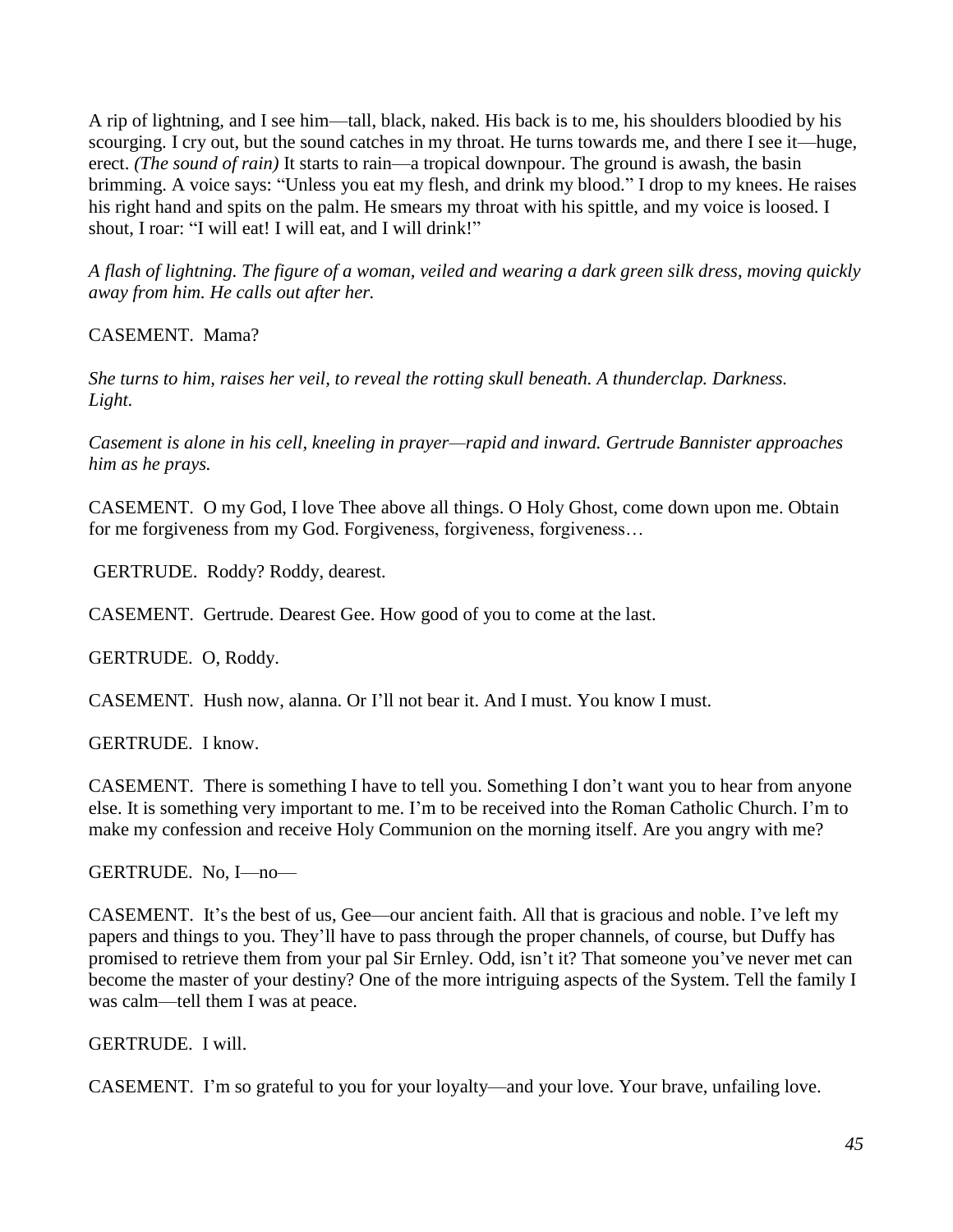GERTRUDE. Is there someone else you would wish me to contact?

CASEMENT. I've written to all the friends that are left me: hail and farewell!

GERTRUDE. No, Roddy, what I meant, is there someone… some young man in particular, that you might wish me to give a message? Something that cannot be written down.

*Silence.*

CASEMENT. They showed you.

GERTRUDE. I insisted on the truth.

CASEMENT. About me?

GERTRUDE. About what you had written.

CASEMENT. About who I am?

GERTRUDE. No. It does not define you. Cannot define you.

CASEMENT. O, my dearest girl. How could you?

GERTRUDE. You left me no choice. Of course I was shocked—frightened—when I read. But then I thought of you, and I was no longer threatened. However strange, however hurtful, I saw that it was human. A part of what you are, who you are—but it was still you: still the same brave, lonely boy that I first loved, and always have. Always will.

CASEMENT. What can I say?

GERTRUDE. His name. Tell me his name.

CASEMENT. Millar. Millar Gordon. A clerk in the Belfast Bank, Donegal Square. Tell him I ask his forgiveness. Tell him… I remember the hotel at Warrenpoint.

GERTRUDE. I'll tell him.

CASEMENT. Strange thing. It keeps coming into my head, over and over. Do you remember that poem of Yeats we were both so cracked about? "The wrong of unshapely things is a wrong too great to be told, I hunger to build them anew—

GERTRUDE. —and sit on a green knoll apart with the earth the sky and the water, remade, like a casket of gold for dreams of your image—

CASEMENT. —that blossoms a rose in the deeps of my heart."

GERTRUDE. The Lover tells of the Rose in his Heart.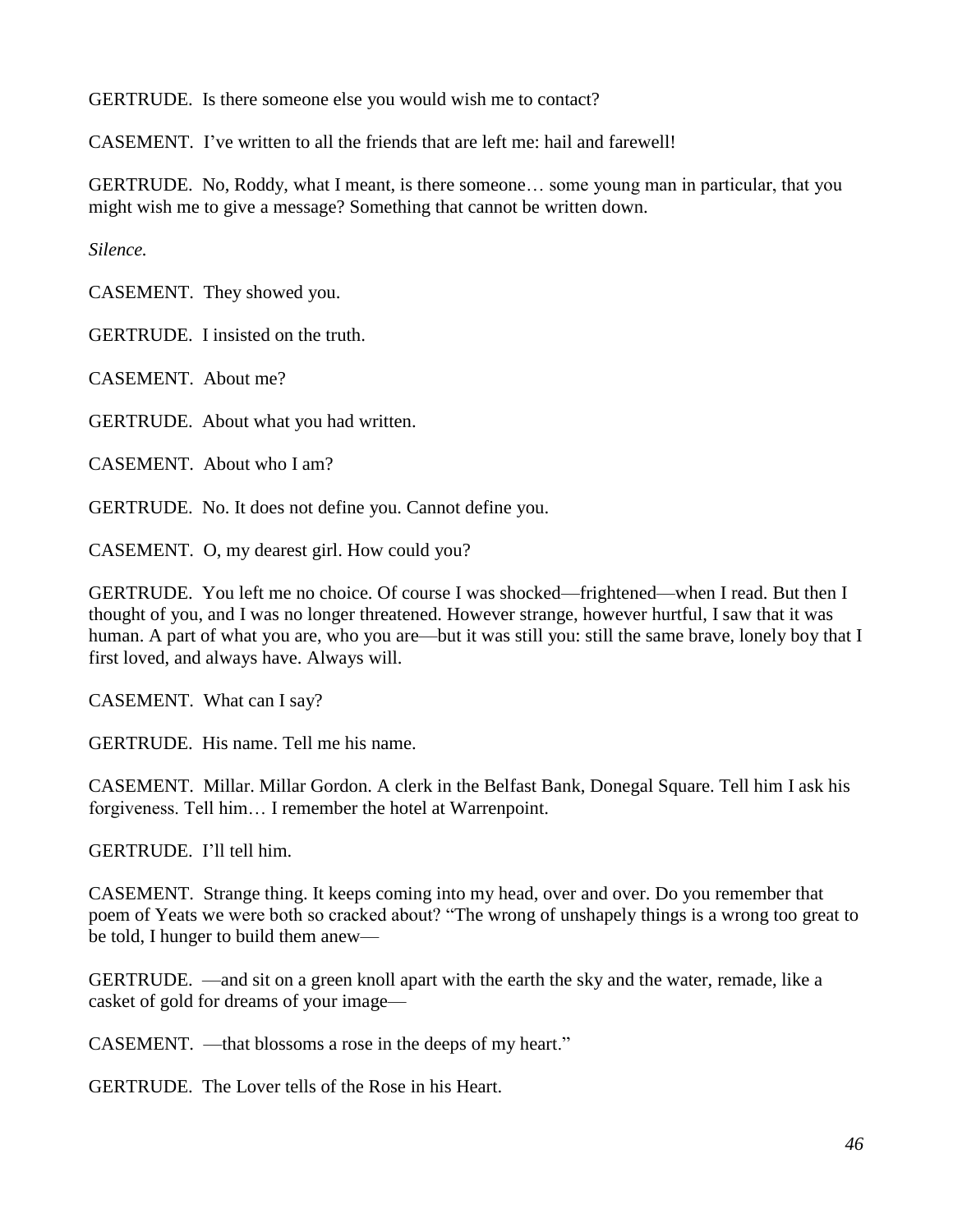CASEMENT. That's it. That's Ireland. All that should have been—that could have been.

GERTRUDE. And will be. Believe me.

*She takes his hand. They sit together in silence.*

CASEMENT. Mysterious thing, the mind—memory. Ever watchful, ever active. *(Sudden break)* Bring me home. Bring me home. Don't leave me to lie in this terrible place… I'm sorry. After all I've put you through—

GERTRUDE. No, Roddy—

CASEMENT. The harm I've done—

GERTRUDE. No—

CASEMENT. I only meant to end the cruelty—to break the System. One shining deed! To smash it to smithereens. But I was the System, and the System has broken me.

GERTRUDE.No, no, you never sided with them—never! You chose instead to live in truth—the truth of the human heart. That means to live with confusion and doubt—yes, and failure, too! But it also means to live with courage, great courage—to live with courage, compassion, and honor.

CASEMENT.Words—words! They make nothing—change nothing! They cannot answer who I am.

GERTRUDE. Hush now, hush—

CASEMENT. Protect my name. There is nothing left me but my name. Don't let them shame my cause. Don't let them dishonor me.

#### *Scene 5.*

*The sanctuary bell. The execution party gathers. The Chaplain, with chalice and host, approaches Casement.*

CHAPLAIN.Corpus Christi. The body of Christ.

*The host is placed on Casement's tongue.*

CHAPLAIN. Sanguis Christi. The blood of Christ.

*Casement drinks from the chalice, then bows his head in prayer. Silence. Casement blesses himself and rises to his feet. Ellis advances and straps Casement's hands behind his back.*

CASEMENT. For God and Kathleen ni Houlihan.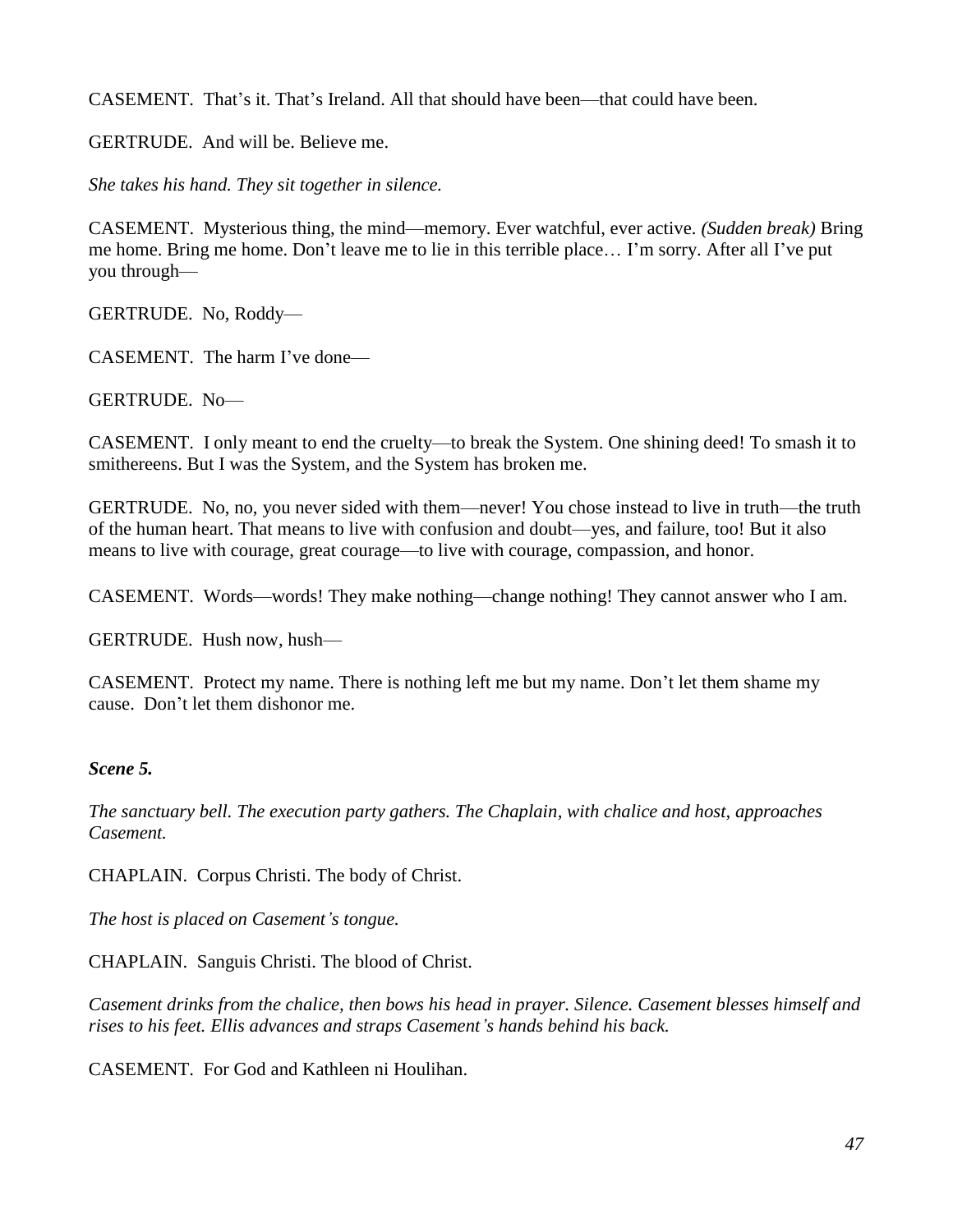*The procession starts off, warders leading. They disappear into the shed. Silence. The prison bell rings. Tables being cleared of papers, boxes, trunks being cleared. Gertrude Bannister stands, isolated, motionless throughout.*

*Scene 6.*

*Findlay emptying a box containing Casement's possessions taken from his cell.*

FINDLAY. Notebooks, three: "A Prison Diary."

BLACKWELL. Burn.

FINDLAY. Letters to various individuals, thirty five.

BLACKWELL. Burn.

FINDLAY. Essays and pamphlets.

BLACKWELL. Burn them.

FINDLAY. Books, three: *Confessions of Saint Augustine*. *The Imitation of Christ*. *The Friendship of Jesus*.

BLACKWELL. Return to the R.C. Chaplain, Pentonville.

FINDLAY. Pencils, five; metal crucifix, one.

BLACKWELL. Return to Miss Bannister.

FINDLAY. Shoes, one pair. Clothes, various. Cuff links, studs.

BLACKWELL. Miss Bannister.

FINDLAY. That's it, sir. O, toothbrush, sir. One.

BLACKWELL. Burn. As to the files, empty them. Save the diaries of 1903, '10, '11, and the ledger of 1911. Burn the rest.

FINDLAY. Very good, Sir Ernley.

BLACKWELL. And Findlay?

FINDLAY.Sir?

BLACKWELL. Well done.

*Doctor Mander enters.*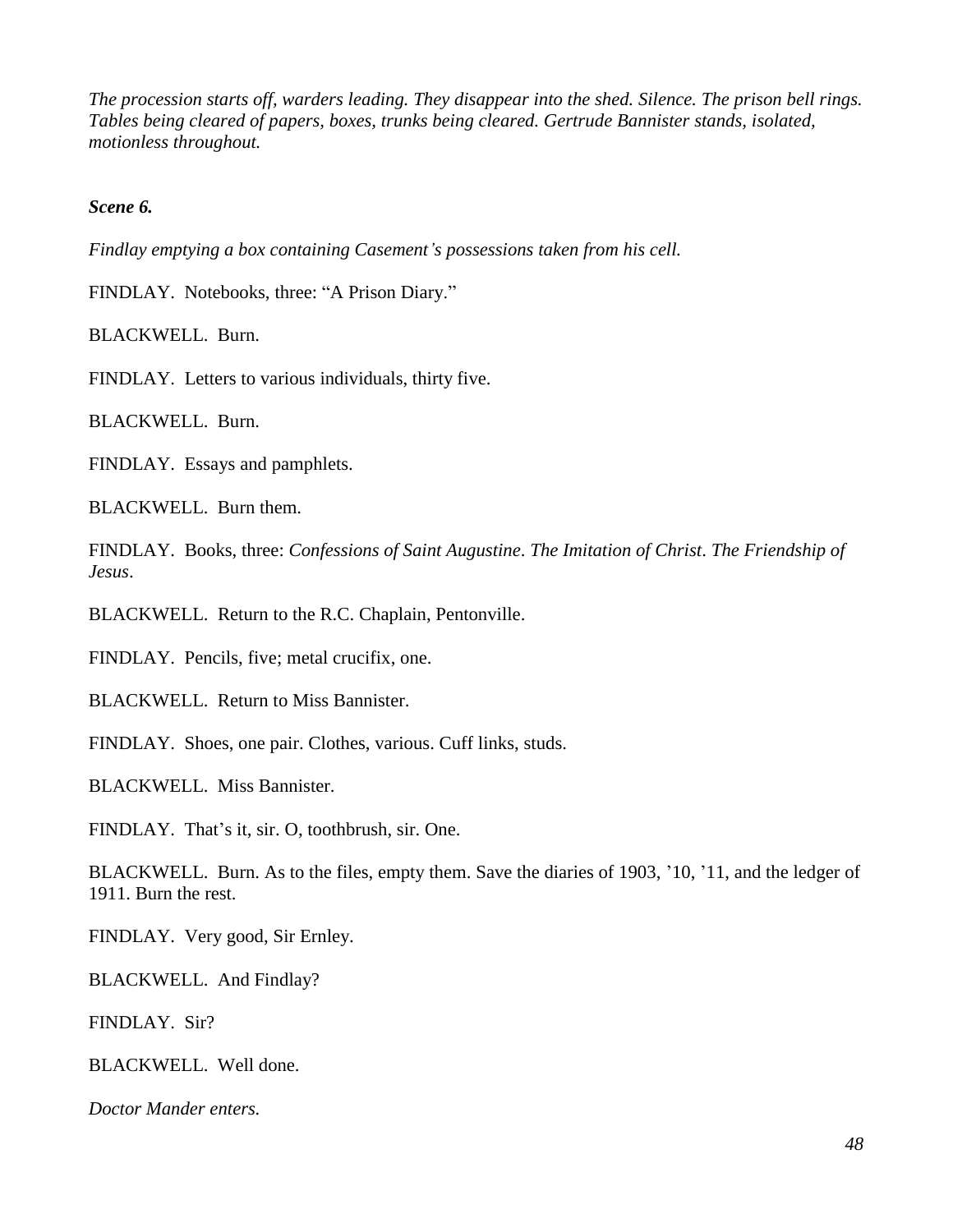FINDLAY. Thank you, sir.

MANDER. Sir Ernley?

BLACKWELL. Doctor Mander. That will be all, Findlay. How good of you to call.

*Findlay leaves.*

MANDER. I came straight from the morgue. Left as soon as I had cleaned up. Here is my report as requested.

BLACKWELL. I am most grateful.

MANDER. Death was instantaneous. Severed vertebrae, spinal cord. Ellis made an excellent job of it. Forty seconds from cell to drop.

BLACKWELL.The pick of the bunch.

MANDER. As to the matter you specified? I made a digital investigation, rubber gloves. The bowel was dilated as far as I could reach. A sure sign of an invert. There was visual evidence, too: the anus clearly distended. It's all in the report.

BLACKWELL. Proof positive.

MANDER. I cannot understand why these people don't just shoot themselves. Save the rest of us a lot of time and trouble.

BLACKWELL. But they don't. They won't.

MANDER. I'll send my bill. Good day, Sir Ernley.

BLACKWELL. Good day, Doctor Mander.

*The stage is now clear of the detritus of Casement's life.*

BLACKWELL. There will be no martyrdom: there is no martyr. The quick lime and the diaries will see to that.

*Blackwell leaves. Gertrude stands alone.*

GERTRUDE. Of course the diaries are forgeries—government forgeries. All part of their System. Sir Roger Casement laid down his life for his country. He raised his voice against the cruelty and greed of Empire—and his voice was heard around the world. He died at the hands of ruthless enemies, who denied him Justice and Mercy: English enemies who now seek to murder his reputation, and taint his cause. Whatever the ground in which he lies, that ground is made holy by his presence.